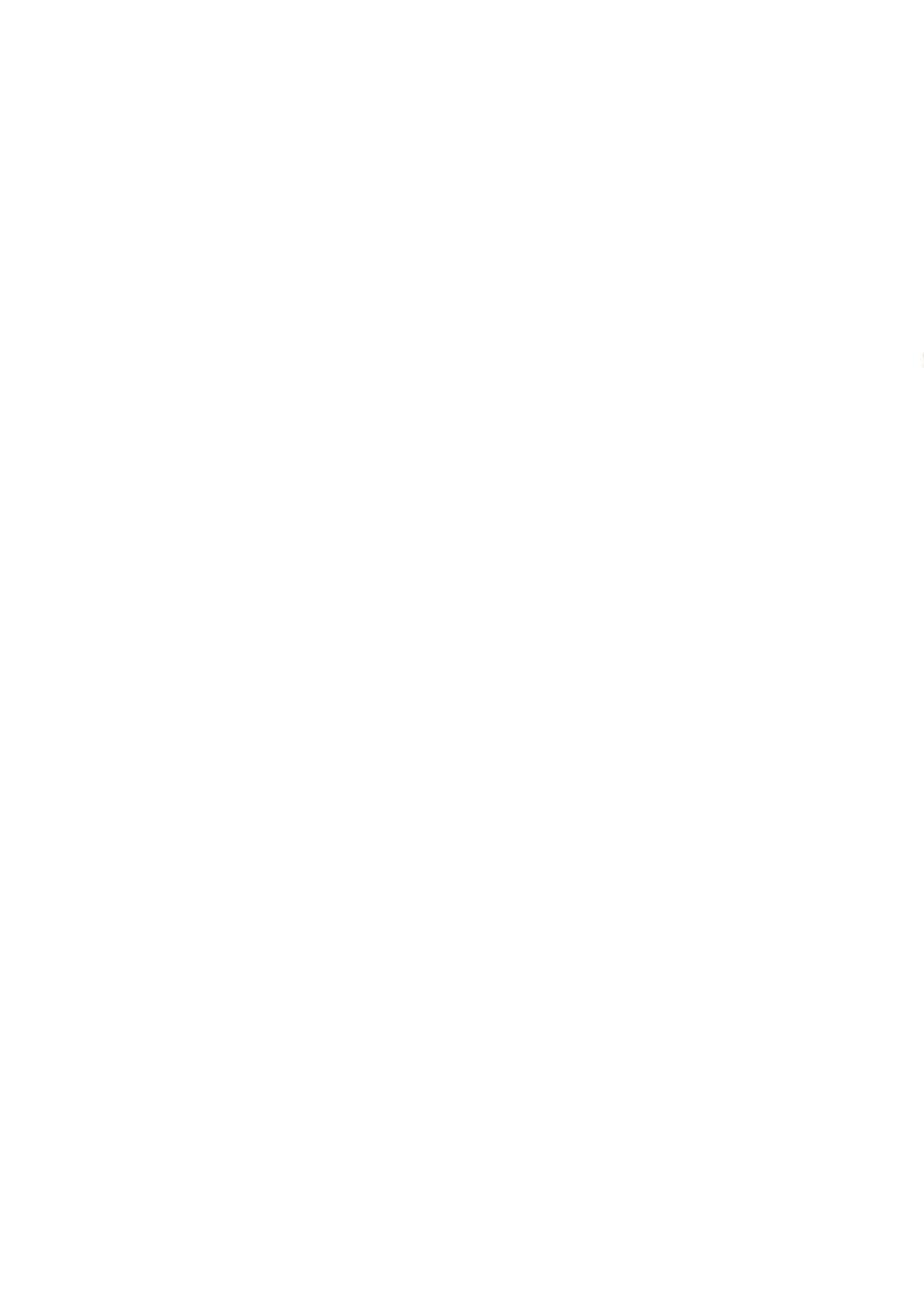

# IndustrialiSation Sub-Sector

# **SEMI-ANNUAL BUDGET MONITORING REPORT**

## **FINANCIAL YEAR 2019/20**

APRIL 2020

Ministry of Finance, Planning and Economic Development P.O. Box 8147, Kampala www.finance.go.ug

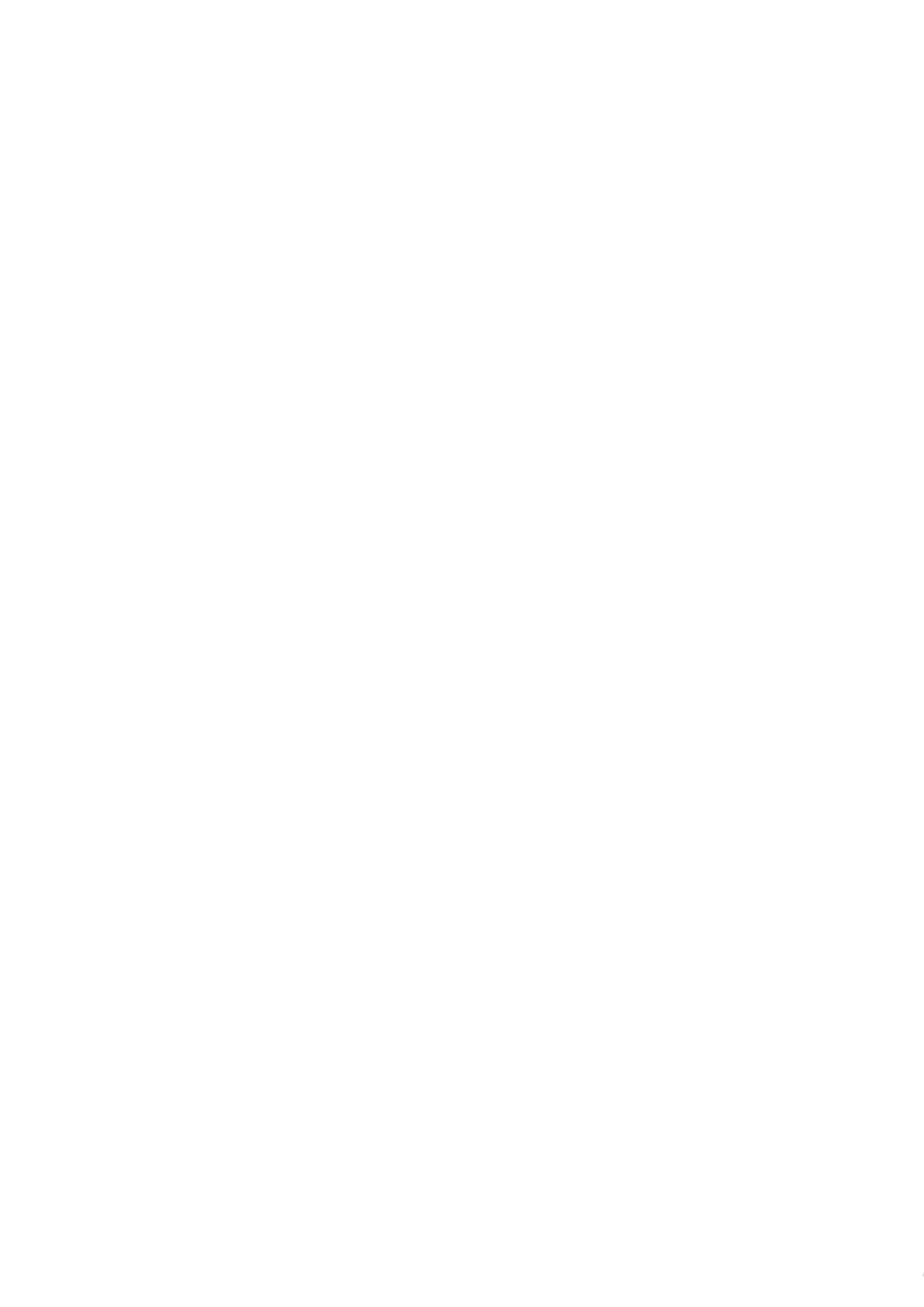

## **TABLE OF CONTENTS**

| 3.1 |
|-----|
| 3.2 |
|     |
|     |
|     |
| 3.3 |
|     |
|     |
| 3.4 |
|     |
|     |
|     |
|     |

**Contract Contract Contract Contract Contract Contract Contract Contract Contract Contract Contract Contract Contract Contract Contract Contract Contract Contract Contract Contract Contract Contract Contract Contract Contr** 

 $\mathbf{i}$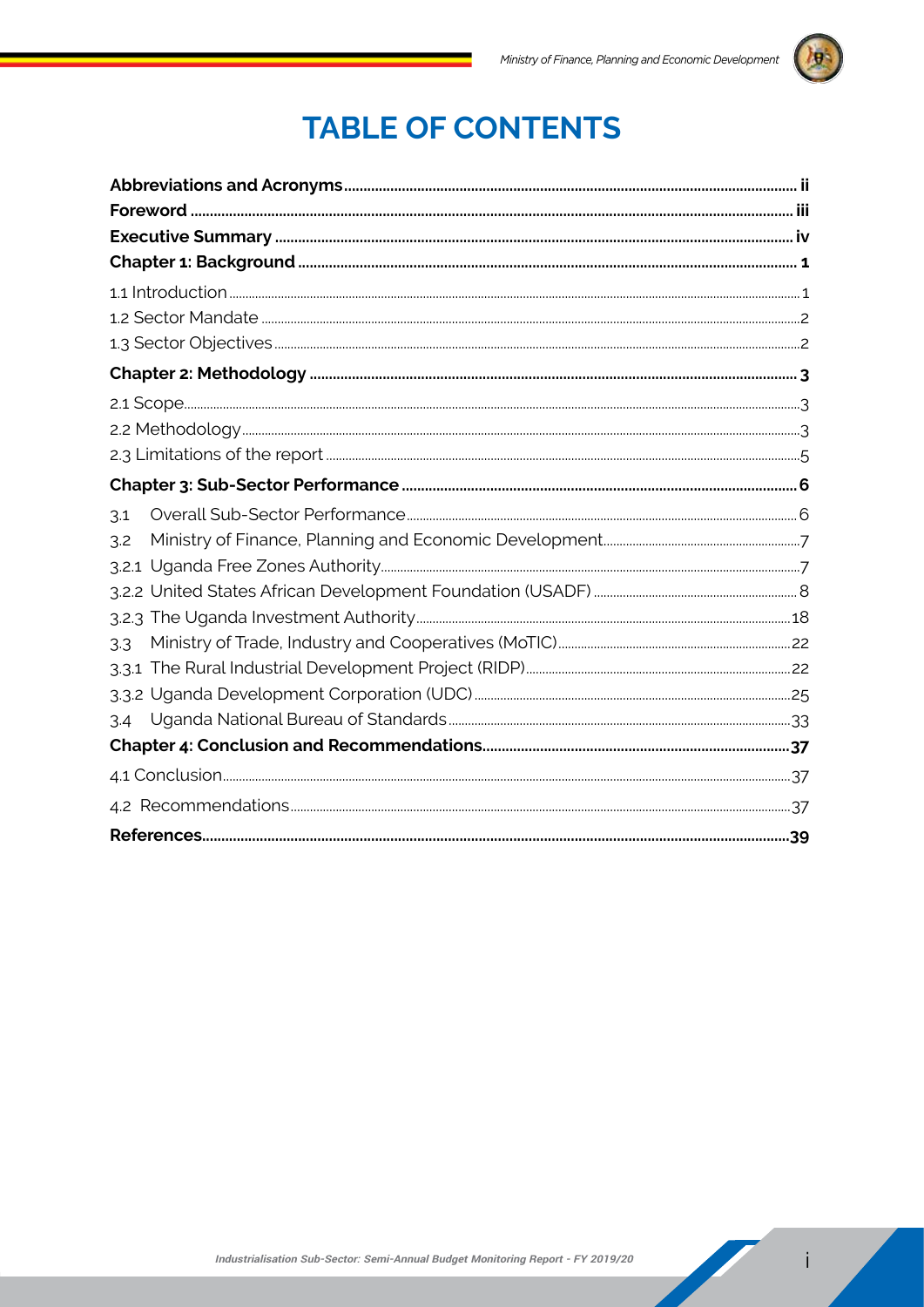## **Abbreviations and Acronyms**

| <b>ACE</b>   | Area Cooperative Enterprise                            |
|--------------|--------------------------------------------------------|
| <b>AIA</b>   | Appropriation in Aid                                   |
| CPU          | <b>Community Processing Unit</b>                       |
| <b>EDI</b>   | Enterprise Development Investment                      |
| <b>EEI</b>   | <b>Enterprise Expansion Investment</b>                 |
| <b>EIA</b>   | Environmental Impact Assessment                        |
| <b>EOC</b>   | <b>Equal Opportunities Commission</b>                  |
| <b>FAO</b>   | Food and Agricultural Organisation                     |
| <b>FY</b>    | <b>Financial Year</b>                                  |
| GoU          | Government of Uganda                                   |
| <b>IFMS</b>  | Integrated Financial Management System                 |
| <b>ISO</b>   | International Standards Organisation                   |
| <b>KIBP</b>  | Kampala Industrial and Business Park                   |
| <b>KMC</b>   | Kiira Motors Corporation                               |
| <b>KOICA</b> | Korean International Cooperation Agency                |
| LG           | <b>Local Government</b>                                |
| <b>MAAIF</b> | Ministry of Agriculture, Animal Industry and Fisheries |
| <b>MDA</b>   | Ministries, Departments and Agencies                   |
| M&E          | Monitoring and Evaluation                              |
| <b>MEMD</b>  | Ministry of Energy and Mineral Development             |
| <b>MFPED</b> | Ministry of Finance, Planning and Economic Development |
| <b>MoTIC</b> | Ministry of Trade, Industry and Cooperatives           |
| MoU          | Memorandum of Understanding                            |
| <b>MTAC</b>  | Management Training and Advisory Centre                |
| <b>NEMA</b>  | National Environment Management Authority              |
| <b>OAG</b>   | Office of the Accountant General                       |
| <b>SOFTE</b> | Soroti Fruit Factory Limited                           |
| <b>SPV</b>   | <b>Special Purpose Vehicle</b>                         |
| RIDP         | Rural Industrial Development Programme                 |
| <b>SME</b>   | <b>Small and Medium Enterprises</b>                    |
| <b>TEFCU</b> | Teso Farmers' Cooperative Union                        |
| <b>ToR</b>   | <b>Terms of Reference</b>                              |
| UFZA         | Uganda Free Zones Authority                            |
| <b>UDC</b>   | Uganda Development Corporation                         |
| <b>UNBS</b>  | Uganda National Bureau of Standards                    |
| US\$         | <b>United States Dollar</b>                            |
| <b>USADF</b> | United States African Development Foundation           |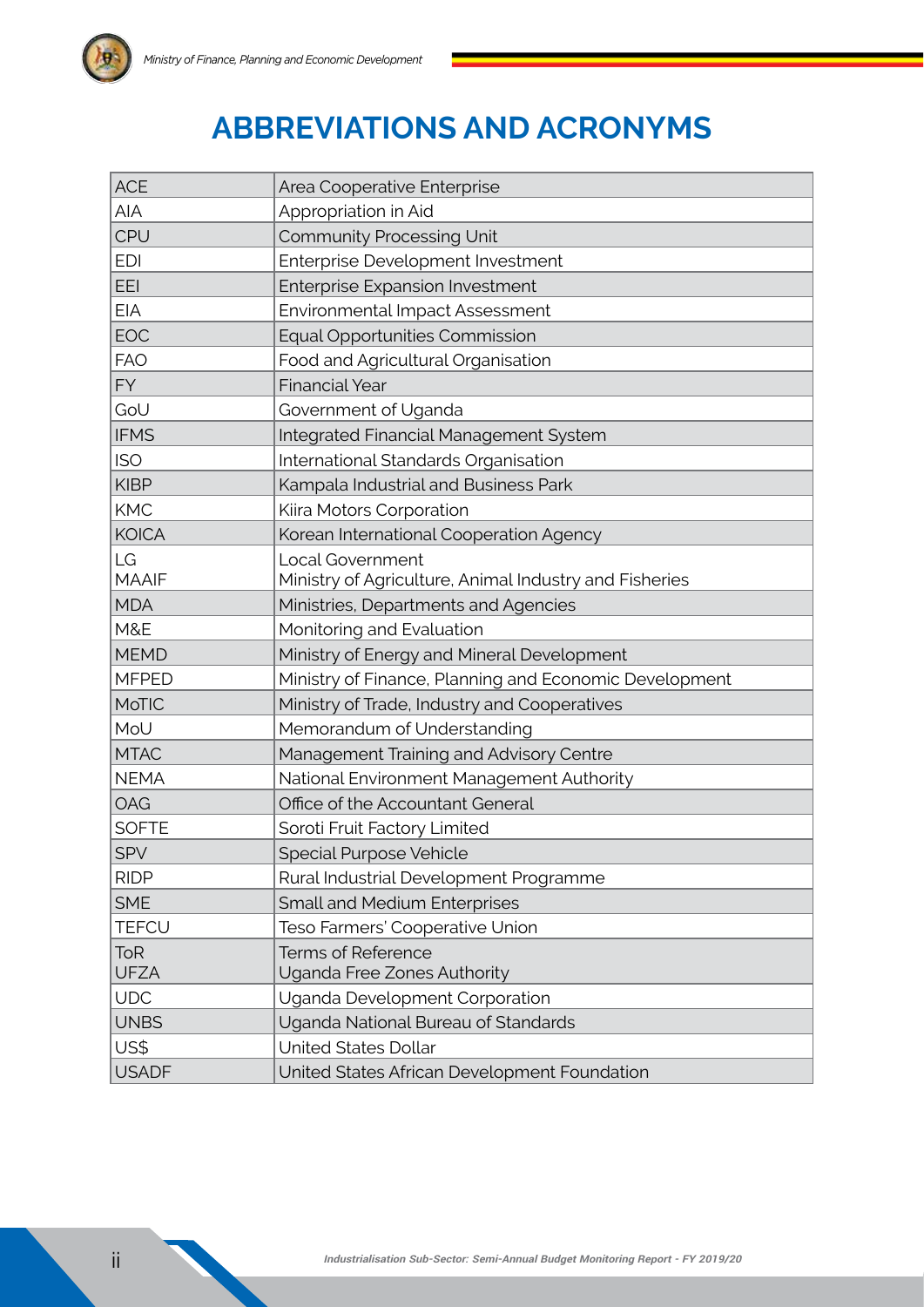

## **Foreword**

The Government strategy this Financial Year 2019/20 is to promote import substitution and export promotion, and incentivize private sector development. It is envisioned that this will be achieved through industrialization anchored on agriculture and agro-industrialization, manufacturing, and mineral potential. This will also ensure inclusive growth and the creation of jobs, while promoting development of other key primary growth sectors.

According to findings shared by the Budget Monitoring and Accountability Unit (BMAU), majority of the sectors monitored got over 50% of their budget releases, however fair performance was noted in terms of service delivery. This is attributed to the persistent challenges of delayed procurement and poor planning which must be dealt with as the country moves to implement the third National Development Plan.

This report is produced at time when the whole world is affected by the novel coronavirus disease (COVID-19). It is prudent that the sectors devise cost effective means to ensure that their stakeholders will still benefit from the government programmes/projects.

Zuballaniz.

Keith Muhakanizi **Permanent Secretary and Secretary to the Treasury**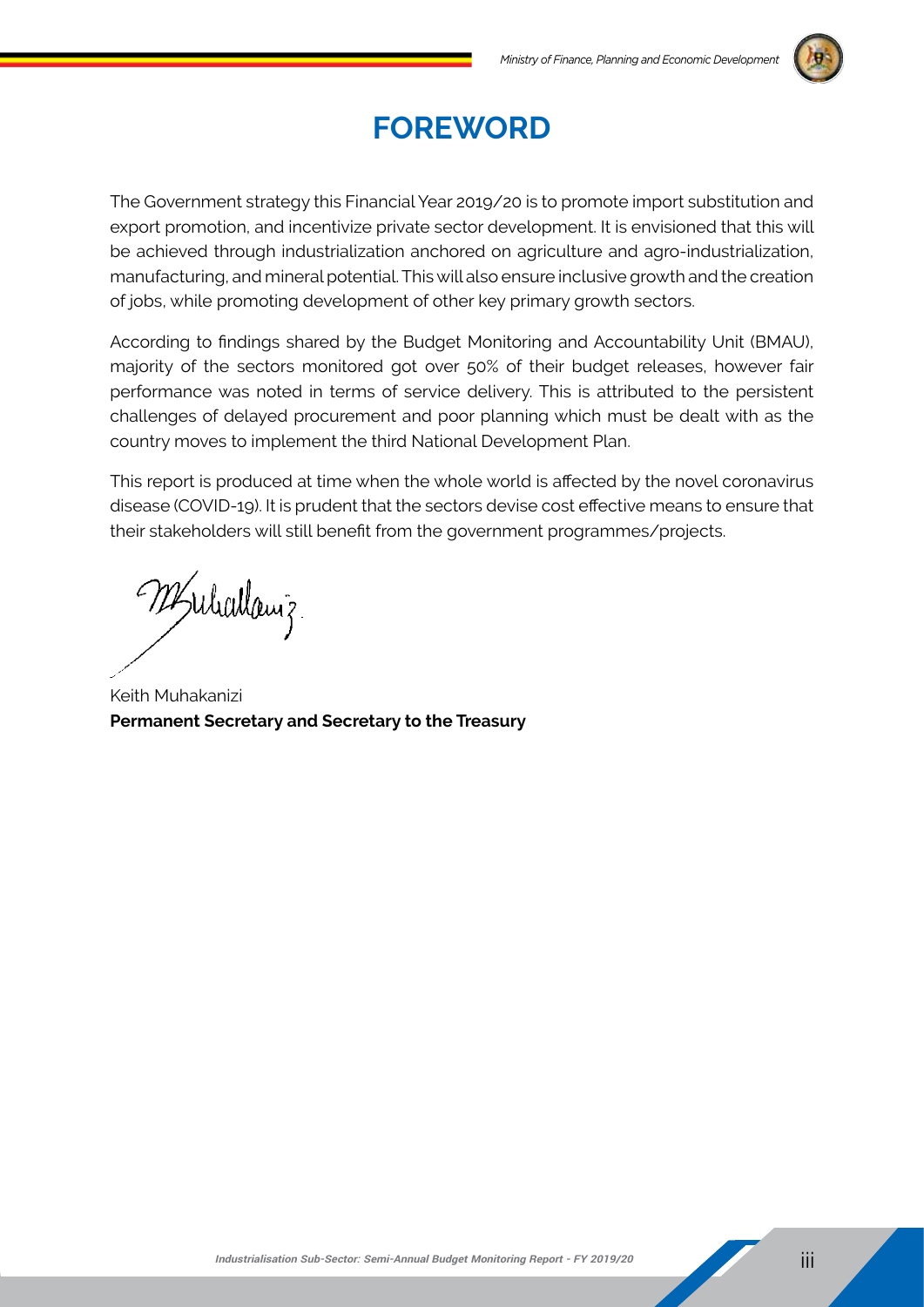

## **Executive Summary**

## **Introduction**

The Industrialisation Sub-Sector is composed of the Ministry of Trade, Industry and Cooperatives (MoTIC), Uganda National Bureau of Standards (UNBS), Uganda Investments Authority (UIA), Uganda Development Cooperation (UDC), and Ministry of Finance, Planning and Economic Development (MFPED), Uganda Free Zones Authority (UFZA).

This report reviews selected key programmes and sub-programmes within the Industrialisation Sub-Sector, based on approved plans and significance of budget allocations to the Votes. Attention is on large expenditure programmes including both development expenditure and recurrent costs.

Programmes selected for monitoring were based on planned annual outputs; regional representation; level of capital investment; and value of releases during half year, Financial Year 2019/20. The methodology adopted for monitoring included literature review of annual progress and performance reports; interviews with the respective responsible officers or representatives; and observations or physical verification of reported outputs. Physical performance was rated using weighted achievement of the set output targets by 31<sup>st</sup> December, 2019.

The FY2019/20 semi-annual monitoring focused on four programmes of: Industrial and Technological Development; Development Policy and Investment Promotion; Investment Promotion and Facilitation; and Standards Development, Promotion, Enforcement.

## **Overall Performance**

The annual budget for the four programmes monitored was Ug shs 265.029billion, of which Ug shs 91.210billion (34.4%) was released and Ug shs 78.708billion (86.3%) spent by  $31^{st}$ December, 2019.

The overall half year Industrialization Sub-Sector performance was fair (65.6%). The Standards Development, Promotion, Enforcement Programme under UNBS and USADF project under the MFPED performed better in terms of achievement of development outputs. The UIA and UFZA exhibited low utilization of funds. Infrastructure development in the different industrial and business parks was at different levels, whereas construction of a public free zone at Entebbe International Airport was at contract stage with civil works expected to commence in Q3.

## **Highlights of Sector Performance**

## **Development Policy and Investment Promotion program (MFPED)**

The overall programme performance was fair at 58.3%. The Uganda Free Zones Authority (UFZA) licensed three new free zones and renewed 10 licenses. The Environment and Social Impact Assessment (ESIA) for the establishment of a free zone at the Entebbe International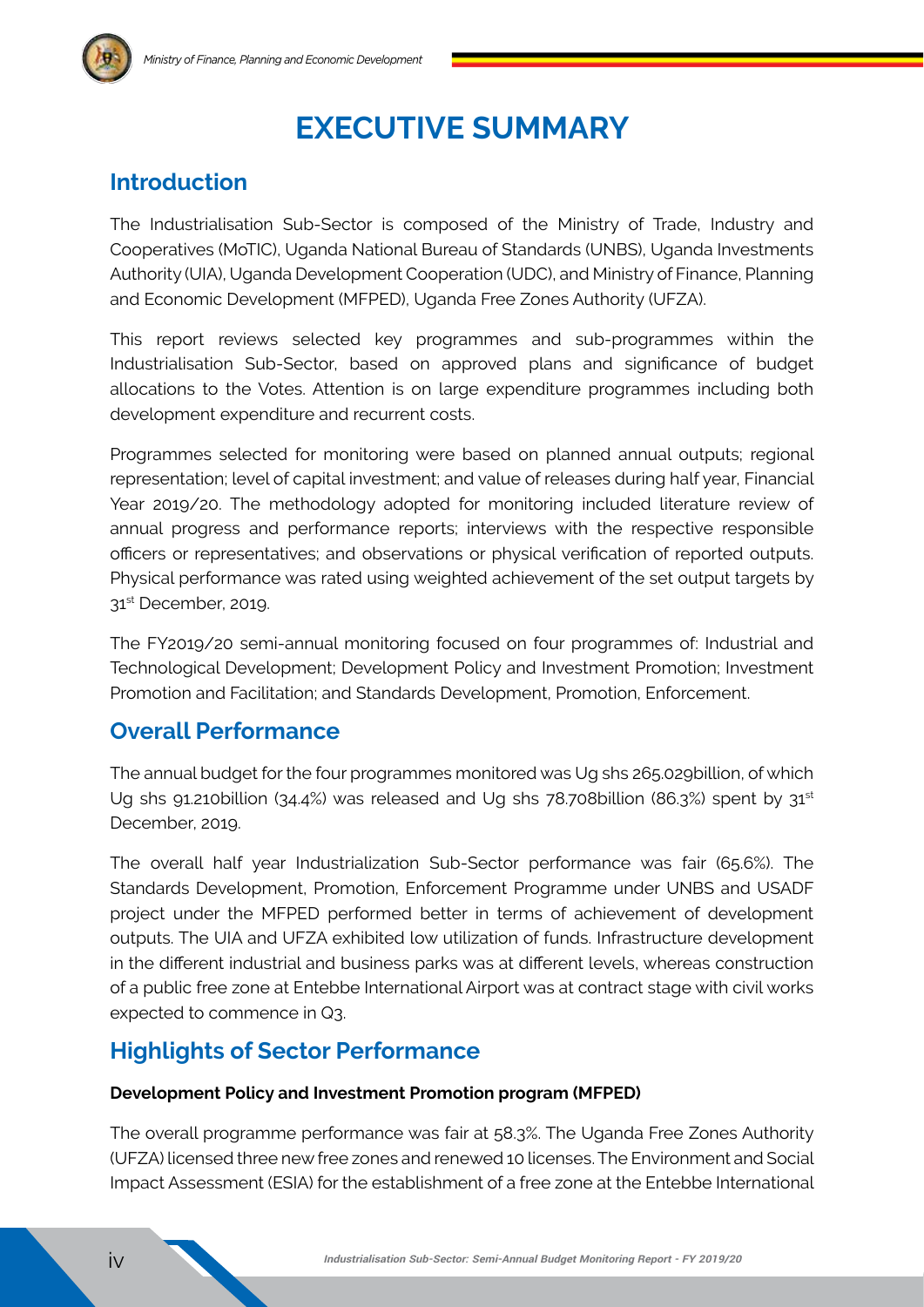

Airport was concluded, designs approved and civil works were anticipated to begin in Q3 FY2019/20. The UFZA initiated the process for the amendment of the Free Zone Act to include special economic zones, and partnered with Trade Mark East Africa (TMEA) for technical assistance to undertake a feasibility study for the trade and logistics park in Jinja. The land procured in Buwaya, Ssisa Sub-county, Wakiso District for establishing a free zone had encumbrances that remained unresolved. The UFZA exhibited low funds utilization at 53%.

The United States African Development Foundation (USADF) planned to support five cooperatives by end of Q2 FY2019/20. Four cooperatives were selected and supported namely: Bufumbo Organic Farmers' Association in Mbale District, Taabu Integrated Farmers' Cooperative Society Limited in Sironko District, Biganda Farmers' Cooperative Society Limited in Bukomansimbi District, and Pingire-Labori Producers' and Marketing Cooperative Society in Serere District. Implementation of planned activities were at initial stages with recruitment of staff undertaken in all selected cooperatives and construction of storage facilities at varying levels of progress. Implementation of activities by the four cooperatives monitored that started receiving support in the previous FY was at 80% progress. Overall, the project exhibited effectiveness in resource utilization.

## **Investment Promotion and Facilitation Programme**

The semi-annual programme performance was 59.1%. The contract for the Engineering, Procurement and Construction (EPC) was signed with M/s Lagan Joint Venture with M/s Dott Services for infrastructure development in Kampala Industrial and Business Park (KIBP)–Namanve. The contracts for the maintenance of roads in Luzira and Bweyogerere Industrial and Business Parks were awarded in Q3. The development of the Mbale Industrial and Business Park under the Tian Tang Group was ongoing, three factories had started operations, while one factory was undertaking test runs and three were under construction. Thirty seven squatters still occupied the Mbale park land as they had contested and declined the values from the Chief Government Valuer.

The UIA did not fulfil the set loan conditions to enable the release of external financing worth Ug shs 101.457billion for infrastructure development at Kampala Industrial and Business Park (KIBP) planned for Q1.

Generally, the roads in all parks were in fair to poor state owing to the heavy rains during the first half of the financial year and inadequate maintenance budget. The new factories that opened in the first half of FY2019/20 created a total of 620 direct jobs.

## **Industrial and Technological Development Programme**

The various projects and sub-programmes were at varying levels of implementation. The Government of Uganda (GoU) through Uganda Development Corporation (UDC) acquired an additional 8% (Ug shs 15,483,852,800) shareholding in Atiak Sugar Factory. The total GoU shareholding was at 40% with a total investment of Ug shs 80.3billion. Soroti Fruit Factory (SOFTE) started commercial operations for the production of mango and orange juice, and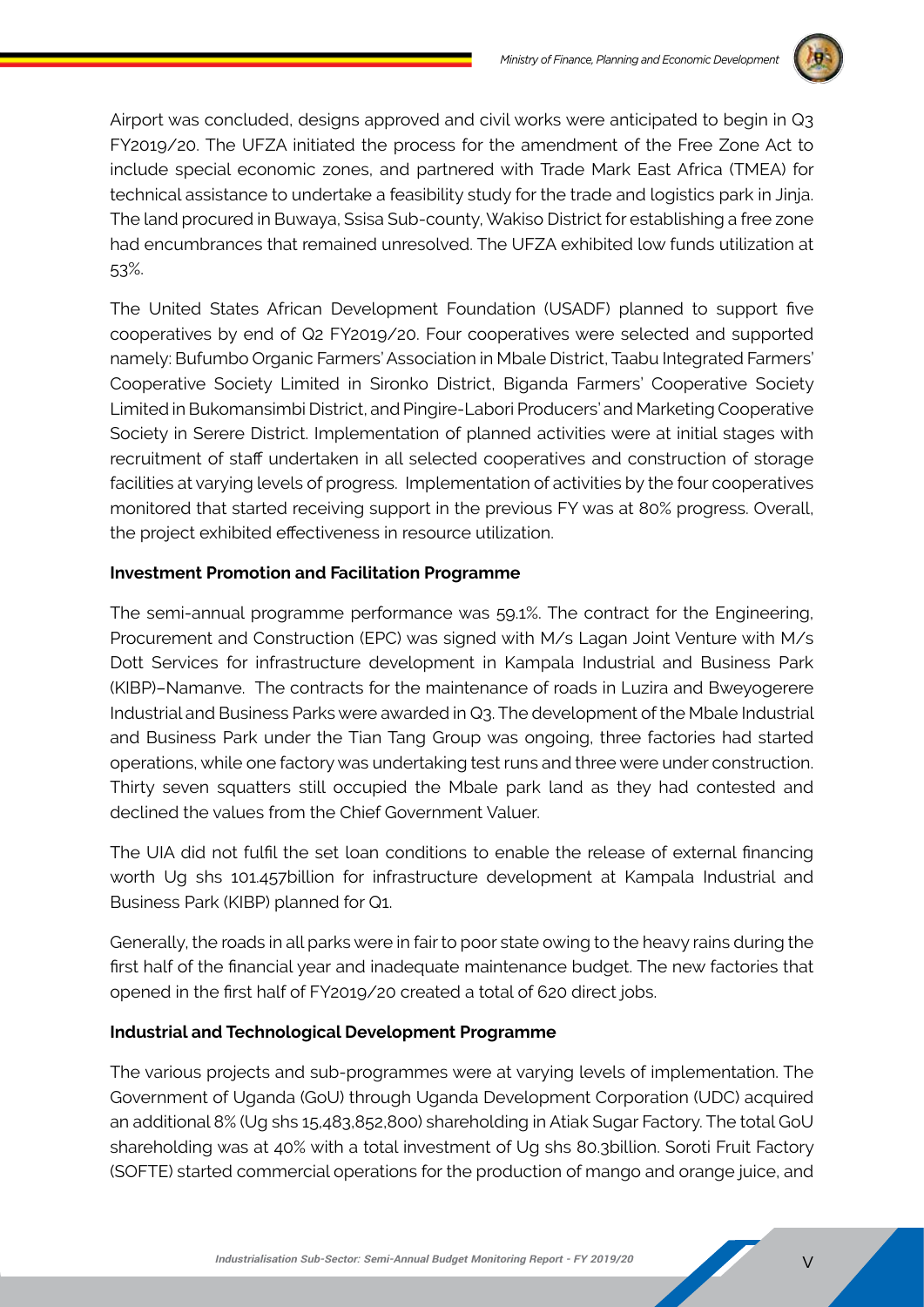

pulp. Two products (ready to drink mango and orange juice) acquired UNBS certification. The procurement of an automated mango line was ongoing. SOFTE obtained accreditation for alternative procurement and disposal systems from the Public Procurement and Disposal of Public Assets Authority (PPDA). The factory had challenges of power outages that greatly affected production. Installation of a 40,000kg Curl Tear and Cut (CTC) tea processing line at Kayonza Growers Tea Factory was substantially complete (99%) awaiting test runs.

The Rural Industrial Development Project (RIDP) under the MoTIC planned to procure and deliver equipment to eight selected groups undertaking value addition enterprises. Three groups had received equipment namely: Lusaze Modern Agriculture Solution Cooperative Society in Kampala District, Buzaaya Dairy Development Farmers' Cooperative Society in Kamuli District, and Mbarara Youth Entrepreneur Association in Mbarara District. Sixteen members of Mugabi Apiary Products in Kabale District were trained in value addition, good manufacturing practices and quality requirements of sorghum and honey processing. Bubaare Innovation Platform Multipurpose Cooperative Society Ltd in Kabale District received support to have one of their products (honey) certified by UNBS.

### **Standards Development, Promotion, Enforcement Programme**

The programme performance during the period under review was very good (90.5%). The construction and equipping of the food safety and analytical laboratories, calibration ridge and power house were substantially completed. A total of 652 product/systems certification permits were issued, 3,432 market and factory outlets inspected, 5,445 imported consignments inspected, and 4,872 product samples tested. In addition, 318,112 equipment used in trade were verified, 743 industrial equipment calibrated, and 332 Standards developed. The programme lacked adequate staff in the surveillance department to carryout enforcement operations.

## **Key Challenges**

Execution of the planned activities across the sub-sector was hampered by poor infrastructure in the industrial parks especially roads that deteriorated from fair to poor, delayed initiation of procurements, limited support to medium, small and micro enterprises (MSMEs) to enable them meet the legal certification requirements for attaining quality standards, poor quality and intermittent power supply that increases the cost of production, inadequate staff and field vehicles for surveillance activities by the UNBS to curb counterfeits and poor quality products on the market.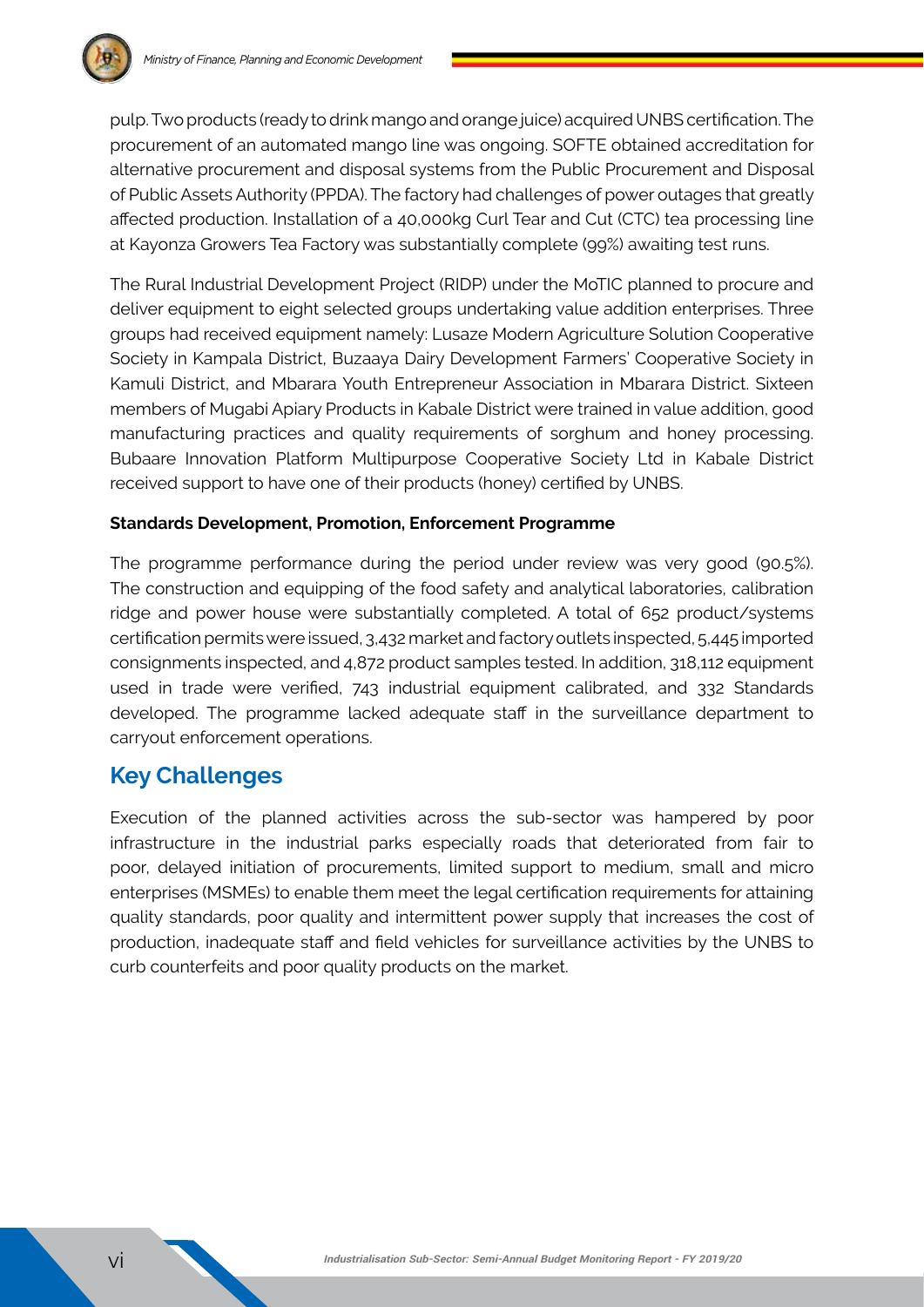

## **Recommendations**

- The Ministry of Energy and Uganda Electricity Transmission Company Limited (UETCL) should expedite the transmission of high voltage power to major processing zones/ industrial parks
- The UIA and MFPED should prioritize funding for maintaining infrastructure in the existing industrial parks especially roads that have deteriorated from fair to poor condition. A holistic approach for maintenance of infrastructure should be sought including partnerships and synergies with other government agencies including Uganda National Roads Authority, UETCL and National Water and Sewerage Corporation (NWSC).
- The MoTIC, through UNBS should support MSMEs to acquire quality certification.
- The UDC and UFZA should initiate procurements early to avoid spill over of activities into the subsequent financial years.
- The UFZA should urgently resolve the land related encumbrances for the proposed free zone in Ssisa, Wakiso District.
- The UNBS should engage the Ministry of Public Service to review the staffing requirements to ensure efficient delivery of services.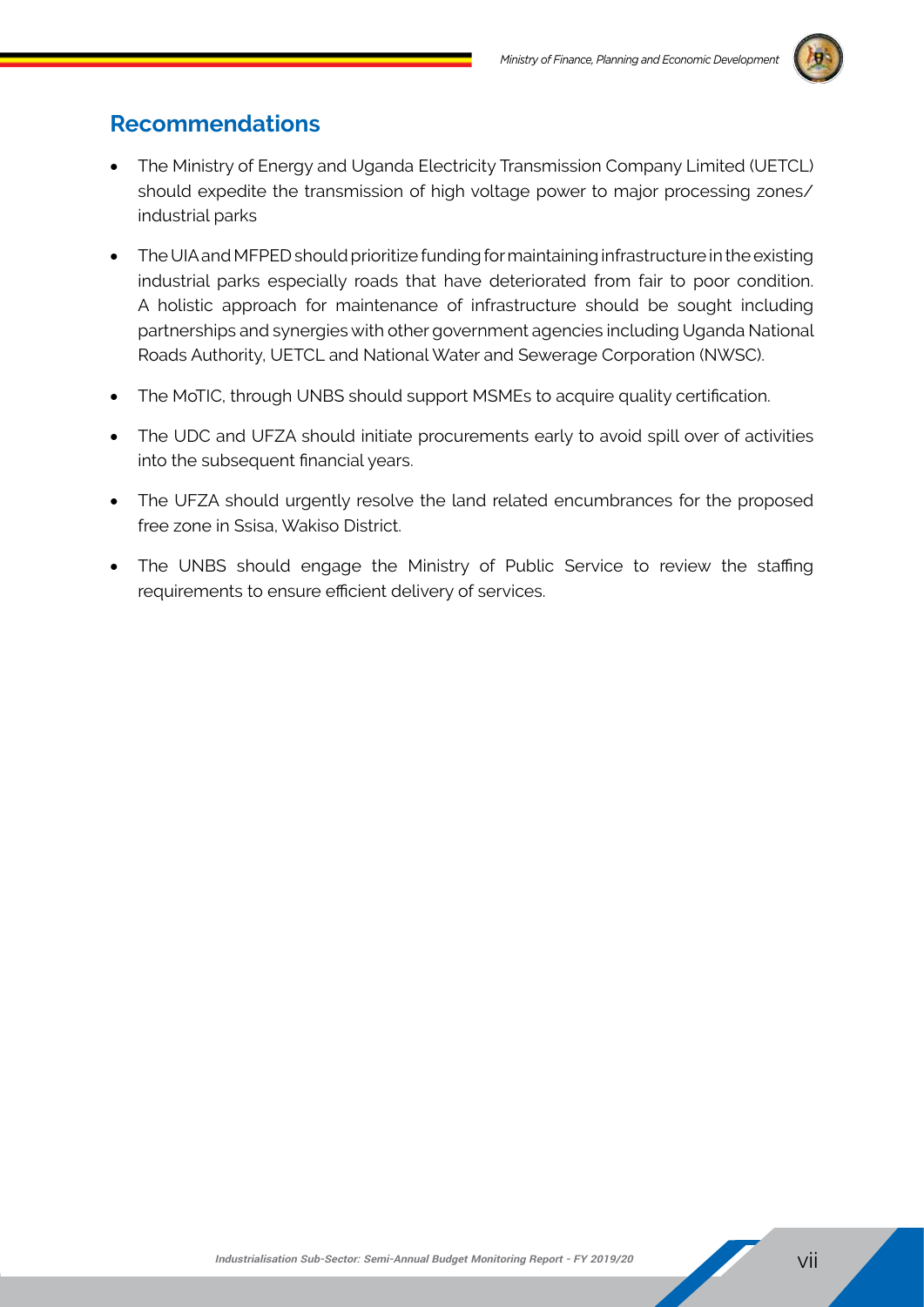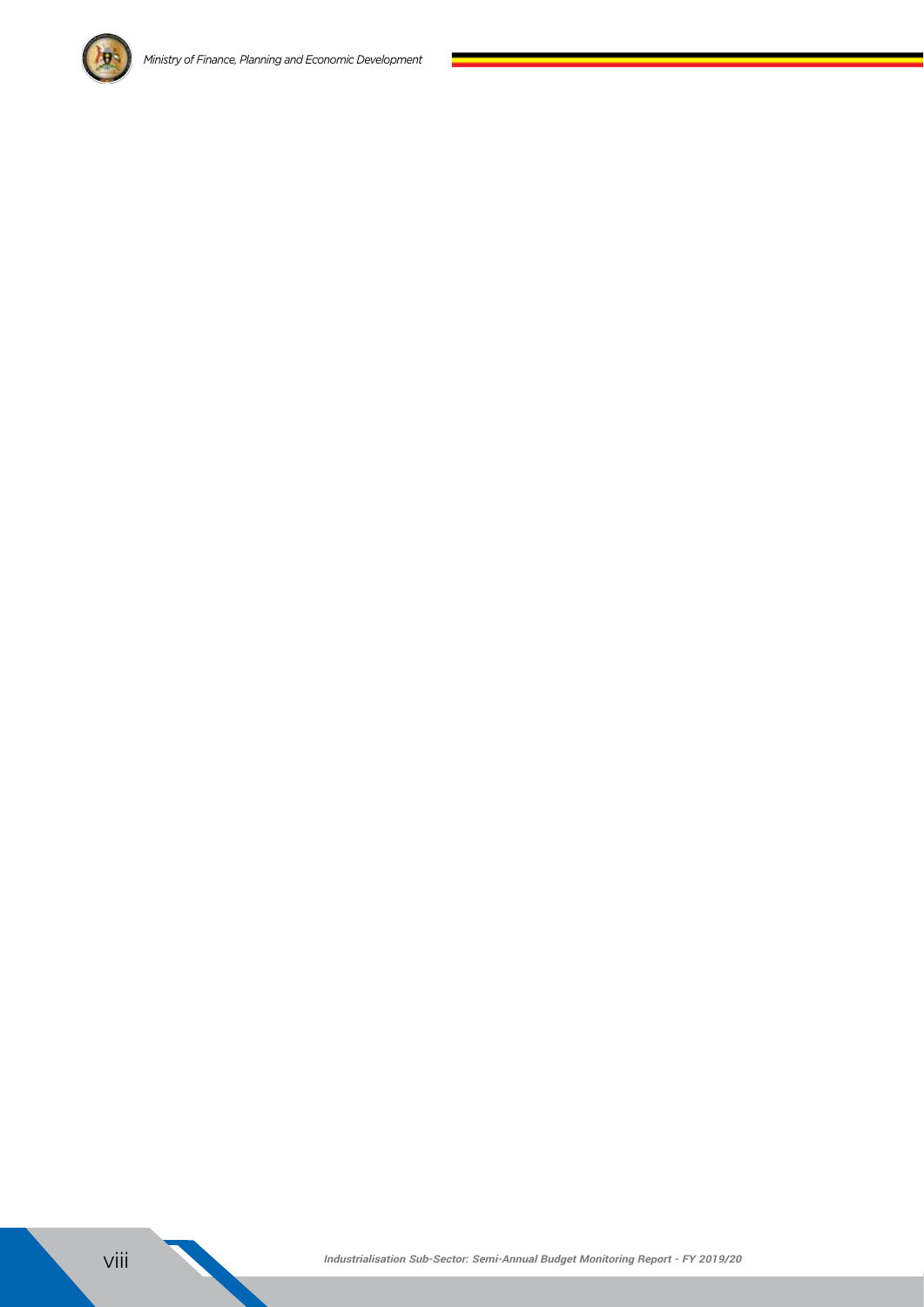

## **Chapter 1: BACKGROUND**

## **1.1 Introduction**

The mission of the Ministry of Finance, Planning and Economic Development (MFPED) is, "*To formulate sound economic policies, maximize revenue mobilization, and ensure efficient allocation and accountability for public resources so as to achieve the most rapid and sustainable economic growth and development*". It is in this regard that the Ministry gradually enhanced resource mobilization efforts and stepped up funds disbursement to Ministries, Departments, Agencies and Local Governments (MDAs/LGs) in the past years to improve service delivery. The Industrialization sub-sector contributes to objective 1 of the NDP II that is: "*Increase sustainable production, productivity and value addition in key growth opportunities"*. The sub-sector aims at promoting sustainable industrialization through appropriate technology transfer and job creation.

Although some improvements have been registered in citizens' access to basic services, their quantity and quality remains unsatisfactory, particularly in the sectors of health, education, water and environment, agriculture and roads. The services being delivered are not commensurate to the resources that have been disbursed, signifying efficiency challenges in the user entities.

The Budget Monitoring and Accountability Unit (BMAU) was established in FY2008/09 in MFPED to provide comprehensive information for removing key implementation bottlenecks. The BMAU is charged with tracking implementation of selected government programmes or projects and observing how values of different financial and physical indicators change over time against stated goals and targets (how things are working). This is achieved through semi-annual and annual field monitoring exercises to verify receipt and application of funds by the user entities. Where applicable, beneficiaries are sampled to establish their level of satisfaction with the public service.

The BMAU prepares semi-annual and annual monitoring reports of selected government programmes and projects. The monitoring is confined to levels of inputs, outputs and outcomes in the following areas:

- **Accountability**
- **Agriculture**
- Infrastructure (Energy and Roads)
- **Industrialization**
- Information and Communication Technology
- Social services (Education, Health, and Water and Environment)
- Public Sector Management; and
- Science, Technology and Innovation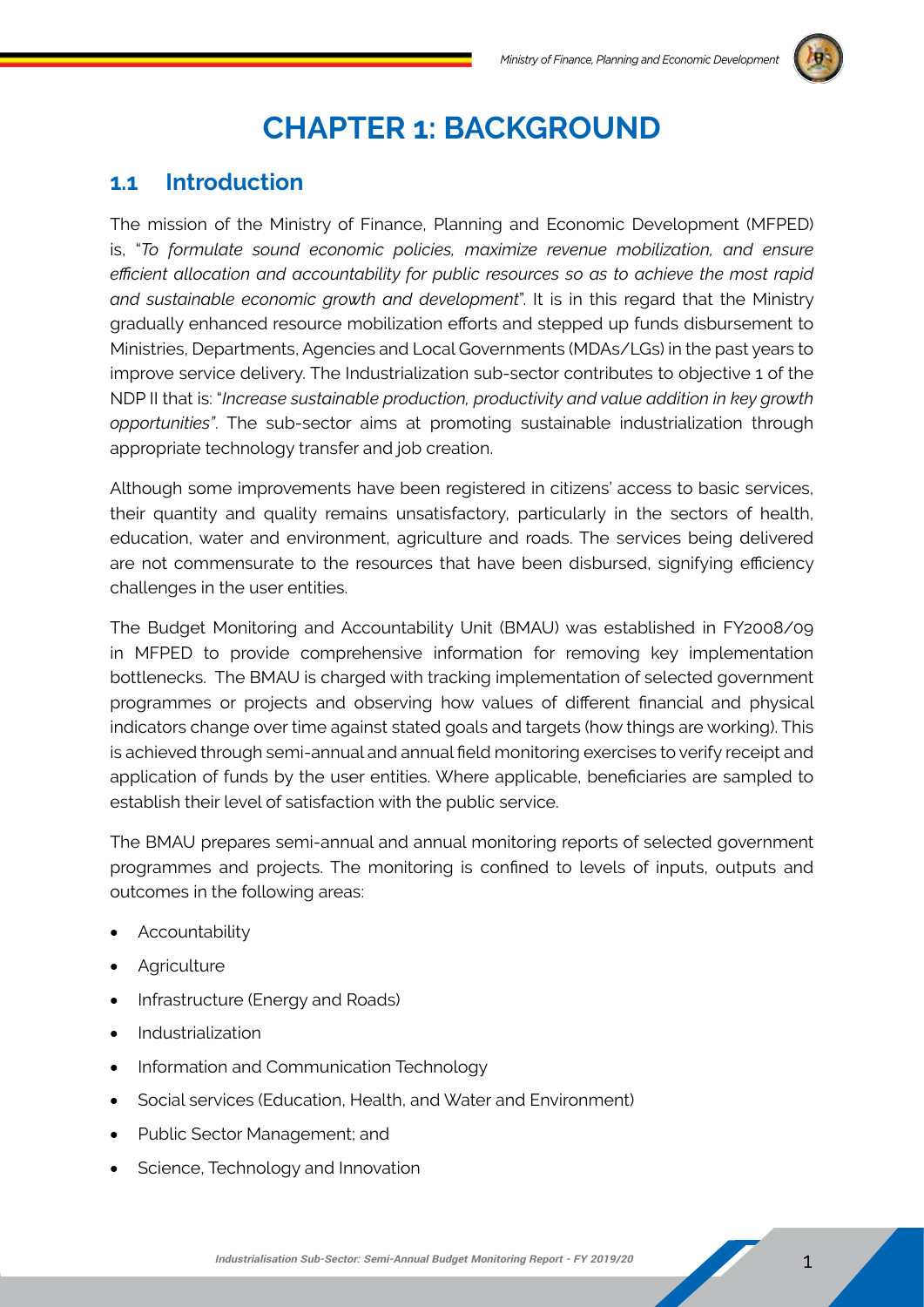## **1.2 Sector Mandate**

The Industrialization sub-sector aims to promote sustainable industrialization, appropriate technology transfer and development<sup>1</sup>. It is a sub-component of the trade and industry sector and accountability sector. It consists of four (4) votes, that is: Vote 015 Ministry of Trade, Industry and Cooperatives (MoTIC); Vote 154 Uganda National Bureau of Standards (UNBS), Vote 513 Uganda Investment Authority (UIA) and partly Vote 008, Ministry of Finance, Planning and Economic Development (MFPED).

## **1.3 Sector Objectives**

The industrialisation sub-sector objectives are;

- Promote the development of value added industries in agriculture and minerals
- Increase the stock of new manufacturing jobs.
- Enhance the use of Standards and quality infrastructure in industry.
- Promote green industry and climate smart industrial initiatives.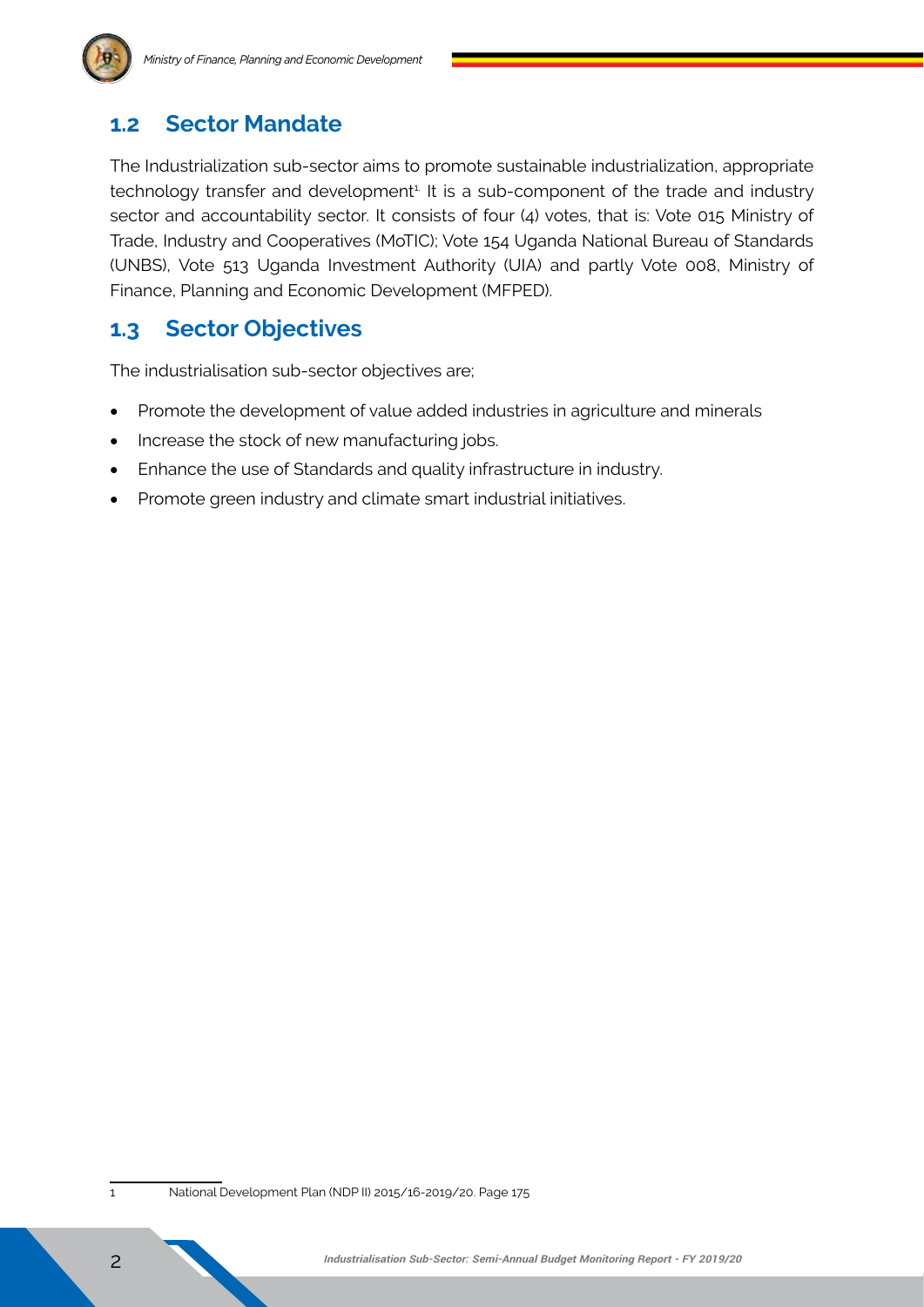

## **Chapter 2: METHODOLOGY**

## **2.1 Scope**

This report is based on selected programmes in the following Votes (Table 2.1): Vote 015: Ministry of Trade, Industry and Cooperatives (MoTIC); Vote 154: Uganda National Bureau of Standards (UNBS), Vote 310: Uganda Investment Authority (UIA), and partly Vote 008, Ministry of Finance, Planning and Economic Development (MFPED). It covers progress from 1<sup>st</sup> July to 31<sup>st</sup> December 2019. Selection of areas to monitor is based on a number of criteria:

- Significance of the budget allocations to the votes within the sector budgets, with focus being on large expenditure programmes. Preference is given to development expenditure. The programmes that had submitted Q2 progress reports for FY2019/20 were followed up for verification as they had specified output achievements.
- Multi-year programmes that were having major implementation issues are also visited.
- Potential of projects/programmes to contribute to sector and national priorities.
- For completed projects, monitoring focused on value for money, intermediate outcomes and beneficiary satisfaction.

| <b>Vote</b>                                  | Programmes and sub-programme/Projects                                |  |  |  |  |
|----------------------------------------------|----------------------------------------------------------------------|--|--|--|--|
| Vote 008 Ministry of Finance,                | Development Policy and Investment Promotion Programme                |  |  |  |  |
| Planning and Economic<br>Development (MFPED) | United States African Development Foundation<br>$\bullet$<br>(USADF) |  |  |  |  |
|                                              | Uganda Free Zones Authority (UFZA)                                   |  |  |  |  |
| Vote 015 Ministry of Trade,                  | Industrial and technological development program                     |  |  |  |  |
| Industry and Cooperatives<br>(MoTIC)         | Rural Industrial Development Project (RIDP)<br>$\bullet$             |  |  |  |  |
|                                              | Value Addition to Tea (VAT)                                          |  |  |  |  |
|                                              | Soroti Fruit Factory (SFF)                                           |  |  |  |  |
|                                              | Establishment of Zonal Agro-processing Facilities.<br>$\bullet$      |  |  |  |  |
| Vote 154 Uganda National                     | Standards development, promotion and enforcement program             |  |  |  |  |
| <b>Bureau of Standards (UNBS)</b>            | Construction of UNBS headquarters Phase two<br>$\bullet$             |  |  |  |  |
| Vote $513$ : UIA                             | Investment Promotion and facilitation.                               |  |  |  |  |
|                                              | Development of industrial parks                                      |  |  |  |  |

**Table 2.1: Programmes and sub-programmes/project monitored for semi-annual FY2019/20** 

*Source: Authors' compilation*

## **2.2 Methodology**

Physical performance of projects and outputs was assessed through monitoring a range of indicators and linking the progress to reported expenditure. Across all the projects and programmes monitored, the key variables assessed included: performance objectives and targets; inputs and outputs, and intermediate outcomes.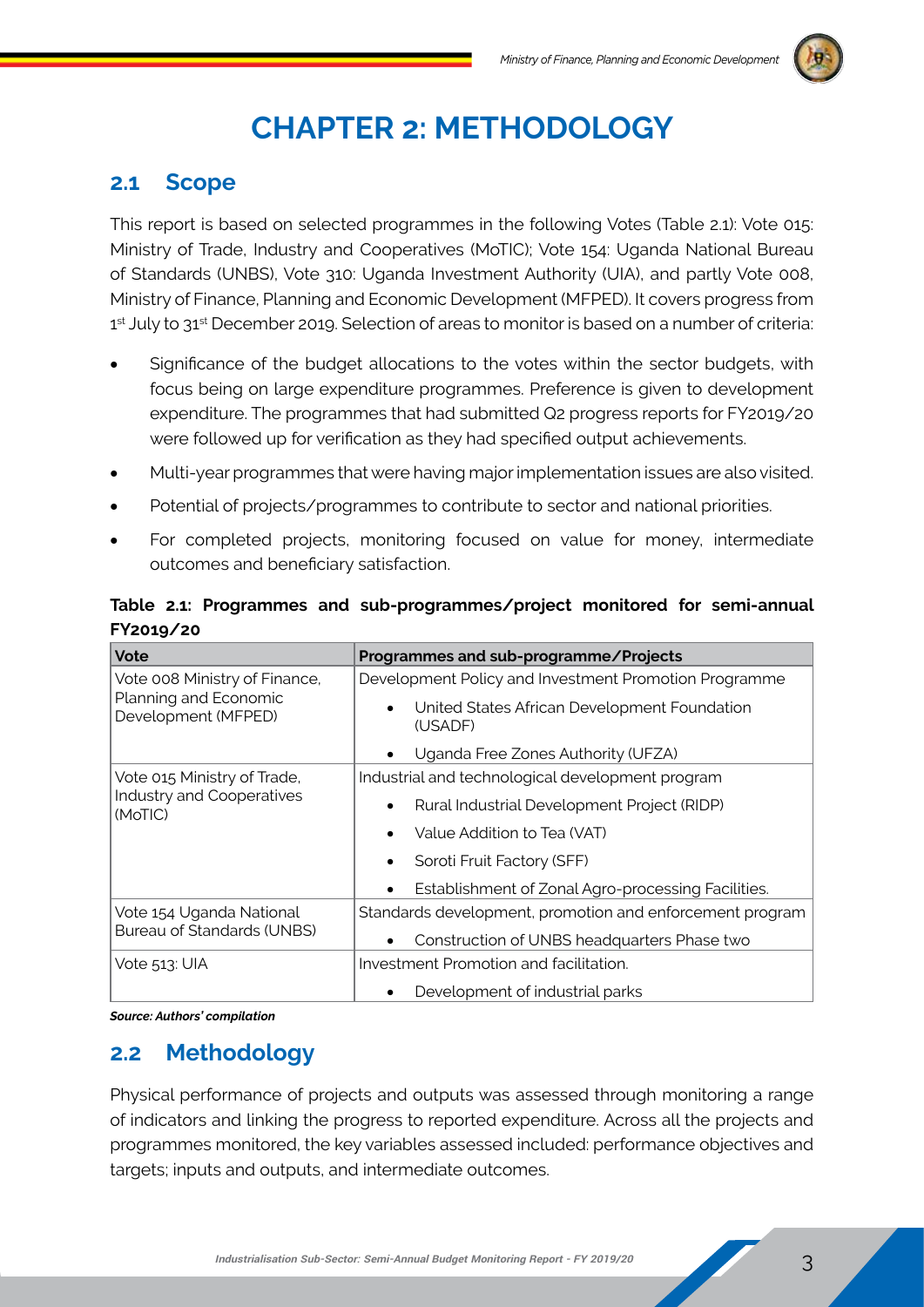## **2.2.1 Sampling**

A combination of random and purposive sampling methods were used in selecting projects from the Ministerial Policy Statements and progress reports of the respective departments. Priority was given to monitoring outputs that were physically verifiable. In some instances, multi-stage sampling was undertaken at three levels: i) Sector programmes and projects ii) Local governments and iii) Project beneficiaries.

Outputs to be monitored are selected so that as much of Government of Uganda (GoU) development expenditure as possible is monitored during the field visits. Districts were selected so that as many regions of Uganda as possible are sampled throughout the year for effective representation.

## **2.2.2 Data Collection**

Data was collected from various sources through a combination of approaches:

- • Review of secondary data sources including: Ministerial Policy Statements for FY2019/20; National and Sector Budget Framework Papers; Sector project documents and performance reports from the Programme Budgeting System (PBS), Sector Quarterly Progress Reports and work plans, District Performance Reports, Budget Speech, Public Investment Plans, Approved Estimates of Revenue and Expenditure, and data from the Budget Website.
- Review and analysis of data from the Integrated Financial Management System (IFMS) and legacy systems; Quarterly Performance Reports (Performance Form A and B) from some implementing agencies.
- Consultations and key informant interviews with project managers in implementing agencies both at the Central and Local Government level.
- Field visits to project areas for primary data collection, observation and photography.
- Call-backs in some cases to triangulate information.

## **2.2.3 Data Analysis**

The data was analyzed using both qualitative and quantitative approaches. Comparative analysis was done using the relative importance of the outputs and the overall weighted scores.

Relative importance (weight) of an output monitored was based on the amount of budget attached to it; thus the higher the budget the higher the contribution of the output to the sector performance. This was derived from the approved annual budget of each output divided by total annual budget of all outputs of a particular programme/project. The weight of the output and percentage achievement for each output were multiplied to derive the weighted physical performance. The overall programme/project performance is a summation of all weighted scores for its outputs. On the other hand, the overall sector performance is an average of individual programme performances that make up the sector.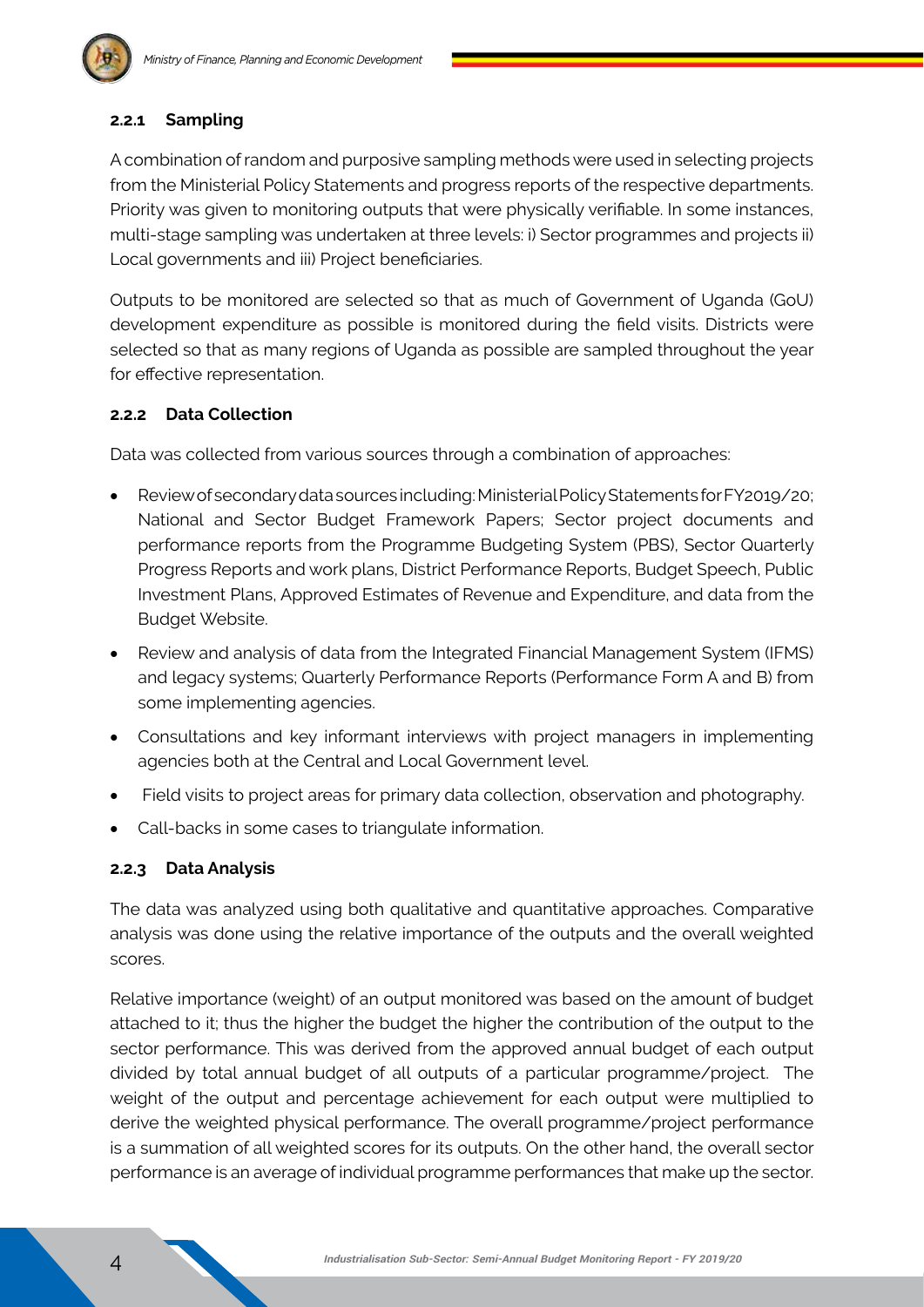

The performance was rated on the basis of the criterion in Table 2.2.

**Table 2.2: Assessment guide to measure performance of projects monitored in FY2019/20**

| <b>SCORE</b>  | <b>COMMENT</b>                                                      |
|---------------|---------------------------------------------------------------------|
| 90% and above | Very Good (Most of the set targets achieved and funds absorbed)     |
| 70%-89%       | Good (Some core set targets achieved and funds absorbed to 70%-89%) |
| 50%- 69%      | Fair (Few targets achieved and funds absorption is 50%-69%)         |
| Less than 50% | Poor (No targets achieved and or funds absorption is less than 50%) |

## **2.3 Limitations of the report**

The preparation of this report was constrained by a number of factors namely:

- Lack of detailed quarterly work plans and targets for some programmes/projects/ outputs.
- Lack of disaggregated financial information for some outputs which might have affected the overall weighted scores and performance.
- Inadequate information on resource use against targets in LGs due to poor planning and reporting following the introduction of the Programme Based Budgeting (PBB). Reporting is mainly focused on a few high level indicators, and not comprehensively on the entire resource that is disbursed to the local governments.
- Inadequate sampling of beneficiaries due to limited field time, given the large number of programmes monitored.
- Some project implementers did not have up-to-date information on donor releases, so information as reported in the progress reports for such projects was relied upon.
- A number of beneficiaries had little information on scope of works, project costs, contract periods particularly on projects contracted and implemented by some Votes.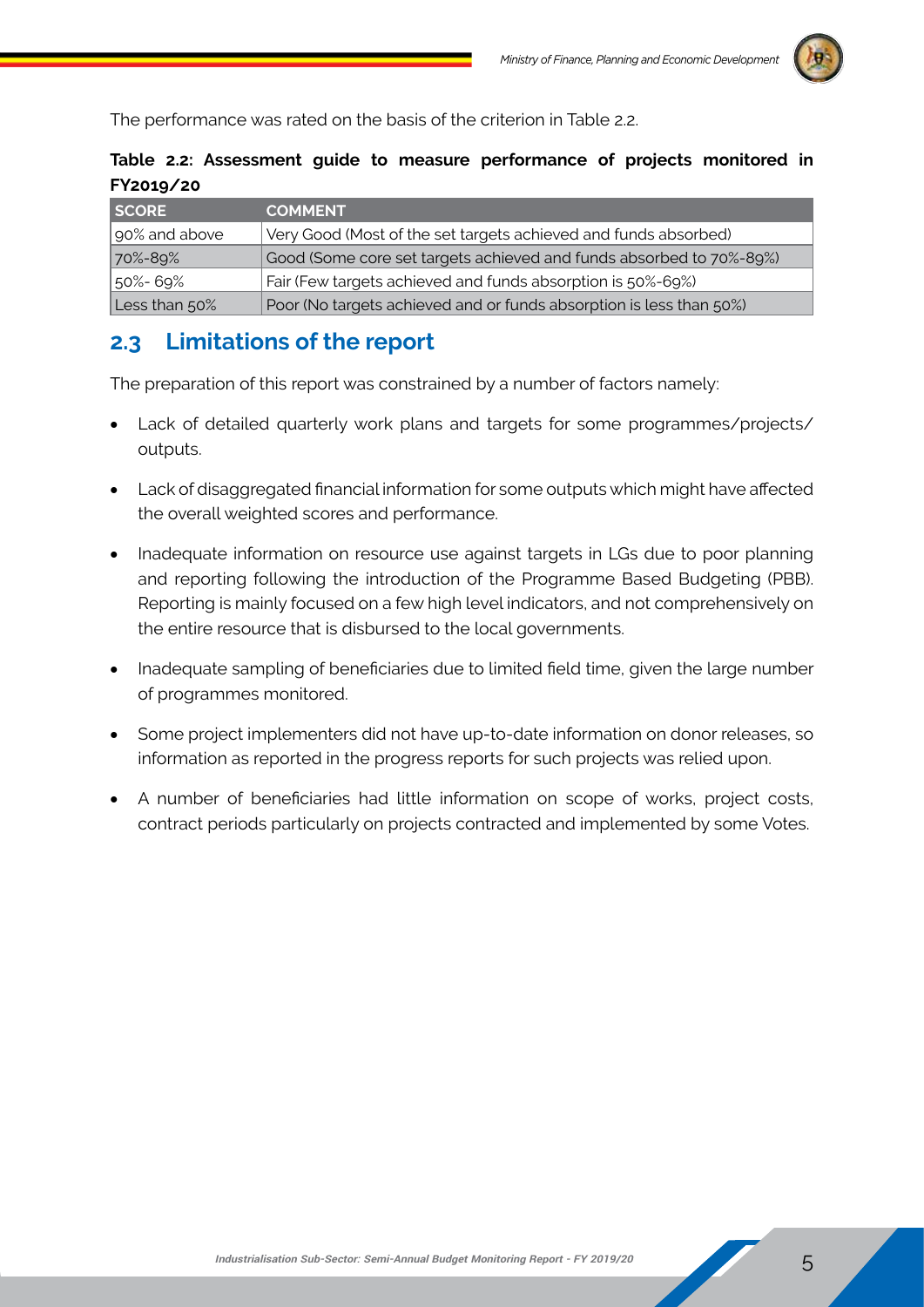

## **Chapter 3: SUB-SECTOR PERFORMANCE**

## **3.1 Overall Sub-Sector Performance**

#### **Financial performance**

The Industrialization Sub-sector budget for FY 2019/20 is Ug shs265.029billion, of which Ug shs 91.210billion (34.4%) was released and Ug shs 78.708billion (86.3%) spent by 31<sup>st</sup> December 2019. The release and expenditure performance were poor and good respectively as shown in table 3.1.

## **Table 3.1: Overall Financial Performance of the Industrialization Sub-sector by 31st December 2019**

| Institution/<br>Project | <b>Budget (Ug</b><br>shs) | <b>Release (Ug shs)</b> | <b>Expenditure (Ug</b><br>shs) | % Release | % Spent |
|-------------------------|---------------------------|-------------------------|--------------------------------|-----------|---------|
| <b>UNBS</b>             | 68,936,000,000            | 38,080,000,000          | 35,840,000,000                 | 55.2      | 94.1    |
| <b>RIDP</b>             | 1,207,763,000             | 470,211,000             | 461,996,200                    | 38.9      | 98.3    |
| <b>UDC</b>              | 62,421,758,000            | 38,945,092,521          | 32,915,554,624                 | 62.4      | 84.5    |
| <b>UFZA</b>             | 11,960,000,000            | 4,811,283,712           | 2,549,988,472                  | 40.2      | 53      |
| <b>USADF</b>            | 3,600,000,000             | 3,600,000,000           | 3,600,000,000                  | 100       | 100     |
| <b>UIA</b>              | 116,904,000,000           | 5,304,000,000           | 3,341,000,000                  | 4.5       | 63      |
| <b>TOTAL</b>            | 265,029,521,000           | 91,210,587,233          | 78,708,539,296                 | 34.4      | 86.3    |

*Source: IFMS, MDAs*

#### **Overall sector performance**

The Industrialisation Sub-sector performance by half year was fair (65.6%). The Standards Development, Promotion and Enforcement Programme performed better than the rest of the programmes with a score of 90%. The UNBS and USADF physical and financial performances were good (development and recurrent sub-programmes). The projects demonstrated efficiency in resource utilization contrary to UFZA and UDC which presented deficiency in utilization of availed funds.

The UIA exhibited good performance on the recurrent outputs however, progress on the development outputs was poor. The road network in the Kampala Industrial and Business Park was in a poor state with potholes and blocked drainages. Roads in Kasese and Soroti industrial and business parks were not opened as planned. The UDC under the Industrial and Technological Development Programme acquired another 8% shares in Atiak Sugar Factory. The Soroti Fruit Factory had started commercial production of juices and pulp. However, the UDC had a spill over of activities from the previous financial year.

The average performance of the other programmes under the sub-sector was mainly due to delays in initiation of procurements and poor planning. The sub-sector is further affected by limited funding to implement the ongoing and identified pipeline projects. Table 3.2 shows the overall performance by programme.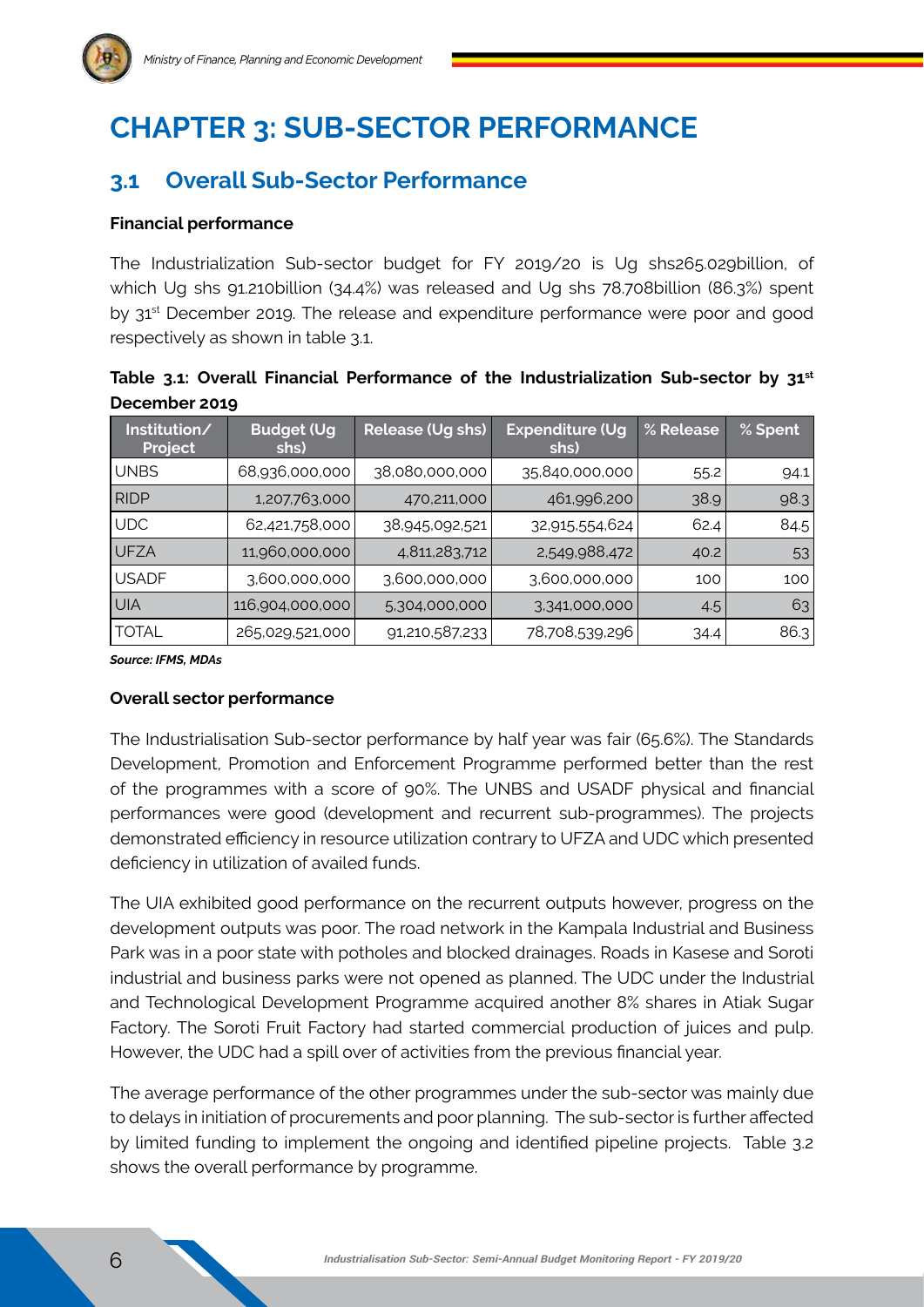

| Programme                                                                                                                           | Score (%) |
|-------------------------------------------------------------------------------------------------------------------------------------|-----------|
| Development Policy and Investment Promotion (United States African<br>Development Foundation USADF and Uganda Free Zones Authority) | 58.3      |
| Industrial and Technological Development (RIDP and UDC)                                                                             | 54.5      |
| Standards Development, Promotion and Enforcement Program (UNBS)                                                                     | 90.5      |
| Investment Promotion and Facilitation (UIA).                                                                                        | 59.1      |
| Average performance                                                                                                                 | 65.6      |

#### Table 3.2: Industrialization Sub-Sector Performance by 31<sup>st</sup> December 2019

*Source: Author's compilation*

### **Vote Performance**

## **3.2 Ministry of Finance, Planning and Economic Development**

The Ministry of Finance, Planning and Economic Development's mission is "To formulate sound economic policies, maximize revenue collection, and ensure efficient allocation and accountability of public resources so as to ensure sustainable economic growth and development" (MFPED, 2015). The ministry is mandated to; formulate policies that enhance economic stability and development; mobilize local and external financial resources for public expenditure; regulate financial management, and ensure efficiency in public expenditure; oversee national planning and strategic development initiatives for economic growth.

The semi-annual monitoring (FY2019/20) focused on the subventions of Uganda Free Zones Authority (UFZA) and United States African Development Foundation (USADF) project under the Development Policy and Investment Promotion Programme.

### **Development Policy and Investment Promotion Programme**

## **3.2.1 Uganda Free Zones Authority**

The Authority was established by an Act of Parliament in 2014 as body responsible for establishing, developing, managing, and marketing, maintaining, supervising and controlling Free Zones. The UFZA budget for FY2019/20 is Ug shs 11,964,934,000 (excluding non-tax revenue (NTR), of which Ug shs 4,811,283,712 (40%) was released and Ug shs 2,549,988,472 (53.3%) spent by 31<sup>st</sup> December 2019.

The UFZA licensed one free zone and renewed four licenses. The Environment and Social Impact Assessment (ESIA) for the establishment of a free zone at the Entebbe International Airport was concluded, designs approved and civil works were anticipated to begin in Q3 FY2019/20. The UFZA initiated the process for the amendment of the Free Zone Act to include special economic zones, in this respect, consultative meetings with MoFPED and UIA were held.

The UFZA partnered with Trade Mark East Africa (TMEA) for technical assistance to undertake a feasibility study for the trade and logistics park in Jinja. The UFZA held three Inter-Agency meetings with Uganda Revenue Authority (URA) and Uganda National Bureau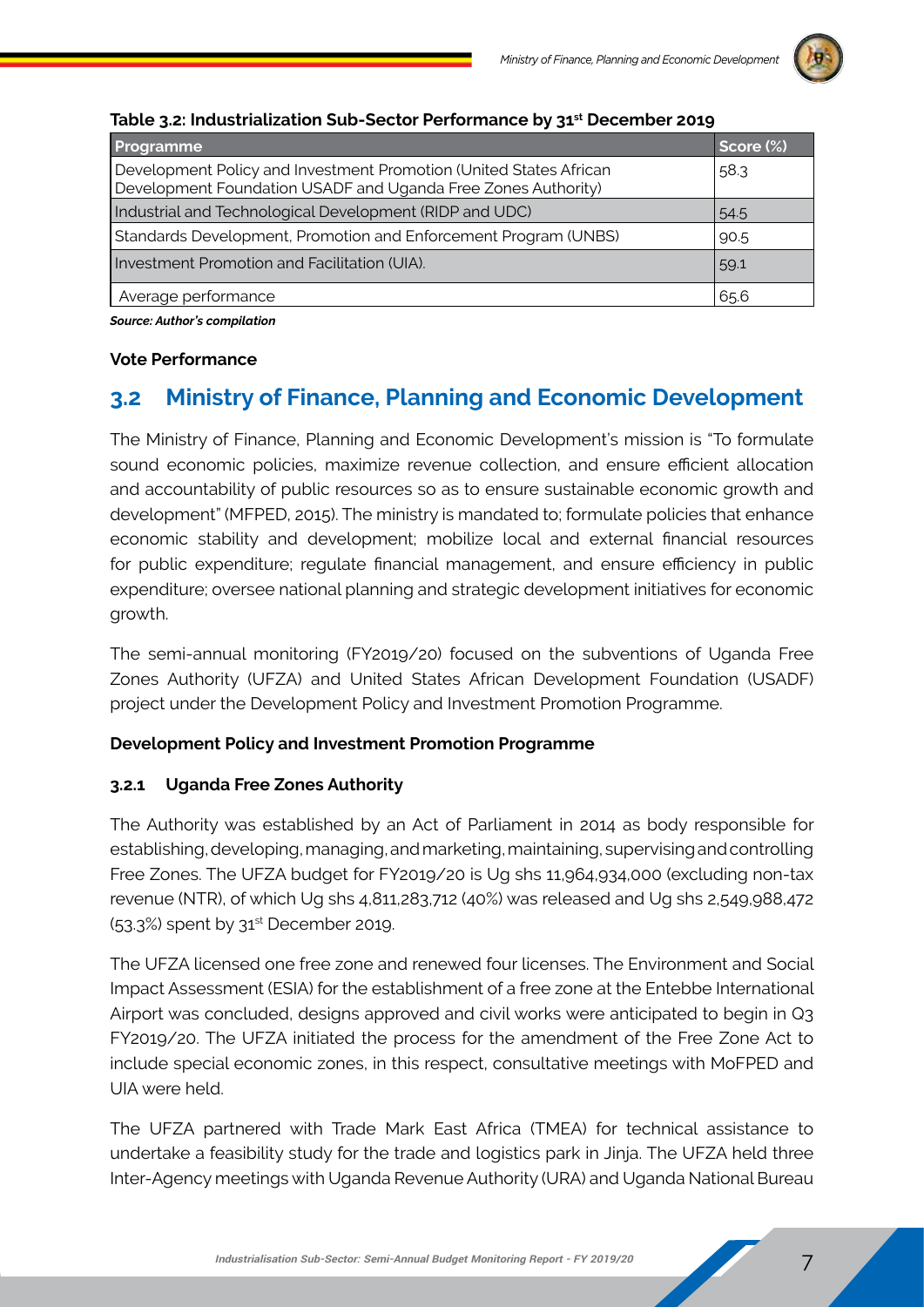of Standards (UNBS) on the implementation of the Uganda Electronic Single Window project. The land procured in Buwaya, Ssisa sub-county, Wakiso District for establishing a free zone had encumbrances that have remained unresolved. There was limited progress on implementation of development related outputs compared to recurrent outputs under UFZA.

### **3.2.2 United States African Development Foundation (USADF)**

### **Background**

In November 2006, a Memorandum of Understanding (MoU) for strategic partnership between the USADF and the Government of Uganda was established. The MoU was initially for five years but was subsequently renewed in April 2012 for another 5 years. The USADF and GoU each make equal contributions (matching grants) of US\$ 1,000,000 per annum towards targeted farmer cooperatives and Small and Medium Enterprises (SMEs). The funds are transferred by USADF through grants made to individual selected projects/groups, which are developed and approved in accordance with USADF criteria and methodologies taking into consideration their alignment to the goals and objectives of the MoU.

Overall project objective is to promote the development of farmer cooperatives, producer associations, smallholder agricultural producers, small scale agri-business (SSAs) and small and medium enterprises (SMEs) in Uganda and increase their market competitiveness, with a particular focus on the development of underserved and marginalized community groups and enterprises.

To qualify for selection, an organization must be 100% African owned, managed, and legally registered. Due diligence and technical backstopping is provided by a local partner: the Uganda Development Trust (UDET).

Support under this project is provided through two grants - Enterprise Development Investment (EDI) and Enterprise Expansion Investment (EEI). The EDI grant is meant to strengthen the managerial, technical and financial capacities of the beneficiaries. This grant does not exceed UD\$100,000 per beneficiary organization over a period of two years.

The EEI grant is intended to enhance the business development of the beneficiaries to boost competitiveness. The grant does not exceed US\$ 250,000 per beneficiary. One of the eligibility criterion for the EEI grant is successful implementation of the EDI grant. The project/ beneficiary organization should be self-sustaining at the end of the grant.

In FY 2019/20, the USADF project planned to support ten cooperatives by constructing storage facilities, providing agro-processing equipment and facilities, working capital, technical assistance, and administrative support to selected beneficiary groups countrywide.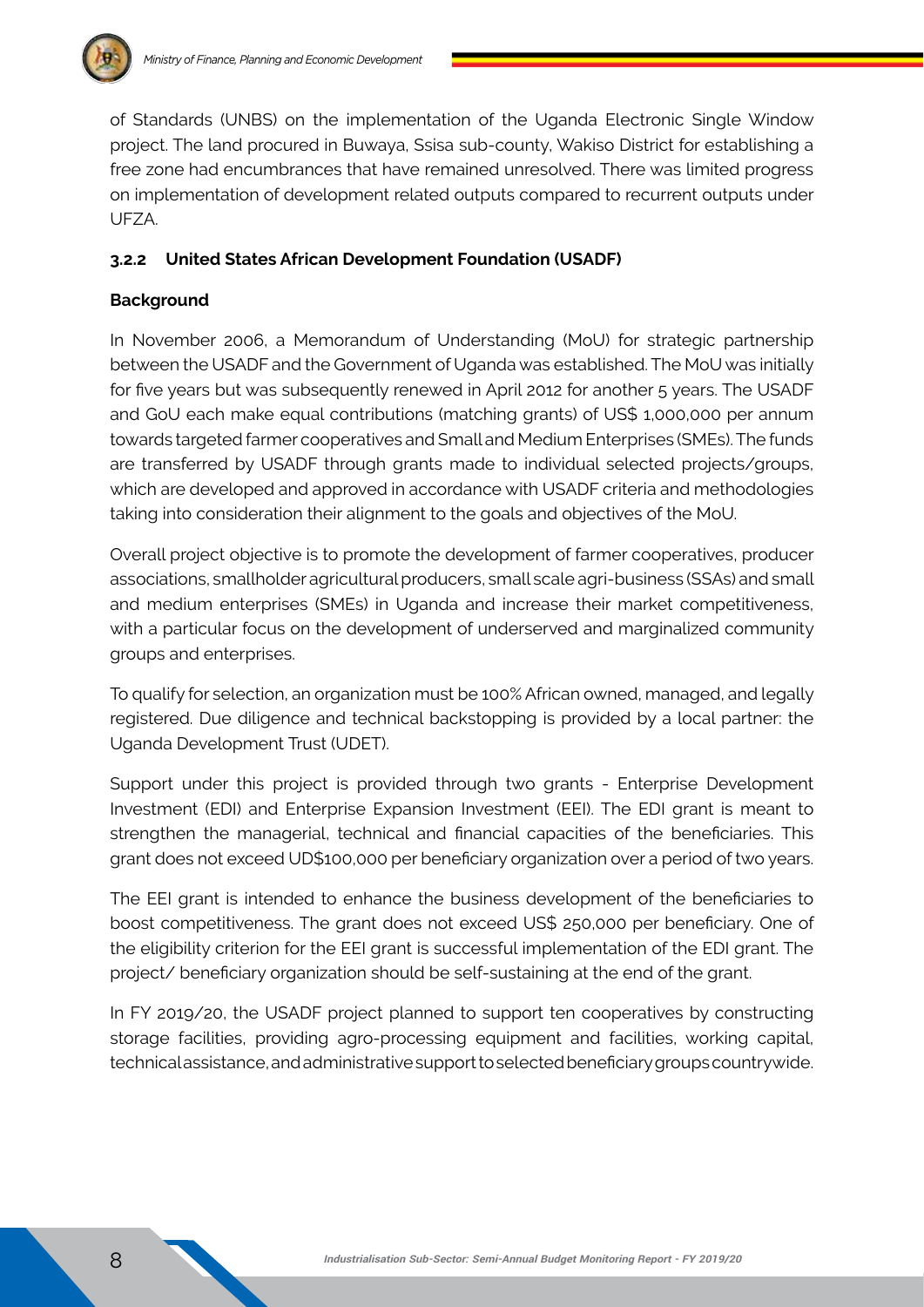

#### **Performance of the USADF Sub-Programme**

The approved budget for USADF for FY2019/20 is Ug shs7.20billion, of which Ug shs 3.60 billion is GoU contribution.

The semi-annual monitoring for FY2019/20 focused on four cooperatives that were selected for support by USADF. These were: Bufumbo Organic Farmers' Association in Mbale, Taabu Integrated Farmers' Cooperative Society Limited in Bulambuli, Biganda Farmers' Cooperative Society Limited in Bukomansimbi and Pingire Labori Producers' and Marketing Cooperative Society in Serere.

All the cooperatives were implementing the planned activities at varying levels of progress. Five other cooperatives that were supported in the previous financials years and were still receiving financial and technical support from USADF and UDET respectively were monitored. The cooperatives included: Kasaali Farmers' Cooperative Society Limited, Amatura Produce and Marketing Cooperative Society Limited, Mt. Rwenzori Farmers' Cooperative Union, Abatahunga Farmers' Cooperative Union Limited, and Sihubira Farmers' Cooperative Society Limited. By 31<sup>st</sup> December 2019, implementation by the different beneficiary groups was at varying levels.

### **A) Abatahunga Farmers' Cooperative Union Limited**

Located in Kiruhura District, the Union deals in coffee trade and processing. It received an enterprise expansion investment grant worth US\$ 239,285(Ug shs 919,278,030) in July 2018 with an objective of establishing a central eco-friendly washing station for processing high quality specialty Robusta and catimor coffee. The union received Ug shs 442,924,804 and Ug shs 435,506,454 expended by January 2020. Construction of the coffee processing facility and warehouse (500MT) was at roofing level.

The supplier for the coffee huller was identified and 50% of the agreed sum paid awaiting delivery on completion of the processing facility. The union procured one motorcycle, two desktop computers and a moisture meter. The union had received all the money for crop finance. Trainings in financial management, monitoring and evaluation, stores management and coffee quality were conducted. Participants in the trainings included staff, board members and representatives from the primary producer societies.

The pending activities include; acquiring fair trade certification, financial systems upgrade, review and development of manuals and setting up of a coffee inputs shop. Warehouse completion and running of the processing facility were expected in July 2020. The union cited budget shortfalls due to the appreciation of the Uganda shillings against the USD during the year and delayed transfer of the power line that passes above the processing facility by UMEME.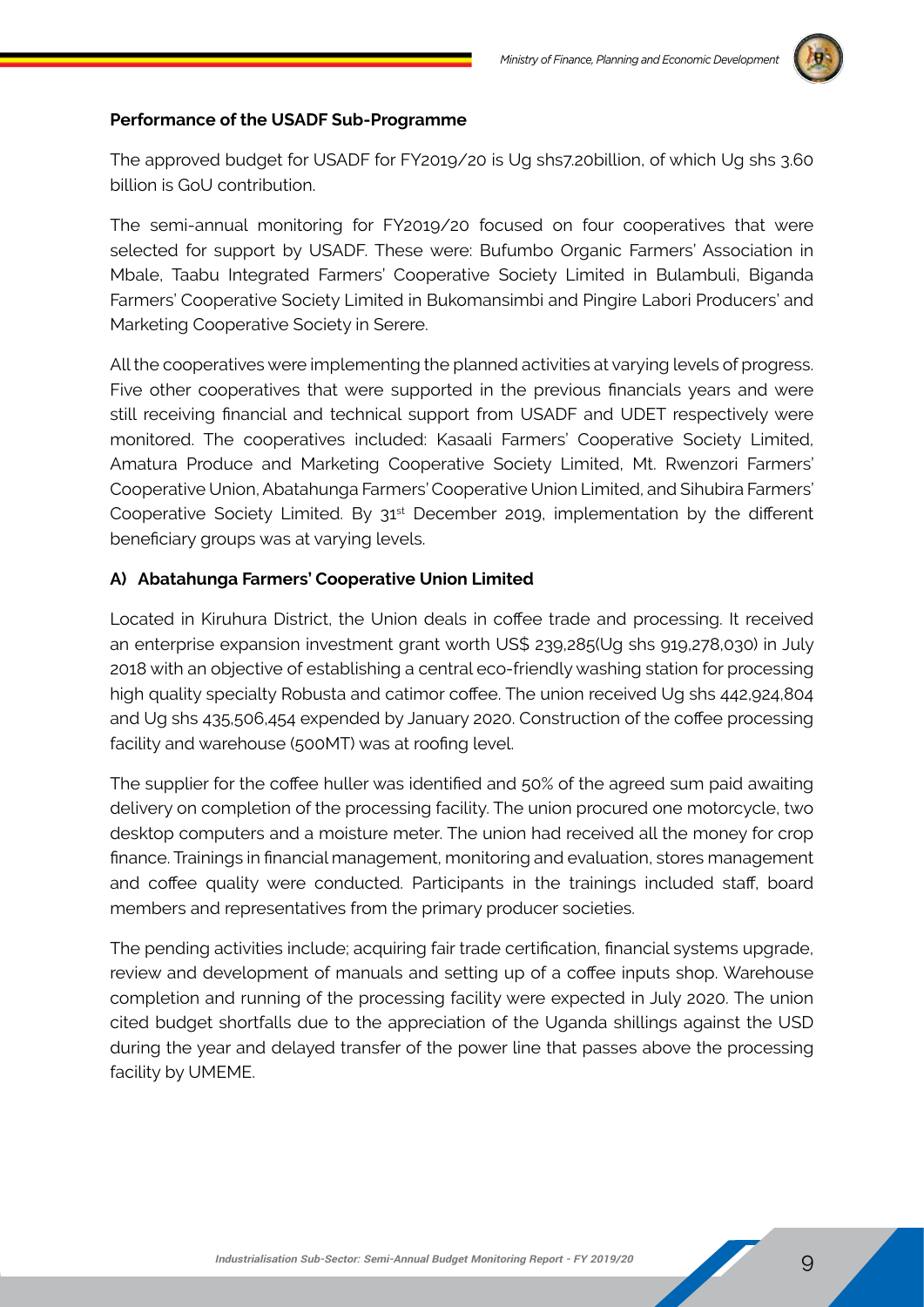



**L-R: Coffee processing facility and warehouse under construction for Abatahunga Farmers' Cooperative Union Limited, and poles delivered to relocate the power above the factory building**

**B) Mt. Rwenzori Coffee Farmers' Corporative Union** is located in Kasese District. It received an enterprise expansion investment grant worth USD 232,951(Ug shs 900,389,326) for a period of three years from July 2018 to June 2021 for construction of a processing facility, a warehouse, equipment purchase, technical assistance, trainings and administrative support. By January 2020 the union had received Ug shs 489,063,432 and expended Ug shs 485,568,528. The warehouse and processing facility were at roofing level. The union procured coffee post-harvest handling equipment; one moisture meter, 10 weighing scales and 5 motorized coffee pulpers that were distributed to primary producer societies. The union received Ug shs 81,250,000 out of 162,500,000 for crop finance that was used to procure 92MT of coffee in the year 2019.

The union also procured a 10MT truck and office equipment, conducted trainings in financial management and M&E, coffee quality and marketing and stores management. The trainings were attended by staff, board members and representatives from 20 primary cooperative societies. The union received technical assistance to upgrade financial systems, review and develop manuals and develop a business plan. The union was able to recruit seven staff. The remaining activities were completion of warehouse and processing facility, procurement of a coffee huller and transformer, setting up an input shop and attaining fair trade certification.

Key impediments to achievement of project objectives included low prices for coffee, and influx of the big multinational players in the coffee business extending their services to rural areas.

### **C) Sihubira Area Cooperative Enterprise Limited**

The cooperative is located in Busia District. It received an EEI grant worth US\$244,759. The grant is aimed at increasing cassava production and value addition through construction of a storage facility, purchase of processing equipment, truck and planting materials. By January 2020 the cooperative had received Ug shs 826,430,902 and Ug shs 774,128,008 spent. The cooperative procured and delivered a truck (8MT), two motorcycles, five bicycles and office equipment (two desktop computers, one printer and furniture). The warehouse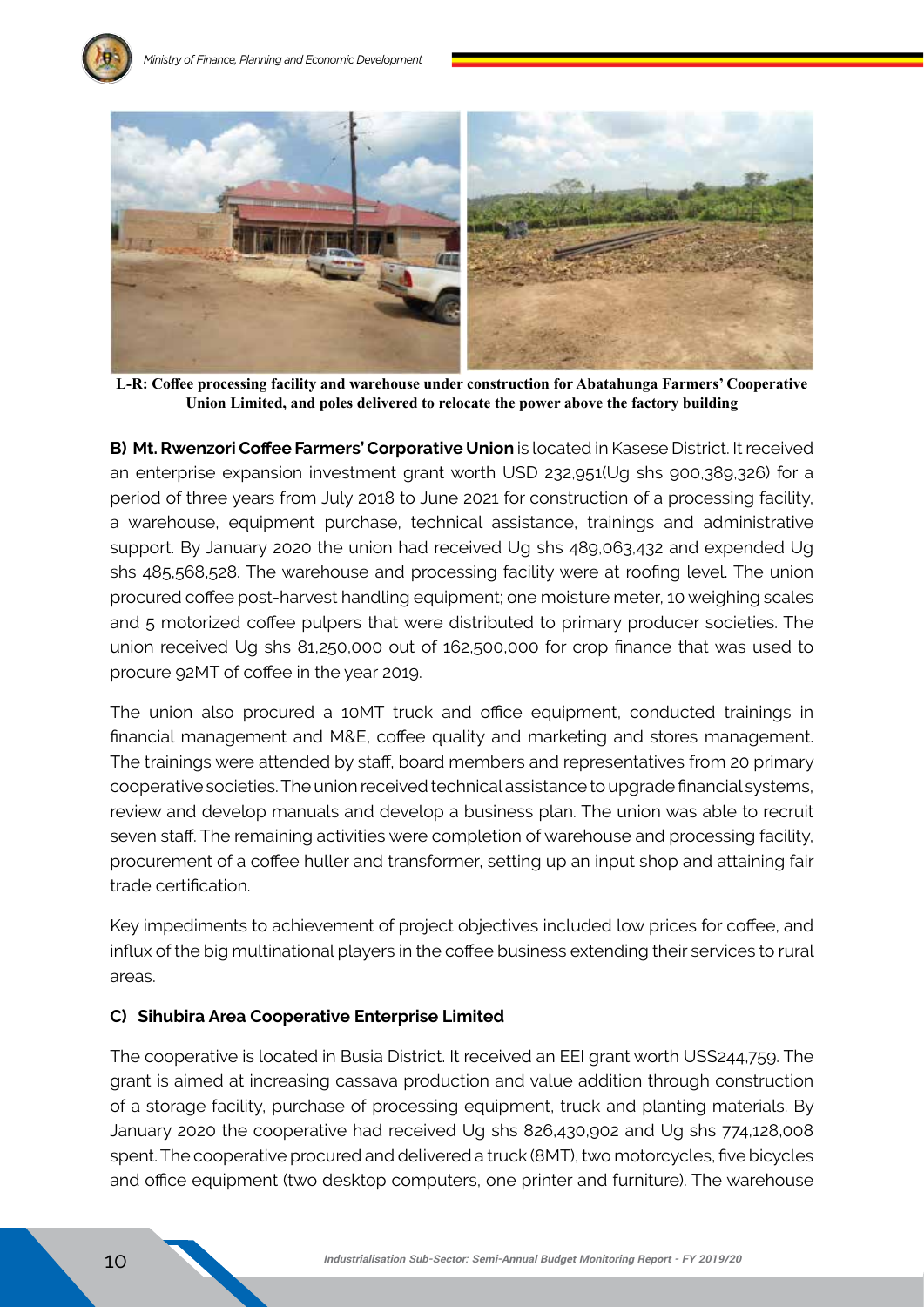

and processing facility were at 90% completion, pending wall plastering and floor finishes. Installation of a 6MT/h cassava processing equipment (cassava peeler, grater and mill) was completed. The cooperative had extended 3 phase electricity to the facility and procured a transformer. Test running of the equipment awaits completion of a metering unit by Uganda Electricity Distribution Company Limited (UEDCL).

The cooperative received Ug shs 40,000,000 for crop finance and used the funds to procure 241MT of cassava. They also procured 400 bags of cassava cuttings, 70 tarpaulins and 15 spray pumps that were distributed to farmers through their respective primary producer societies. Training in hazard analysis and critical control points (HACCP) awaited completion of the processing facility and start of production. The other pending activity is a study tour to Rwanda for bench marking purposes. The challenges included: lack of portable water in the vicinity, under estimates for civil works and lack of a mechanical dryer for the cassava chips.



**L-R: Coffee processing facility under construction for Mt. Rwenzori Coffee Farmers Cooperative in Kasese District; Some of the cassava flour processing equipment installed at Sihubira in Busia District**

**D) Bufumbo Organic Farmers' Association:** Located in Mbale District in Bufumbo subcounty, the association started in the year 1997 and registered as a Community Based Organisation (CBO) in 1999 dealing in organic farming of coffee. The association has 444 members in Bufumbo, Bubyangu, Bukonde and Rwaso sub-counties. It received an EEI grant worth \$244,327 (Ug shs 910,000,000) to establish 500MT storage and processing facility and procure a coffee processing and transport equipment. The grant will also provide working capital, capacity building, technical assistance and recruitment of key staff. By January 2020, the association procured a 10MT truck, 2 motorcycles, 10 manual coffee pulpers and office equipment.

The association received funds for crop finance to buy coffee from its members. Financial management and M&E training was conducted and eight staff recruited. The pending trainings were: coffee quality, stores management and cooperative governance. The association upgraded its financial system to QuickBooks. The association had started the process of fair-trade certification and procured an external auditor. Development and review of manuals was pending and expected to be executed in Q3 of FY2019/20. The association developed a website to promote sales and marketing of coffee. Construction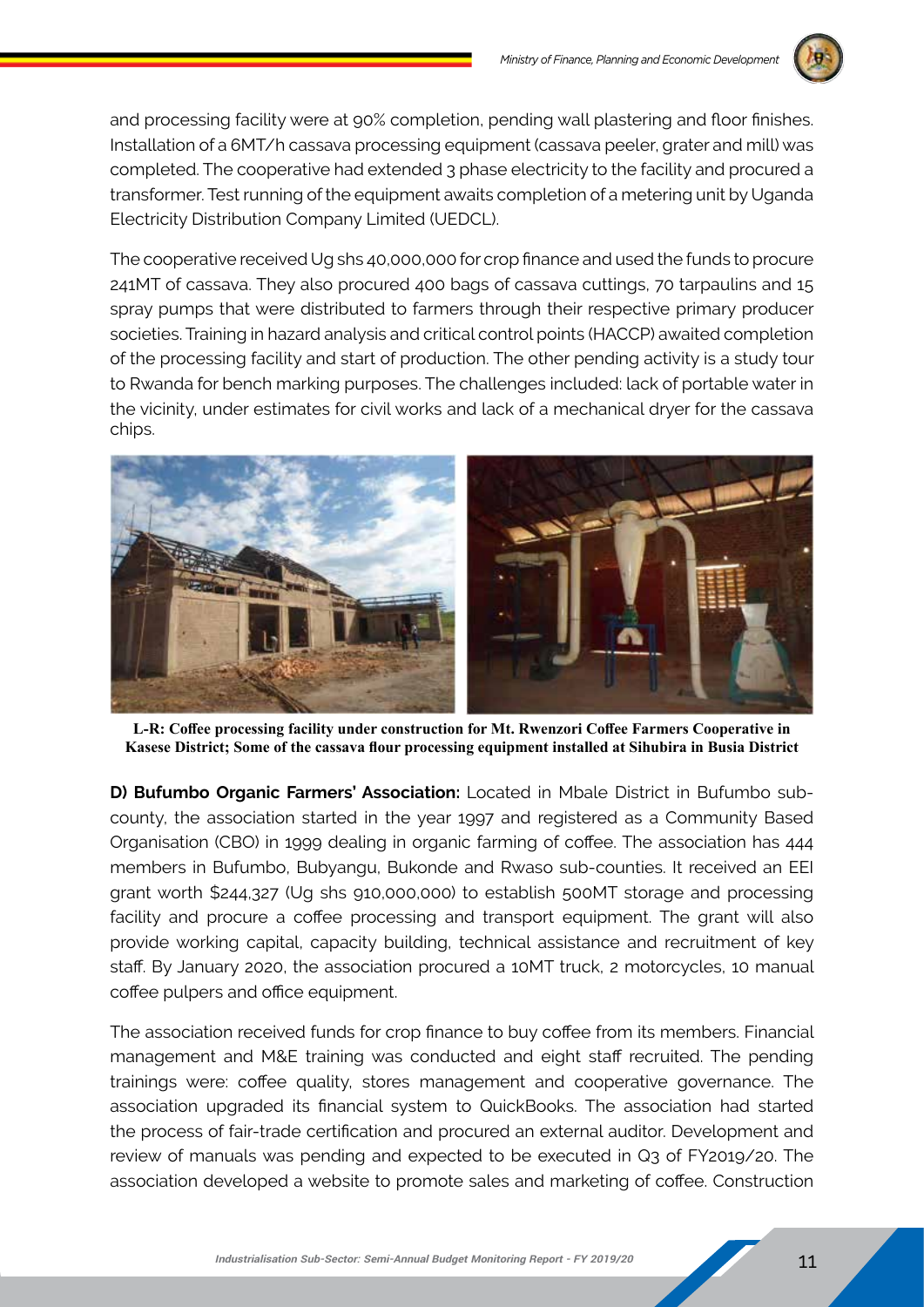

of a warehouse and processing facility was behind schedule due to delays in acquiring a land title for the proposed site from Mbale District Lands Office. The challenges included limited working capital and an influx of big exporters in rural areas thus limiting the volumes got from farmers.

**E) Tabu Integrated Farmers' Cooperative Society Limited:** Located in Bulambuli District with 2,518 members in Bukise and Bukobero sub-counties and deals in maize and soybean. The cooperative's objective is to improve livelihoods of its members through increasing production, value addition and collective marketing. The cooperative received an EEI grant worth \$227,458 (Ug shs 837,884,024) in June 2019 for construction of a maize processing facility; procure a maize mill; and other processing equipment; conduct various trainings, and provide technical support. By January 2020 the cooperative had received Ug shs 330,353,744.

The cooperative procured a tractor to plough members' gardens and ferry farmers' produce from the nearby villages to the warehouse and two motorcycles for the extension workers. The following postharvest handling equipment were procured; three threshers, one moisture metre and one weighing scale, plus office equipment; two desktop computers, two office chairs, two tables, filing cabinet and a printer were procured.

Members and staff were trained in financial management, M&E, cooperative governance and stores management. The training in maize postharvest handling and agronomy was pending as well as financial systems upgrade. The cooperative got 50% (Ug shs 31,500,000) of the crop finance and used it to procure 49,870 and 18,023kgs of maize and soybean respectively. An input shop in Bukise trading centre was established, 1,000kg maize seed, 5,000kg fertilizer, 100 tarpaulins and protective gear for mill operators were procured. Architectural designs and drawing for the maize processing facility were approved by the district planning board. The prolonged rainy season in season B of 2019 reportedly affected the drying of maize and fluctuations in price for soybean were some of the challenges the cooperative was facing.

**F) Kasaali Farmers' Cooperative Society Limited:** Located in Kyotera Town Council, Kyotera District, the cooperative deals in coffee bulking, processing and marketing. In 2016, it received an EEI grant from USADF worth Ug shs 773,092,919, of which Ug shs 717,160,091 had been spent by January 2020. The cooperative constructed a 200MT warehouse, procured a 10MT truck and quality improvement equipment (one moisture meter and a weighing scale). The cooperative also received Ug shs 164,000,000 for crop finance that had grown to Ug shs 216,000,000 by January 2020, and Ug shs 30,191,000 as input fund that was used to establish an input shop in Kyotera town. The input fund had grown to Ug shs 64,000,000 by January 2020.

The cooperative built capacity of its staff and members through trainings in financial and M&E, stores management, cooperative governance and management and coffee quality enhancement. It received technical assistance to upgrade financial systems and revise its manuals. Seven staff were recruited, and 434 farmers trained in fair-trade farming. The pending activity by January 2020 was fair-trade certification of the processing facility.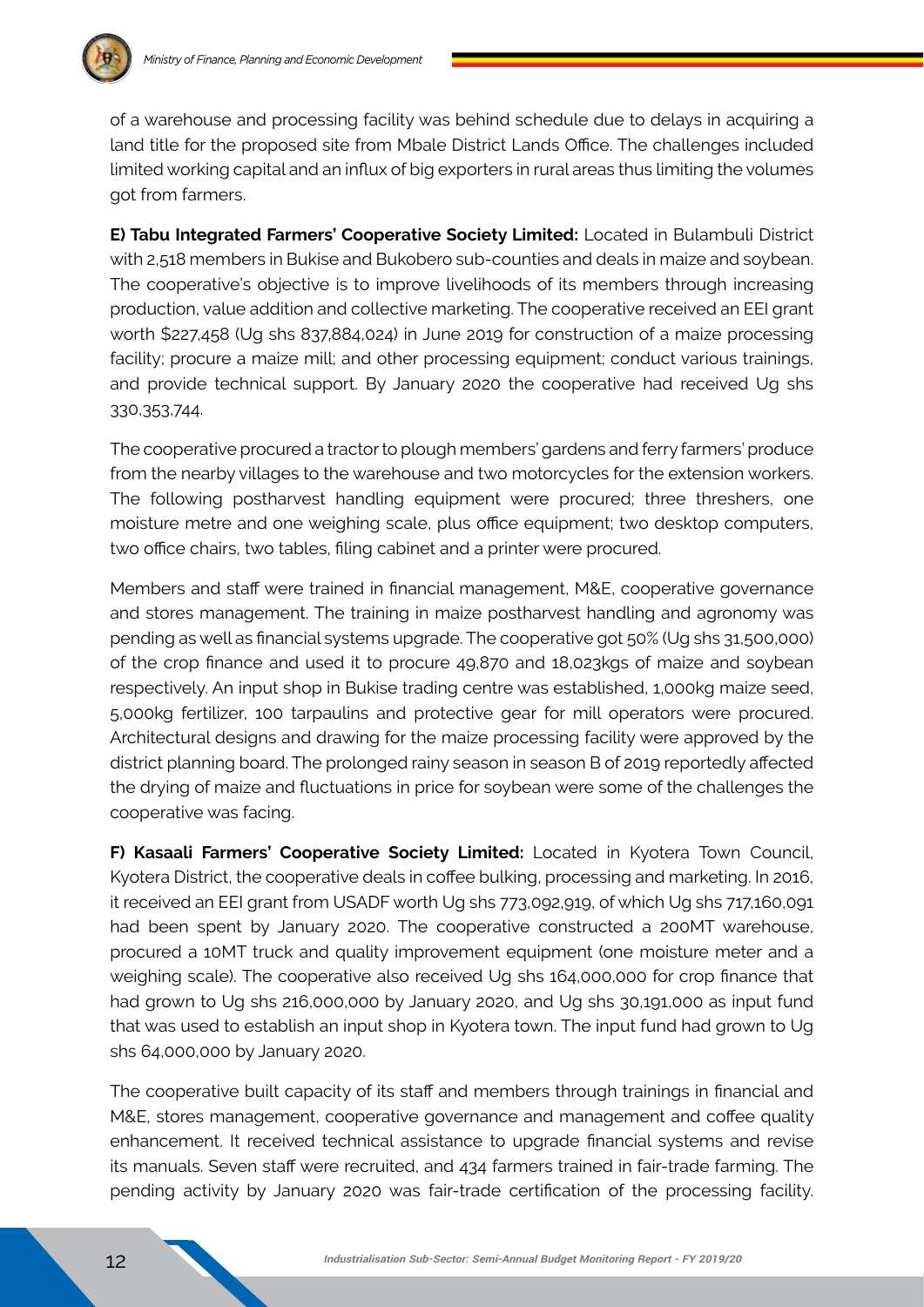

The cooperative had started grading its coffee to increase their profit margin. To ensure sustainability of the project, the cooperative opened up a coffee nursery to supply quality planting materials to farmers at fee.



**L-R: Agri-input shop and coffee nursery operated by Kasali Cooperative in Kyotera District**

**G) Biganda Farmers' Cooperative Society Limited** is located in Bigasa sub-county, Bukomansimbi District. The cooperative started in 2014 and deals in coffee primary processing and marketing. The cooperative received an EEI grant worth Ug shs 857,125,628 to run for three years from April 2019 to June 2022. By January 2020, the cooperative had received Ug shs 302,122,420. It had started construction of a 500MT coffee warehouse and the sub-structure was completed. A 10MT truck, two motorcycles, two desktop computers and office furniture were procured.

The cooperative got Ug shs 80,000,000 as part of Ug shs 159,000,000 for crop finance. Trainings in financial management, and M&E for staff, board members and representatives from producer societies were conducted, and eight staff were recruited. The pending activities were completion of the warehouse, coffee huller upgrade, establishment of a coffee input shop, procurement of coffee quality equipment and fair-trade certification. Key challenges include low coffee prices and limited operating capital.



**L-R: Coffee warehouse under construction and a 10MT truck at Biganda Farmers' Cooperative**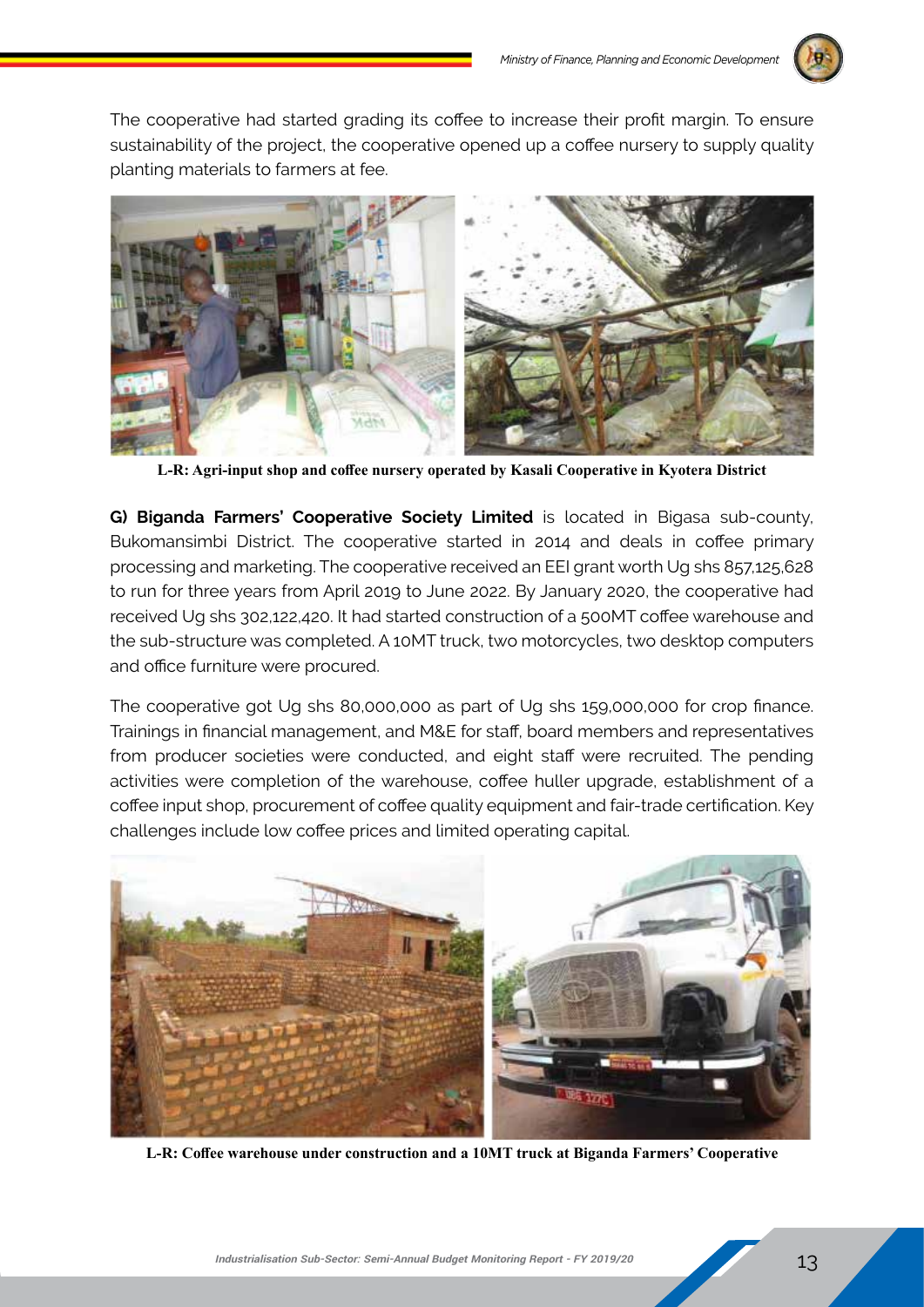

### **H) Amatura Produce and Marketing Cooperative Society**

Located in Moyo District, the cooperative deals in cassava and maize bulking, processing and marketing. The cooperative received an EEI grant worth Ug shs 760,853,968 in July 2017 and by January 2020 Ug shs 714,178,270 had been received. The cooperative had constructed a processing facility, procured a milling machine, cassava chipper, grater and press, 10MT truck and motorcycle. They extended electricity to the facility and installed a 100kva transformer and received technical assistance to upgrade the financial systems, product development and branding.

Construction of the cassava solar dryer was at sub-structure level. An input shop was opened in Moyo Town to supply genuine agriculture inputs to its members. It offers extension services to farmers and renovated teachers' quarters at Toloro Primary School. It sells planting materials, hires a tractor for its members and grows cassava as part of the sustainability strategies.

Key challenges include grain moth that infested maize in the stores, flooding of local markets with food aid that is sold at a cheaper price, unstable power supply and inclement weather that caused rotting of cassava affected implementation of the project.



**L-R: Cassava flour processing equipment and solar dryer under construction at Amatura Cooperative**

**I) Pingire-Labori Producers' and Marketing Cooperative Society Limited** is located in Serere District. The cooperative deals in bulking, processing and marketing of maize and rice. They received an EDI grant worth Ug shs 356,202,101 in May 2019. The grant was to be used to construct a 500MT storage facility, procure maize shelling machine, working capital and establishment of an input shop. By January 2020, the cooperative had received Ug shs 92,598,838 and Ug shs 87,920,576 spent on procuring office equipment (two computers, one printer, four tables, four chairs, and one filing cabinet), one motorcycle, two solar panels and one maize sheller.

The cooperative recruited six staff and received trainings in cooperative governance, financial management, M&E and review of manuals.

The pending activities included construction of storage facility, installation of maize milling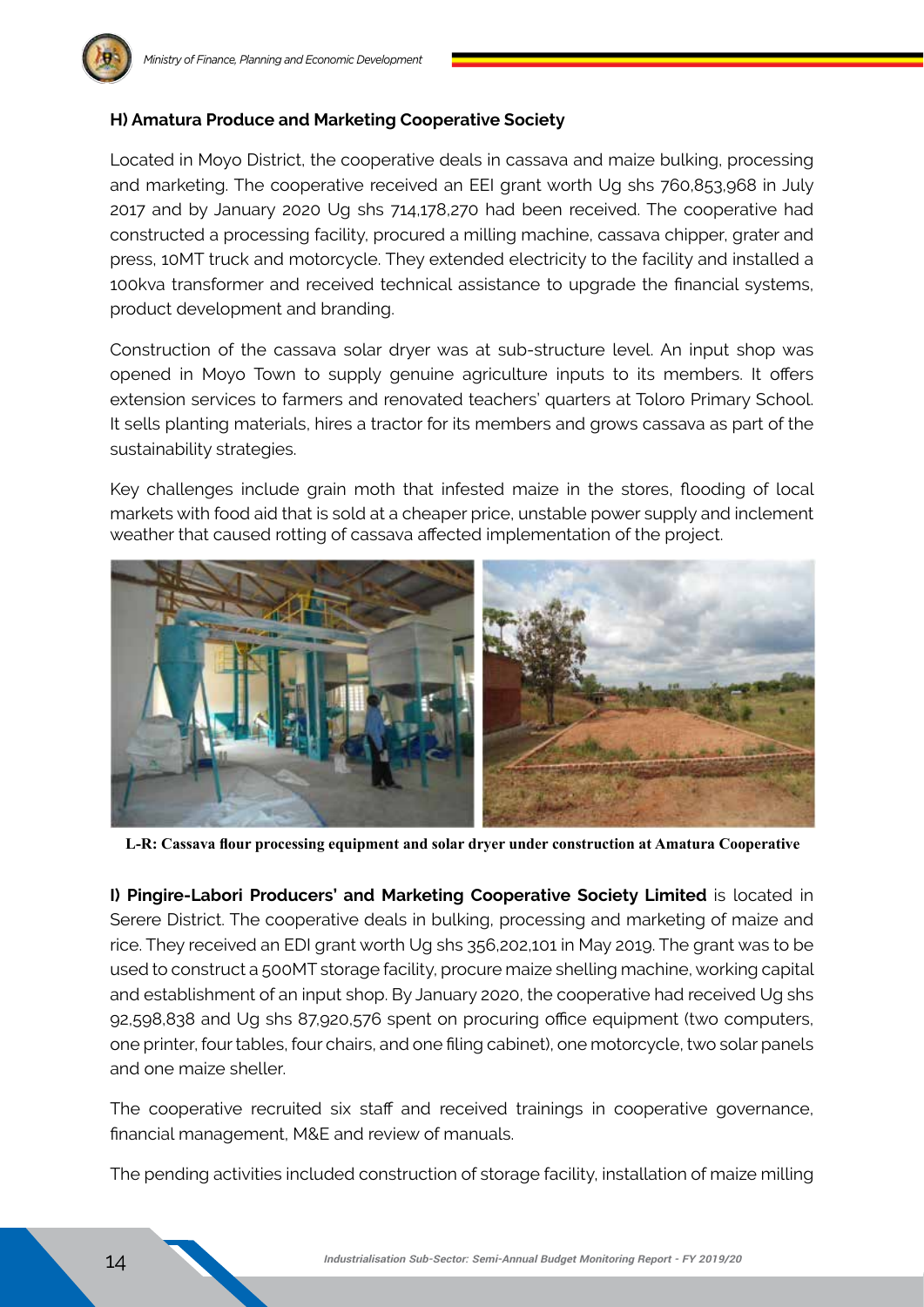

machine. Securing of a land lease letter from Serere DLG delayed the construction. The other challenges included lack of a tractor to open up big acreages and the poor state of feeder roads that affect the transportation of produce to the bulking centres.



**L-R: Solar panels and accessories and motorcycle procured by Pingire Labori Cooperative**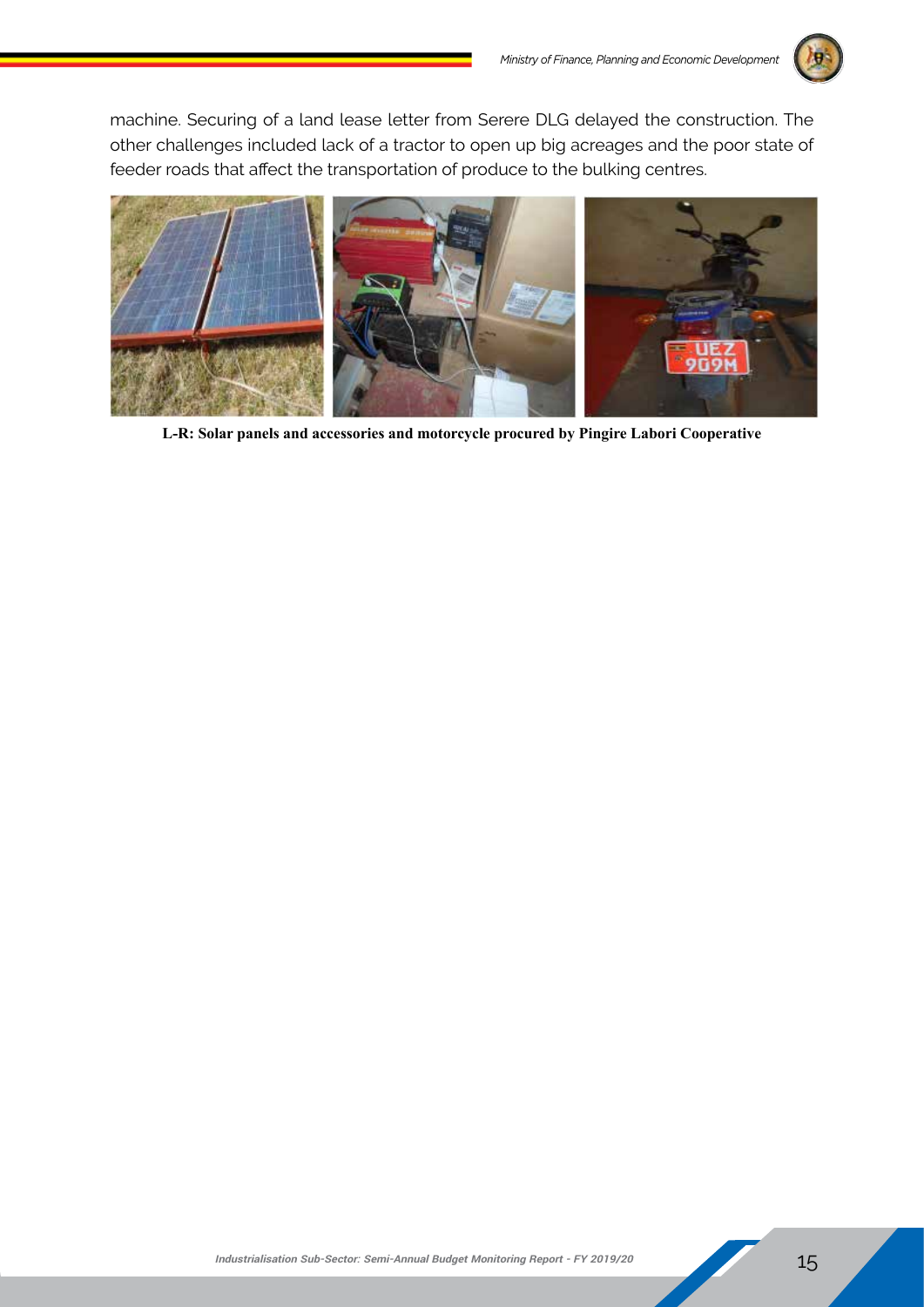

## **Table 3.3: Performance of the Development Policy and Investment Promotion**  Programme by 31<sup>st</sup> December, 2019

| Sub-pro-<br>grammes         | Output                         | <b>Annual</b><br><b>Budget (Ug</b><br>shs) | <b>Cum. Receipt</b><br>(Ug shs) | <b>Annual</b><br><b>Target</b> | Cum.<br><b>Achieved</b><br>Quantity | <b>Physical</b><br>perfor-<br>mance<br>Score (%) | Remark                                                                                                                                                                                                                                                                                       |
|-----------------------------|--------------------------------|--------------------------------------------|---------------------------------|--------------------------------|-------------------------------------|--------------------------------------------------|----------------------------------------------------------------------------------------------------------------------------------------------------------------------------------------------------------------------------------------------------------------------------------------------|
| Project:<br>1003 US-<br>ADF | Infrastruc-<br>ture            | 713,534,642                                | 620,534,642                     | 6.00                           | 3.70                                | 3.82                                             | Construction of<br>warehouses and<br>processing facilities<br>was ongoing for Mt.<br>Rwenzori Farmers'<br>Cooperative Union,<br>Abatahunga Farm-<br>ers' Cooperative<br>Union Ltd, Sihubira<br>Area Cooperative<br>Enterprise Ltd and<br>Biganda Farmers'<br>Cooperative Society<br>ltd      |
|                             | Equip-<br>ment                 | 1,731,088,301                              | 1,182,064,902                   | 44.00                          | 39.00                               | 13.07                                            | The beneficiary co-<br>operatives procured<br>assorted equipment<br>like cassava pro-<br>cessing equipment,<br>tractor and plough,<br>trucks, maize shel-<br>ler and office equip-<br>ment                                                                                                   |
|                             | Working<br>capital             | 746,641,000                                | 564,394,400                     | 10.00                          | 7.00                                | 5.22                                             | The cooperatives<br>received money for<br>crop finance and<br>input fund.                                                                                                                                                                                                                    |
|                             | Training                       | 109,026,000                                | 82,107,546                      | 22.00                          | 19.00                               | 0.82                                             | The cooperatives<br>conducted different<br>trainings to build<br>capacity of their<br>staff and mem-<br>bers. The trainings<br>included: financial<br>management and<br>monitoring and<br>evaluation, stores<br>management, co-<br>operatives govern-<br>ance, quality man-<br>agement, etc. |
|                             | Technical<br>assistance        | 304,296,247                                | 131,827,755                     | 19.00                          | 14.00                               | 2.30                                             | The cooperatives<br>upgraded the fi-<br>nancial systems<br>and reviewed the<br>administrative man-<br>uals. Fair-trade cer-<br>tification for most of<br>the cooperative had<br>not been attained.                                                                                           |
|                             | Admin-<br>istrative<br>support | 679,598,414                                | 491,574,964                     | 24.00                          | 14.00                               | 4.14                                             | All the cooperatives<br>monitored had re-<br>cruited staff and the<br>salaries paid, main-<br>tained office and<br>other equipment.                                                                                                                                                          |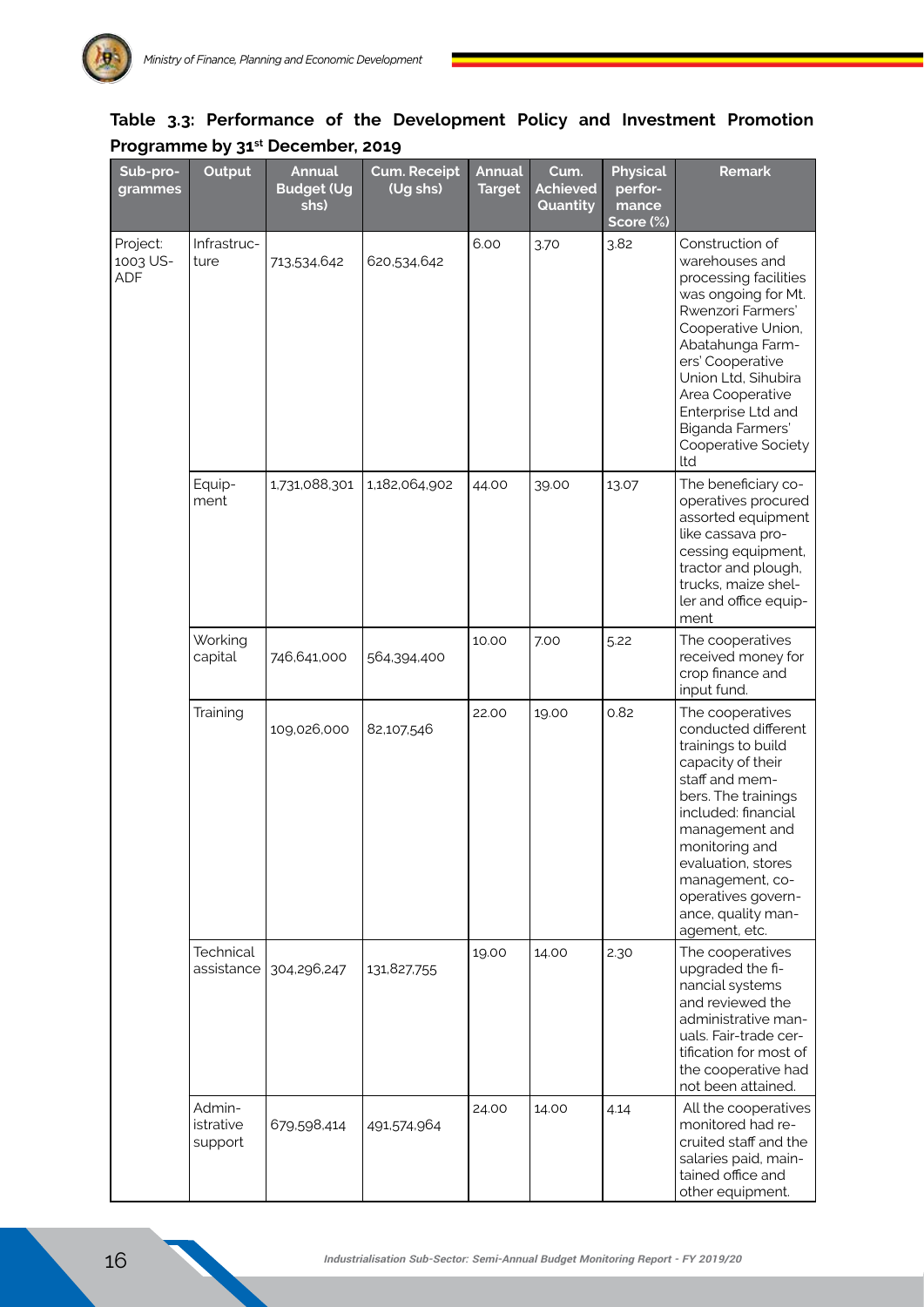

| Sub-pro-<br>grammes                                    | Output                                                         | <b>Annual</b><br><b>Budget (Ug</b><br>shs) | <b>Cum. Receipt</b><br>(Ug shs) | <b>Annual</b><br><b>Target</b> | Cum.<br><b>Achieved</b><br>Quantity | <b>Physical</b><br>perfor-<br>mance<br>Score (%) | <b>Remark</b>                                                                                                                                                                                                                                                                                                                                              |
|--------------------------------------------------------|----------------------------------------------------------------|--------------------------------------------|---------------------------------|--------------------------------|-------------------------------------|--------------------------------------------------|------------------------------------------------------------------------------------------------------------------------------------------------------------------------------------------------------------------------------------------------------------------------------------------------------------------------------------------------------------|
| Support<br>to Ugan-<br>da Free<br>Zones Au-<br>thority | Aware-<br>ness,<br>marketing,<br>and sensi-<br>tization        | 33.316,034                                 | 33,316,034                      | 10.00                          | 5.00                                | 0.13                                             | Two inward and<br>one outward trade<br>and business mis-<br>sions held.                                                                                                                                                                                                                                                                                    |
|                                                        | Enhanced<br>competi-<br>tive busi-<br>ness envi-<br>ronment    | 35,000,000                                 | 25,150,000                      | 2.00                           | 2.00                                | 0.26                                             | Project Implemen-<br>tation meetings<br>conducted with the<br>URA and Uganda<br>Electronic Single<br>window Project<br>team to implement<br>a Free Zones licens-<br>ing and Customs<br>Management mod-<br>ule                                                                                                                                              |
|                                                        | Environ-<br>ment,<br>Gender<br>and Equity<br>main-<br>streamed | 15,500,000                                 | 11,330,000                      | 2.00                           | 1.00                                | 0.08                                             | Meeting held with<br>the National En-<br>vironment Man-<br>agement Authority<br>(NEMA) to conduct<br>joint environment<br>inspections to as-<br>sess the implemen-<br>tation of the ESIAs<br>in Free Zones.                                                                                                                                                |
|                                                        | Free<br>Zones<br>Law<br>amended                                |                                            |                                 | 10.00                          | 1.00                                | 0.00                                             | Meeting conducted<br>with MFPED, UIA<br>and UFZA to justify<br>the amendment of<br>the Law.                                                                                                                                                                                                                                                                |
|                                                        | Private<br>Free<br>Zones fa-<br>cilitated                      | 40,245,400                                 | 22,503,000                      | 12.00                          | 7.00                                | 0.30                                             | Four free zones<br>monitored and in-<br>spected. Three In-<br>teragency meetings<br>conducted                                                                                                                                                                                                                                                              |
|                                                        | Private<br>Free<br>Zones de-<br>clared and<br>gazetted         | 3,288,806,541                              | 1,806,561,438                   | 10.00                          | 5.00                                | 22.59                                            | One free zone<br>declared and four<br>developers' license<br>renewed.                                                                                                                                                                                                                                                                                      |
|                                                        | Public<br>Free<br>Zones de-<br>veloped                         | 586,954,825                                | 586,954,825                     | 100.00                         | 30.00                               | 1.33                                             | Draft feasibility<br>study, scheme de-<br>signs and prelimi-<br>nary cost estimates<br>for Entebbe Interna-<br>tional Airport Free<br>Zone prepared.<br>Contract signed<br>with supervisor for<br>Phase 1 construc-<br>tion works at En-<br>tebbe International<br>Airport Free Zone.<br>Feasibility study of<br>Jinja Free Zone and<br>Logistics Hub con- |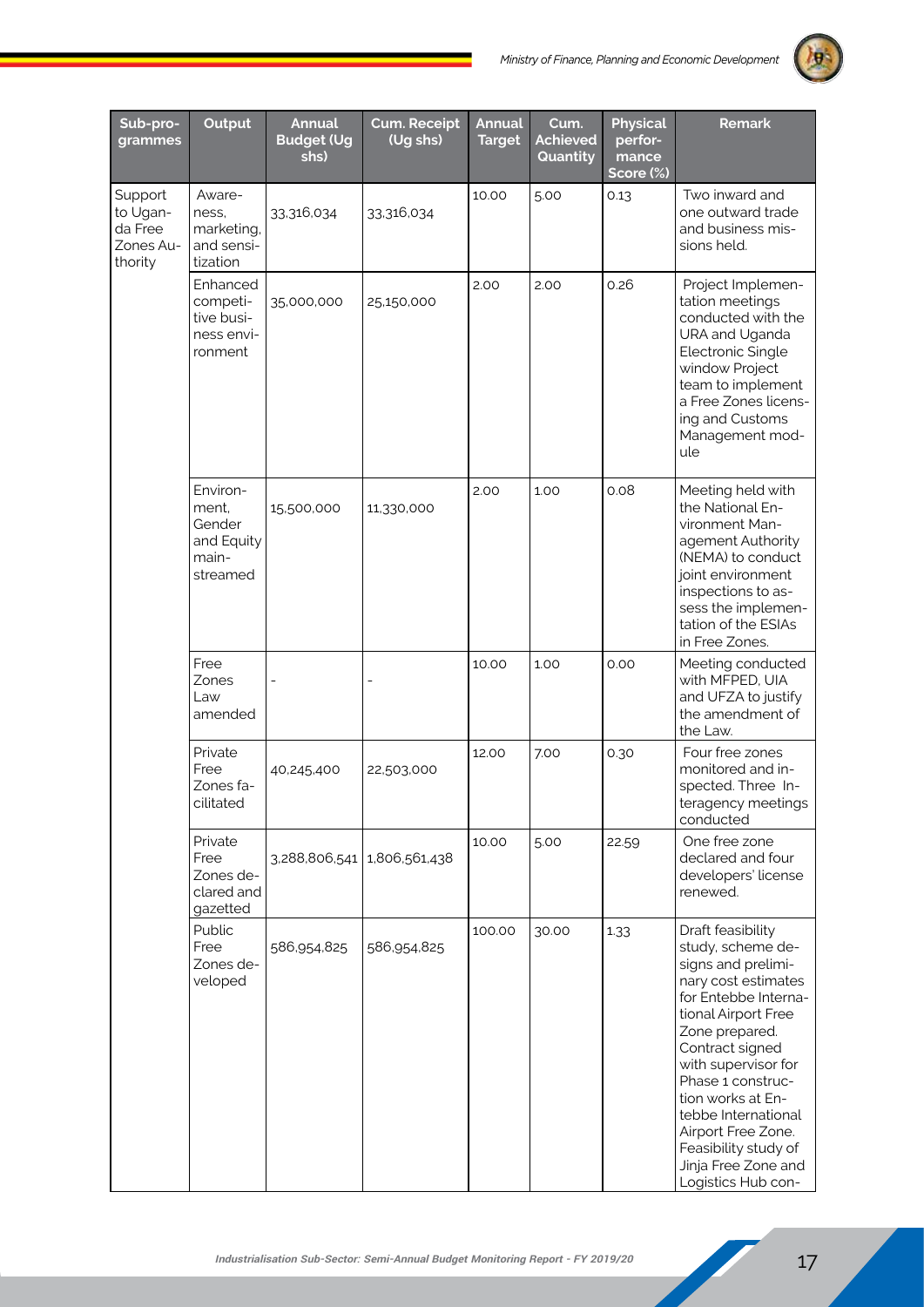

| Sub-pro-<br>grammes | Output                                                                 | <b>Annual</b><br><b>Budget (Ug</b><br>shs) | <b>Cum. Receipt</b><br>(Ug shs) | <b>Annual</b><br><b>Target</b> | Cum.<br><b>Achieved</b><br>Quantity | <b>Physical</b><br>perfor-<br>mance<br>Score (%) | <b>Remark</b>                                                                                                                                                     |
|---------------------|------------------------------------------------------------------------|--------------------------------------------|---------------------------------|--------------------------------|-------------------------------------|--------------------------------------------------|-------------------------------------------------------------------------------------------------------------------------------------------------------------------|
|                     |                                                                        |                                            |                                 |                                |                                     |                                                  | ducted and report<br>produced.                                                                                                                                    |
|                     | Buwaaya<br>public<br>free zone<br>devel-<br>oped                       | 4,915,111,200                              | 2,247,875,312                   | 100.00                         | 5.00                                | 4.06                                             | Proposed site for<br>the Buwaya free<br>zones has encum-<br>brances that have<br>remained un re-<br>solved.                                                       |
|                     | Institu-<br>tional Per-<br>formance<br>monitored<br>and eval-<br>uated | 50,000,000                                 | 50,000,000                      | 3.00                           | 1.50                                | 0.19                                             | UFZA annual re-<br>port FY2018/19<br>produced. ToRs for<br>the development of<br>new strategic plan<br>developed and con-<br>tract signed with the<br>consultant. |
|                     | $Pro-$<br>gramme<br>Perfor-<br>mance (<br>Outputs)                     |                                            |                                 |                                |                                     | 58.30                                            | Fair performance                                                                                                                                                  |

*Source: Beneficiary Progress reports, and field findings*

### **Conclusion**

The Development Policy and Investment Promotion Programme performance was fair at 58.3%. The USADF project registered good performance and all the beneficiaries were on track in implementation of outputs. Procurement of equipment was at various levels for the different groups. Construction of processing facilities for some beneficiary groups was delayed due to land ownership related challenges. That notwithstanding, the USADF project exhibited effectiveness in resource utilization and is on course of achieving its objectives. The UFZA performance was poor and most of the released funds were not utilized (Ug shs 2.261billion). The proposed site for the Buwaya Free Zone in Wakiso had encumbrances that have remained unresolved.

## **Investment Promotion and Facilitation Programme**

## **3.2.3 The Uganda Investment Authority**

The Uganda Investment Authority (UIA) was established by an Act of Parliament (Investment Code 1991) with the aim of promoting and facilitating private sector investment in Uganda. To achieve this, the UIA was tasked to develop 22 industrial parks across the country by the year 2020. Over the years, UIA has acquired land for nine industrial and business parks in Luzira, Bweyogerere, Mbarara, Moroto, Kasese, Soroti, Mbale, Jinja and Namanve. The master plans for all parks were done and so were attempts to design and build infrastructure (roads, water, and electricity) in the parks.

The UIA budget for FY2019/20 is Ug shs116.904billion, of which, Ug shs 5.304billion was released representing 46.5% for the Government of Uganda budget component and Ug shs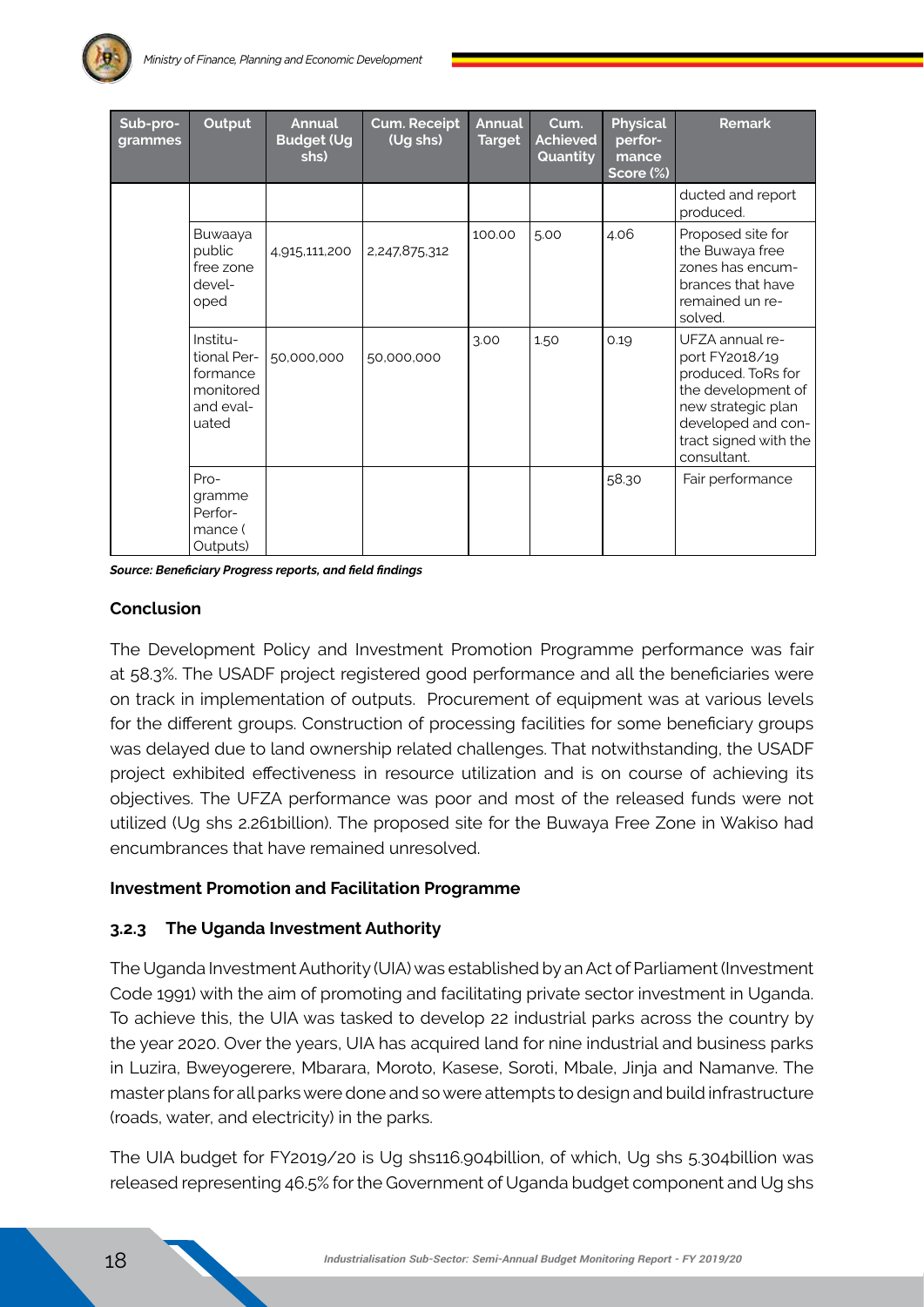

3.341billion (63%) spent by 31<sup>st</sup> December 2019. Most of the expenditures were on recurrent activities.

## **Development of Industrial Parks**

A commercial contract for the Engineering, Procurement and Construction (EPC) was signed with M/s Lagan in a Joint Venture with M/s Dott Services for the infrastructure development of Kampala Industrial and Business Park (KIBP) –Namanve.



**L-R: Status of roads in South Estate of KIBP and a truck stuck in a ditch at South A**

The UIA/GoU was in the process of fulfilling the loan conditions. However the status of roads especially in the South Estate of KIBP was poor. The contracts for the maintenance of roads in Luzira and Bweyogerere Industrial and Business Parks were awarded in Q3 and by February 2020 the contractors had started works. Roads in the Soroti and Kasese Industrial Parks, were neither opened nor serviced. Generally, the road networks in all parks were in fair to poor state owing to the heavy rains during the first half of the financial year and inadequate maintenance budget.

The development of the Mbale Industrial and Business Park under the Tian Tang Group was ongoing, three factories had started operations, one factory was undertaking test runs and three were under construction. Thirty-seven squatters were still occupying the park land as they had contested and declined the values from the Chief Government Valuer. The new factories that opened in the first half of FY2019/20 created a total of 620 direct jobs. The park developers cited a challenge of floods during the heavy rains due to silted Namatala river channel in the neighbouring private land.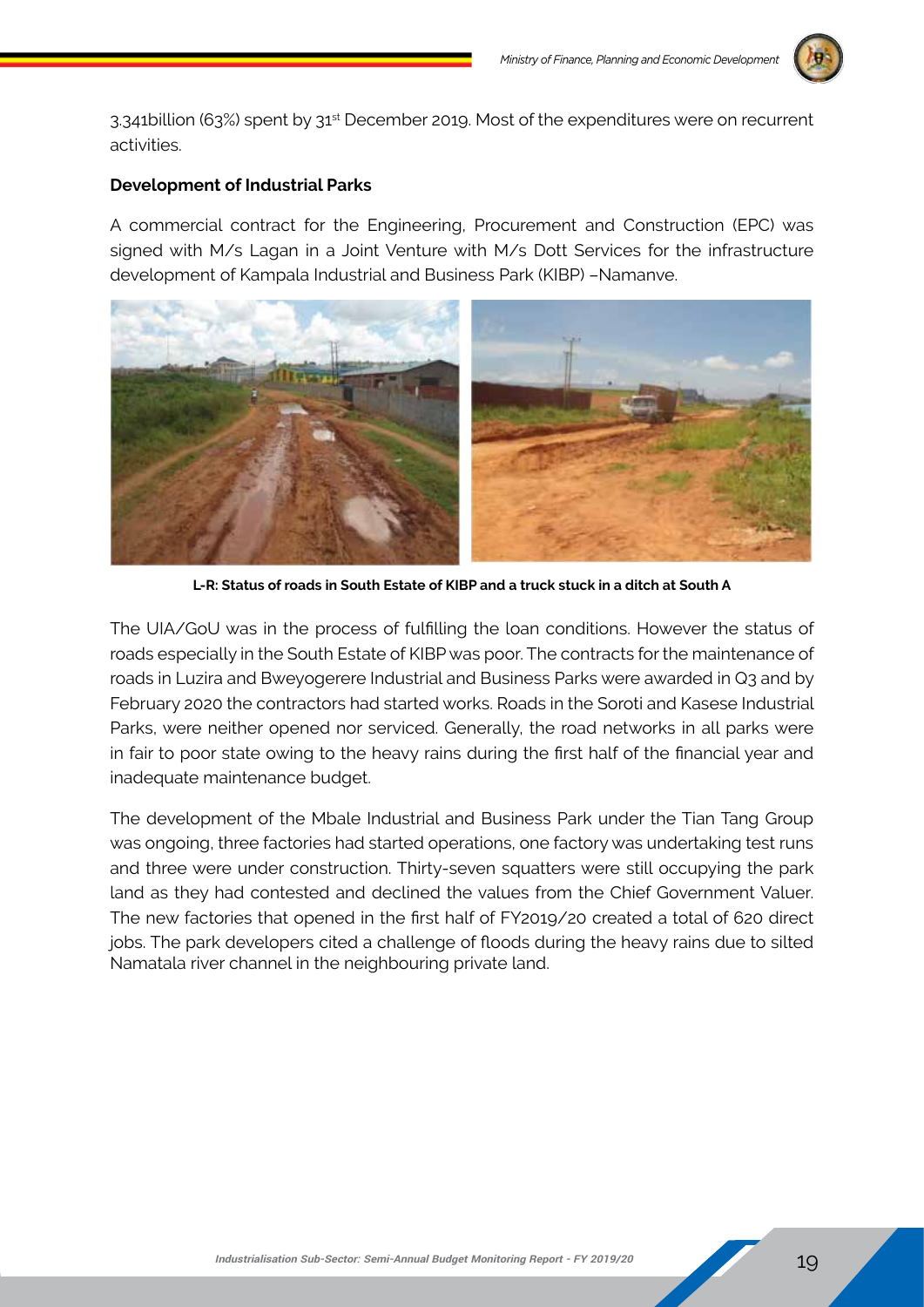

**L-R: Opened up roads and a stream polluted with alcohol distillation effluent from the neighbouring communities at Mbale Industrial and Business Park**

More information about the programme performance is in table 3.4.

| Table 3.4: Performance of the Investment Promotion and Facilitation Programme under |
|-------------------------------------------------------------------------------------|
| UIA by 31 <sup>st</sup> December, 2019                                              |

| Sub-pro-<br>grammes                              | Out put                                                       | <b>Annual</b><br><b>Budget (Ug</b><br>shs) | <b>Cum. Receipt Annual</b><br>(Ug shs) | Target | Cum.<br><b>Achieved</b><br>Quantity | <b>Physical</b><br>perfor-<br>mance<br>Score (%) | <b>Remark</b>                                                                                                                                                                                                                           |
|--------------------------------------------------|---------------------------------------------------------------|--------------------------------------------|----------------------------------------|--------|-------------------------------------|--------------------------------------------------|-----------------------------------------------------------------------------------------------------------------------------------------------------------------------------------------------------------------------------------------|
| Invest-<br>ment pro-<br>motion                   | Investment<br>promotion<br>services                           | 300,000,000                                | 220,000,000                            | 45.00  | 27.00                               | 3.34                                             | 21 inward and 5 out-<br>ward missions were fa-<br>cilitated; 3 investment<br>conferences held; 13<br>investment profiles<br>were developed for<br>refuges hosting dis-<br>tricts; UIA participated<br>in UNAA convention in<br>Chicago. |
| Invest-<br>ment fa-<br>cilitation                | Investment<br>facilitation<br>services                        | 300,000,000                                | 120,000,000                            | 9.00   | 6.00                                | 4.09                                             | UIA licensed 151 new<br>projects, facilitated 276<br>projects and handled<br>99 cases under after-<br>care services.                                                                                                                    |
| Industrial<br>park fa-<br>cilitation<br>services | Develop-<br>ment and<br>servicing<br>of industri-<br>al parks | 600,000,000                                | 300,000,000                            | 5.00   | 2.00                                | 6.54                                             | Contract for repair and<br>maintenance of road<br>works in Luzira and<br>Bweyogerere industrial<br>parks were awarded<br>and works had started;<br>Contract for renovation<br>of SME work space in<br>Mbarara SME parks<br>was awarded. |
| One stop<br>centre                               | Super-<br>vision of<br>one stop<br>centre                     | 4,490,000,000 1,720,000,000                |                                        | 5.00   | 1.00                                | 31.94                                            | A business process<br>re-engineering inter<br>agency workshop<br>(UIA-NEMA) was<br>held; e-biz platform<br>development, support<br>and maintenance con-<br>tract signed; annual<br>investment abstract<br>produced; procured as-        |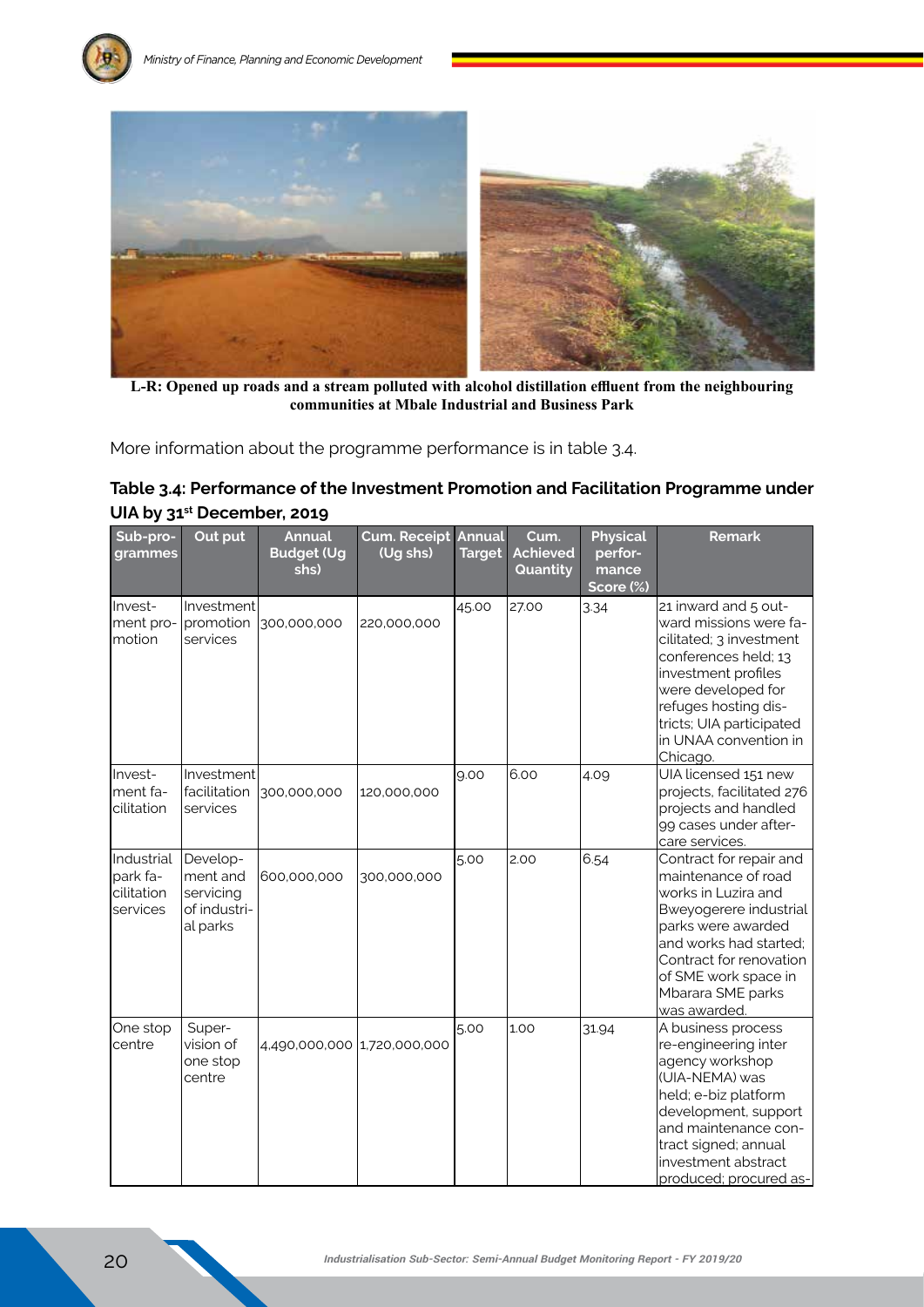

| Sub-pro-<br>grammes                                                         | Out put                                          | <b>Annual</b><br><b>Budget (Ug</b><br>shs) | <b>Cum. Receipt Annual</b><br>(Ug shs) | <b>Target</b> | Cum.<br><b>Achieved</b><br>Quantity | <b>Physical</b><br>perfor-<br>mance<br>Score (%) | Remark                                                                                                                                                                                                                 |
|-----------------------------------------------------------------------------|--------------------------------------------------|--------------------------------------------|----------------------------------------|---------------|-------------------------------------|--------------------------------------------------|------------------------------------------------------------------------------------------------------------------------------------------------------------------------------------------------------------------------|
|                                                                             |                                                  |                                            |                                        |               |                                     |                                                  | sorted ICT equipment<br>and participated in two<br>radio talk shows.                                                                                                                                                   |
| Small and SME fa-<br>medium<br>size en-<br>terprises<br>(SME <sub>s</sub> ) | cilitation<br>services                           | 540,000,000                                | 310,000,000                            | 100.00        | 50.00                               | 6.41                                             | 60 SMEs were profile<br>and trained; 4 invest-<br>ment forums were held<br>and 435 SMEs sensi-<br>tized: two value addi-<br>tion clusters formed in<br>Silk worms and Apiary<br>lin Kasese and Lira re-<br>spectively; |
| Develop-<br>ment of<br>Industrial<br>parks                                  | Acquisition<br>of other<br> capital as-<br>sets  | 1,110,000,000                              | 370,000,000                            | 10.00         | 1.50                                | 6.81                                             | Loan agreements for<br>infrastructure devel-<br>opment of KIBP were<br>signed and UIA is in<br>process of fulfilling<br>the loan agreements;<br>procured assorted<br>office equipment and<br>furniture.                |
|                                                                             | Pro-<br>gramme<br>Perfor-<br>mance (<br>Outputs) |                                            |                                        |               |                                     | 59.12                                            | Fair performance                                                                                                                                                                                                       |

*Source: IFMS, Progress reports, and field findings*

### **Challenges**

- Delayed evacuation of squatters from the Mbale Industrial and Business affected development of the park.
- Delayed implementation of the infrastructure development project at KIBP-Namanve.
- Inadequate allocation and funding for the development of industrial parks.

### **Conclusion**

The performance of Investment Promotion and Facilitation Programme was rated as fair (59%). The road network in most parks was in a poor state thus affecting movement of industrial supplies especially in the rainy season. Serviced industrial parks are a key incentive to attracting investors however, the continued underfunding has hindered attraction and occupation by potential investors. The GoU and UIA should therefore consider provisioning adequate resources for servicing the Parks to ensure the intended industrialization for job creation.

### **Recommendations**

- The UIA should prioritize its development budget to enable the servicing of industrial parks.
- The UIA should expedite the process of fulfilling the loan conditions for servicing the KIBP.
- The UIA should expeditiously deposit the agreed compensation values to the remaining squatters in Mbale as guided by Courts of Law.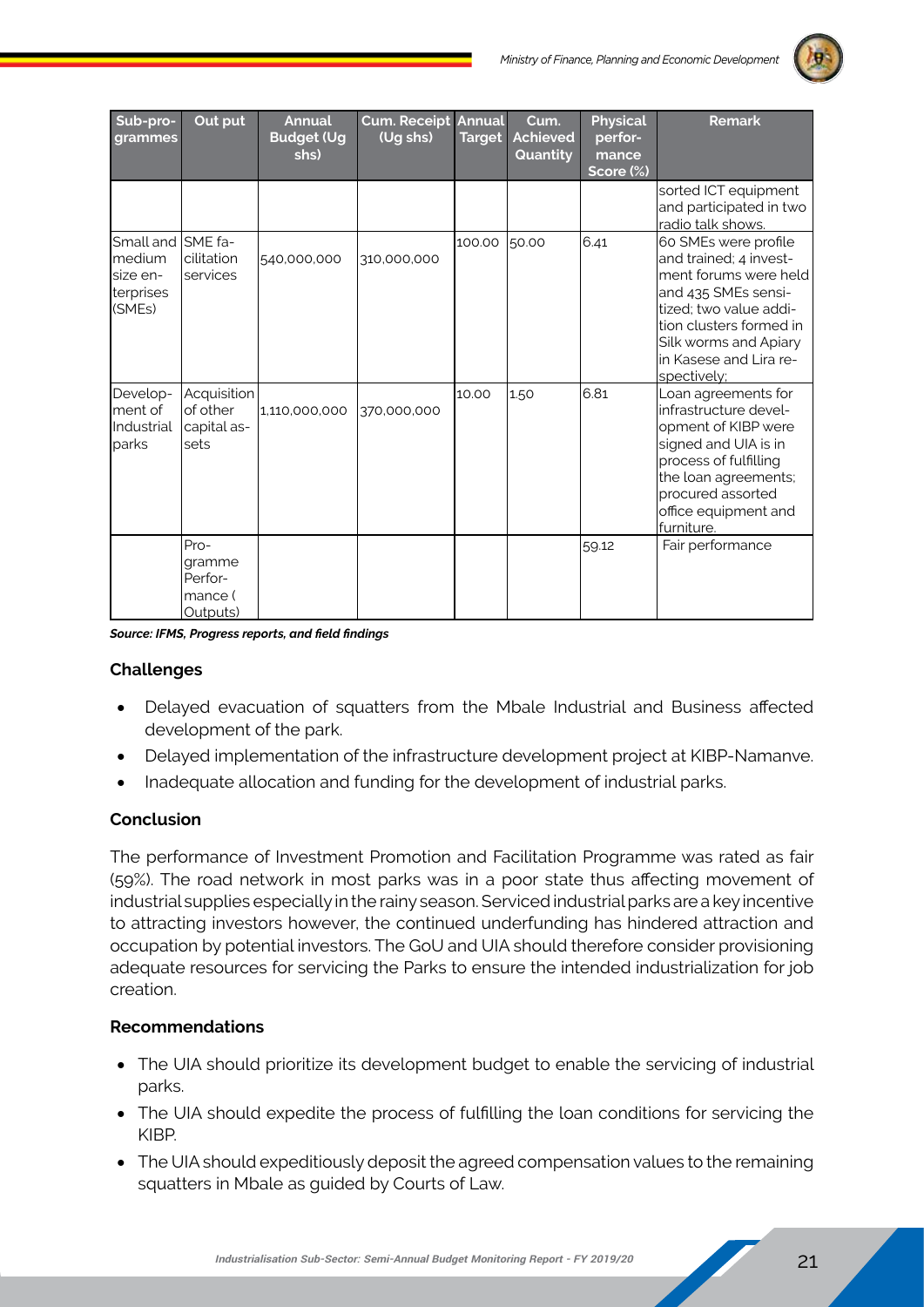## **3.3 Ministry of Trade, Industry and Cooperatives (MoTIC)**

The Ministry's mandate is: "*to formulate, review and support policies, strategies, plans and programs that promote and ensure expansion and diversification of trade, cooperatives, environmentally sustainable industrialization, appropriate technology transfer, to generate wealth for poverty eradication and benefit the country socially and economically*" (MoTIC,  $2014$ ).

The Ministry supervises five agencies namely: Uganda Development Corporation (UDC), Uganda National Bureau of Standards (UNBS), Uganda Export Promotions Board (UEPB), Management Training and Advisory Centre (MTAC) and Uganda Warehouse Receipting System Authority (UWRSA).

The approved budget for the MoTIC for FY2019/20 is Ug shs 136.541 billion, of which Ug shs 90.772 billion (66.5%) was released and Ug shs 84.753 billion (93.4%) spent by December 2019.

The Industrial and Technological Development Programme budget for FY2019/20 is Ug shs 64.53billion, of which Ug shs 40.15billion (62.2%) was released and Ug shs 39.73billion (98.9% of the released funds) spent by 31<sup>st</sup> December, 2019. The overall release and expenditure performances were good.

## **Industrial and Technological Development Programme**

The overall objective of the programme is to ensure policy formulation, planning and coordination; and promoting the expansion, diversification and competitiveness of the industrial sector. The programme outcome is industrial facilitation, promotion and cluster competitiveness. This contributes to the sector outcome of a strong industrial base and increased employment in the manufacturing sector.

The semi-annual monitoring focused on the Rural Industrial Development Project (RIDP) and implementations under Uganda Development Corporation (UDC).

## **3.3.1 The Rural Industrial Development Project (RIDP)**

The RIDP formally known as One Village One Product (OVOP) started in FY 2017/18 aiming at promoting value addition to agricultural products at different levels of the commodity value chain that include drying, storage, preservation, packaging and processing. This is to be achieved through promotion of production and industrial processing clusters that includes operators of the storage facilities, suppliers of raw materials for processing, value addition enterprises, manufacturers and distributors of value addition equipment and providers of business development services.

## **Performance of the RIDP**

The approved budget for the RIDP, FY2019/20 was Ug shs 1,207,763,000, of which Ug shs 470,211,000 (38.9%) was released and Ug shs 461,996,200 (98.2%) spent by 31st December 2019. Although release was poor, expenditure was very good.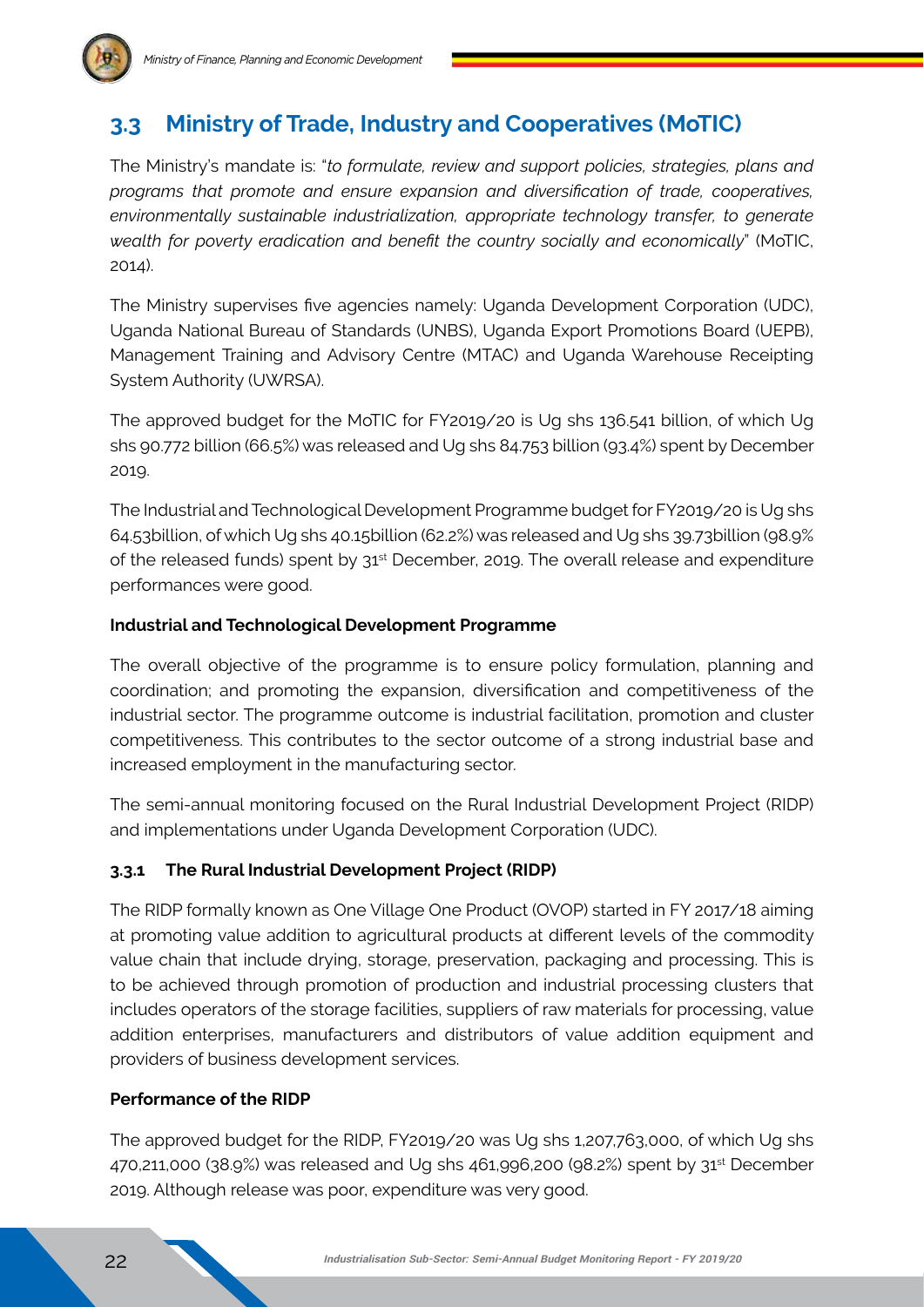

The RIDP procured and delivered various processing equipment for different beneficiaries. Three groups received equipment from RIDP in the FY2019/20 and these include: Lusaze Modern Agriculture Solution Cooperative Society in Kampala District, Buzaaya Dairy Development Farmers' Cooperative Society in Kamuli District, and Mbarara Youth Entrepreneur Association in Mbarara District. The equipment for Atiak Tropical Honey Cooperative society in Amuru District and Agribusiness and Real Estate Investments in Mbarara District were procured in FY2018/19 but delivery was done in quarter one of FY2019/20.

## **Purchase of Specialised Machinery & Equipment**

**1. Lusaze Modern Agriculture Solution Cooperative Society** received an electric feed machine with milling capacity of 150kg/h. The milling machine will be used to produce pellet feeds for fish and chicken. The pellets will allow feed to float on water for easy feeding by fish and reduce wastage. The cooperative had a total of 326 fish farmers in Wakiso and Kampala districts and the farmers will be charged milling fee to cater for the electricity bills. By January 2020, the mill was not operational as the cooperative had not extended three phase electricity to the premises.

**2. Mbarara Youth Entrepreneurs Association** is composed of 35 members and was registered as a CBO in January 2018. The association received a machine for making concrete products (blocks, pavers and other products) in November 2019. By January 2020 the machine was operational but lacked a mould for pavers.



**L-R: Fish feed pellet making machine at Lusaze Modern Agriculture Solutions Cooperative and a concrete products making machine at Mbarara Youth Association**

**3. Buzaaya Dairy Development Farmers' Cooperative Society** is located in Buzaaya County, Kamuli District and deals in dairy and poultry. The cooperative received an incubator and hatchery machine with capacity of hatching 10,000 eggs per month in November 2019. Three members from the cooperative were attached to Butenga Farmers in Kira-Wakiso to be trained in operation and maintenance of the machine. The attachment was for four weeks from 8<sup>th</sup> January 2020 to 14<sup>th</sup> February, 2020. The cooperative cited challenges of unreliable power in the area that is likely to increase the cost of operation when they run the generator and inadequate extension staff.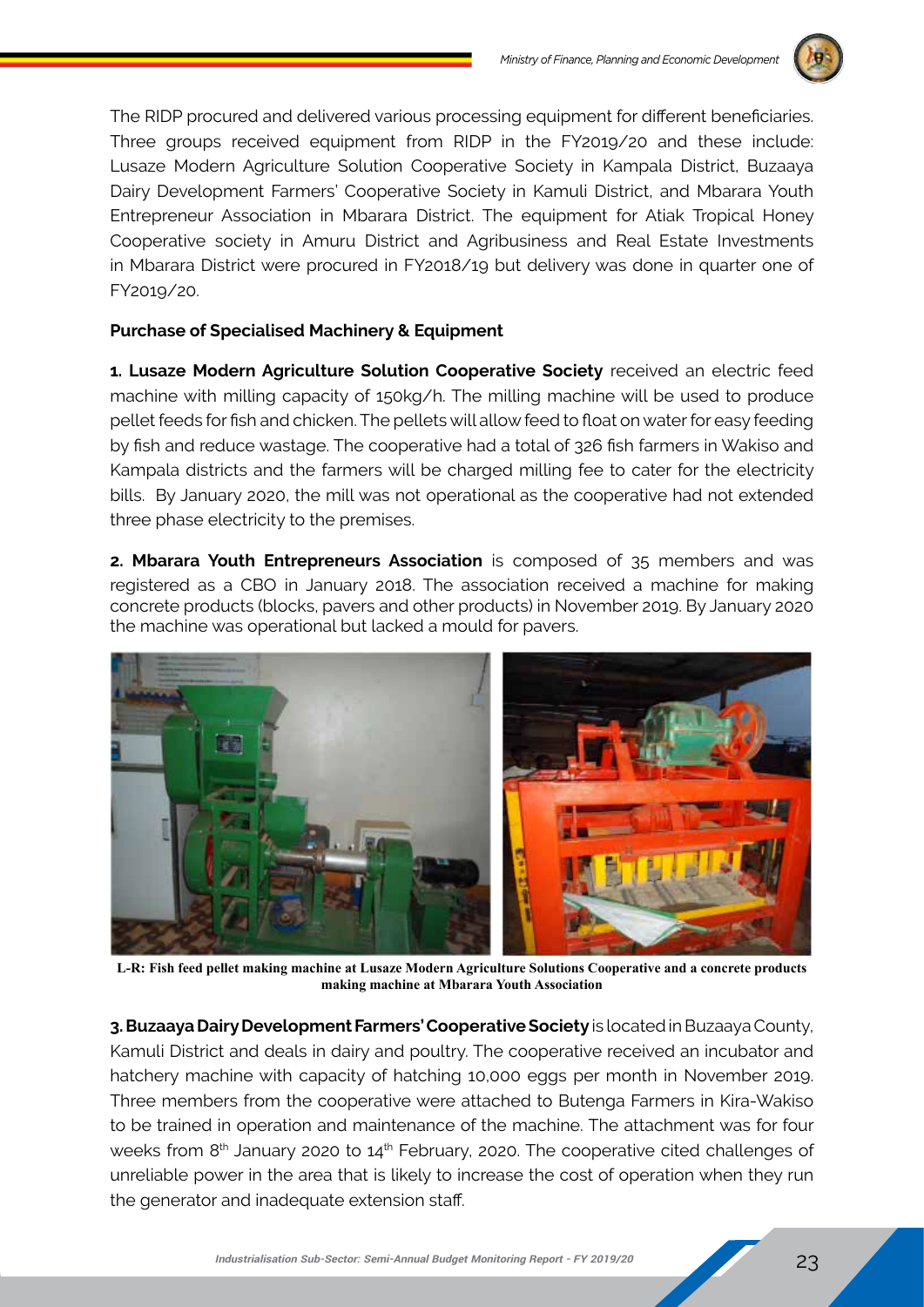

**4. Atiak Tropical Honey Cooperative Society** in Amuru District received a solar wax melter, refractometer, four settling tanks and a honey press in July 2019.



**L-R: An egg incubator and hatchery for Buzaaya Dairy Farmers' Cooperative and honey settling tanks at Atiak Tropical Honey Cooperative**

The cooperative has 137 members each with an average of nine hives. The pressure plate of the honey press was not well aligned to the barrel and therefore not in use by January 2020. The cooperative started the process of acquiring quality certification for honey and UNBS conducted the first audit visit. The cooperative had a challenge of limited production space.

**5. Agribusiness and Real Estate Investments** in Mbarara District deals in cheese processing and marketing. The enterprise received four cheese vats of 350 litre capacity each. With the acquisition of the cheese vats, the milk production volumes handled in a single batch increased from 500 to 800 litres. The proprietor of the business noted that the vats are not jacket which lengthens the cooling time for milk. The enterprise started on the process of acquiring quality certification from UNBS.

Delivery of equipment to the other selected five beneficiaries was differed to Q3 FY2019/20.

## **6. Capacity building for Jua Kali and private sector**

The RIDP planned to train 40 members from selected enterprises in vale addition, business management and quality requirements during the period under review. Fifteen members of Mugabi Apiary Products in Kabale District were trained in value addition, good manufacturing practices and quality requirements of sorghum and honey processing. The firm deals in processing of sorghum into sweet porridge and fermented alcoholic beverage (*enturire*) using honey as the sweetener. The firm is now producing branded products packaged in 500ml plastic bottles.

Training of two selected beneficiaries (Malubanga Oyubu Cooperative Society in Amuru District and Lira Garment Designers Cooperative Society in Lira District) was differed to Q3.

### **7. Promotion of Value Addition and Cluster Development**

The RIDP planned to have four products from potential enterprises certified across the country between July to December 2019. Bubaare Innovation Platform Multipurpose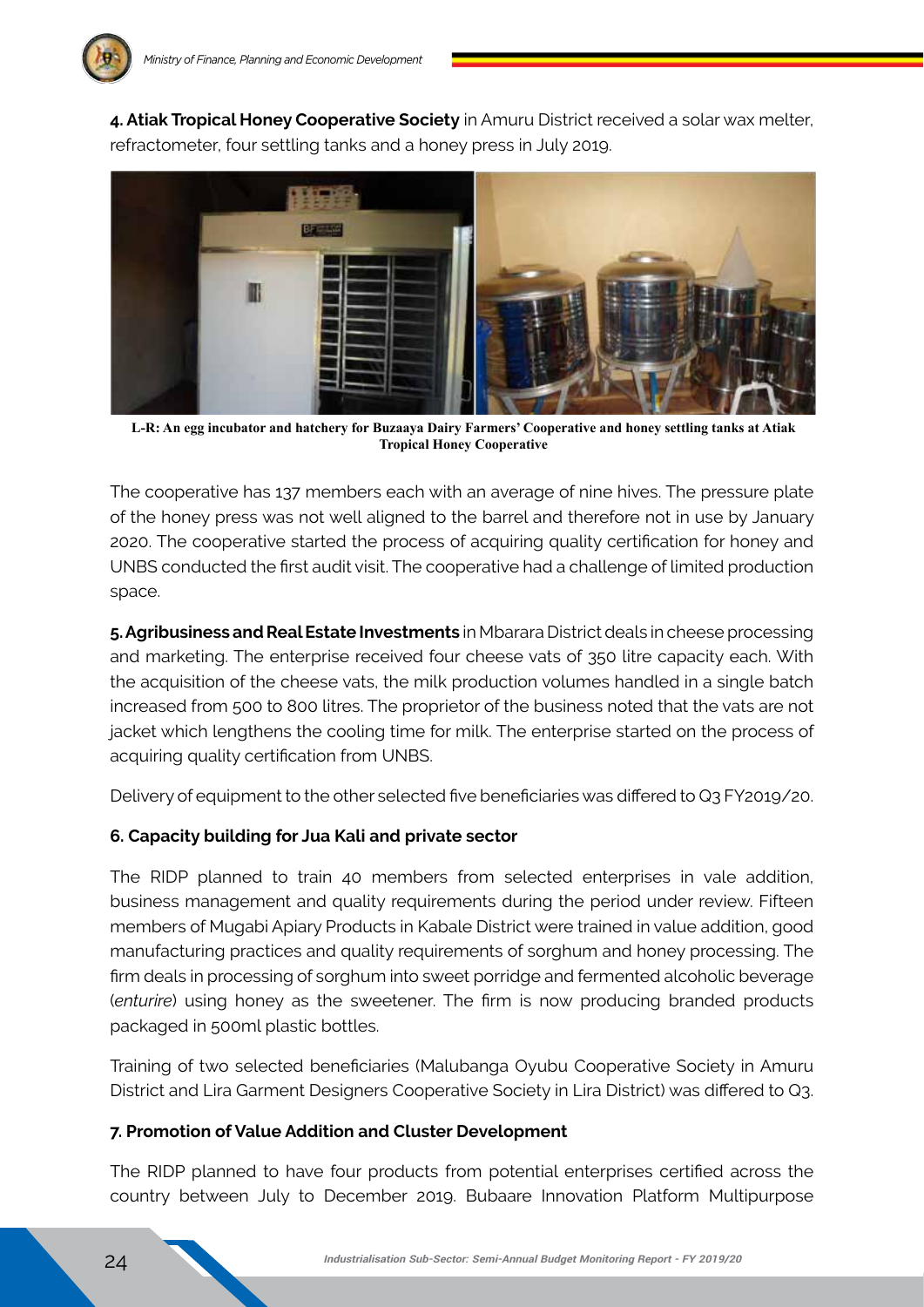

Cooperative Society Ltd in Kabale District received support to have one of their products (honey) certified by UNBS. The UNBS conducted the first audit of the processing facility and recommended that the construction of processing facility be completed first. The cooperative got funding from the Agriculture Cluster Development Project to complete the structure. The cooperative lacks equipment for honey processing and needs training in GMP and value addition for honey and *Bushera*.

It was observed that implementation is behind schedule especially for promotion of value addition and cluster development through product certification and provision of technical support. Some equipment had defects and not to the satisfaction of the beneficiaries. In addition, some of the equipment supplied such as the concrete block making machine were not in tandem with the project objective of promoting value addition to agricultural products.

## **Challenges**

- Unstable and intermittent power which increased the cost of production.
- Inadequate funding that constrains the project's ability to implement most of the planned activities and achieve the objectives.

### **Recommendations**

- The UEDCL, UETCL and MEMD should improve the quality and stabilise power supply across the country. This will reduce the losses incurred during power surges.
- The MoTIC and MFPED should prioritize and adequately fund the project if it is to achieve the intended outcomes.

## **3.3.2 Uganda Development Corporation (UDC)**

The Uganda Development Corporation (UDC) was re-established under the Uganda Development Corporation Act, 2016 as the investment and development arm of the Government. Its primary objective is to promote and facilitate industrial and economic development in Uganda. This is to be met through: i) establishment of subsidiary and associated companies, ii) enter into Public Private Partnerships (PPPs) with other enterprises, and iii) promoting and facilitating research into industrial development.

## **Performance of the UDC**

The approved budget for UDC FY 2019/20 is Ug shs 62.421billion, of which Ug shs 38.945 billion (62%) was released and Ug shs 32.915 billion (84%) spent by 31<sup>st</sup> December, 2019. It was noted that UDC had finances brought forward from FY2018/19 amounting to Ug shs 12.178billion.

**1. Acquisition of shares in Atiak Sugar Factory**: The GoU acquired an additional 8% (Ug shs 15,483,852,800) shareholding in Atiak Sugar Factory from Horyal Investments. The total GoU shareholding is currently at 40% with a total investment of Ug shs 80.3billion. A total of Ug shs 8,516,147,200 was loaned to the company. Overall physical progress of the civil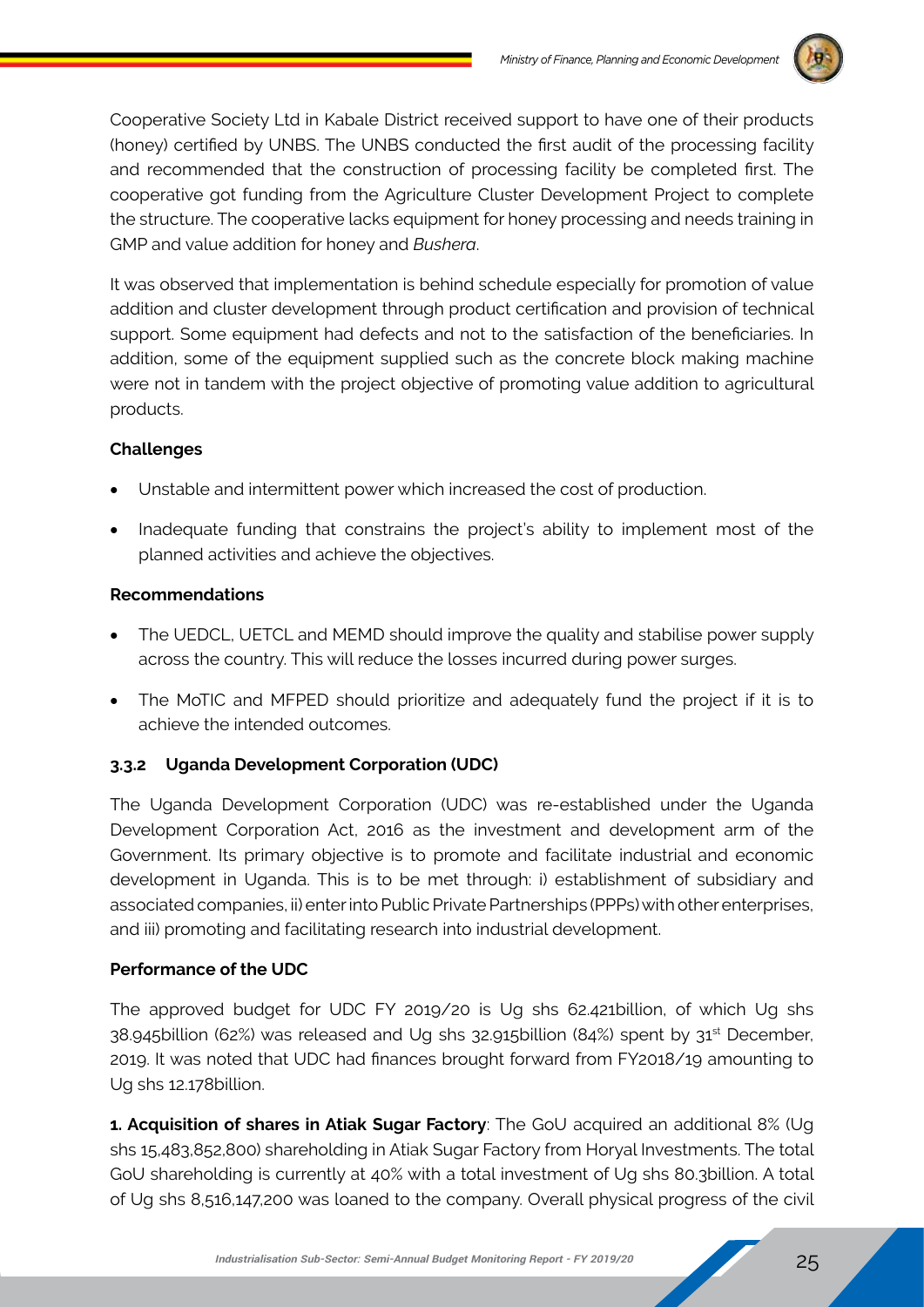works were estimated at 80% and the project was expected to be completed by 30<sup>th</sup> June 2020.

#### **2. Soroti Fruit Factory**

The Soroti Fruit Factory (SOFTE) is a proposed Government intervention aimed at supporting value addition in fruit processing for the promotion of industrial growth, income diversification and increasing household incomes in the Teso region. In 2012, the Government of Korea through its development arm; the Korean International Cooperation Agency (KOICA) provided a turnkey project worth US\$7.4million for the construction of Soroti Fruit Factory with the GoU responsible for provision of complementary services and works.

The planned outputs for FY2019/20 were: procurement and installation of an automated mango juice processing line, procurement of factory supplies, distribution truck and a double cabin pickup, and construction of a sewerage treatment system.

The approved budget for SOFTE for FY2019/20 is Ug shs 14.482 billion, of which Ug shs 9.436 billion was released and Ug shs 4.742 billion spent by 31<sup>st</sup> December, 2019. The SOFTE had balance brought forward from the previous FY amounting Ug shs 1.161billion. This brings the total funds available to SOFTE during the period under review to Ug shs 10.597billion.

By January 2020, the factory was operational. Evaluation of bids for procurement of a mango juice line was completed and terms of reference for the secondary effluent treatment plant developed. SOFTE obtained accreditation for alternative procurement and disposal systems from PPDA. The factory was sourcing raw materials from organised farmer groups and traders including the Teso Fruit Farmers' Cooperative Union. Two ready to drink mango and orange juice products were certified by UNBS. SOFTE had initiated the process of acquiring ISO 22000 Certification.

The SOFTE procured a 3,400 cartoons capacity truck for the distribution of finished products. The secondary package for the finished ready to drink juices was rebranded to make it more appealing and less space consuming.

The company hired a mobile mango juice processing line from the School of Food Science Makerere University. The mobile plant could do automated peeling, destoning and pulping. The pasteurization and evaporation were done using existing facilities at SOFTE.

The SOFTE lacked water treatment (portable water) and solid waste treatment plants that fit the capacity of the factory. The factory had challenges of power outages that greatly affect the cost of production and interference from the many stakeholders.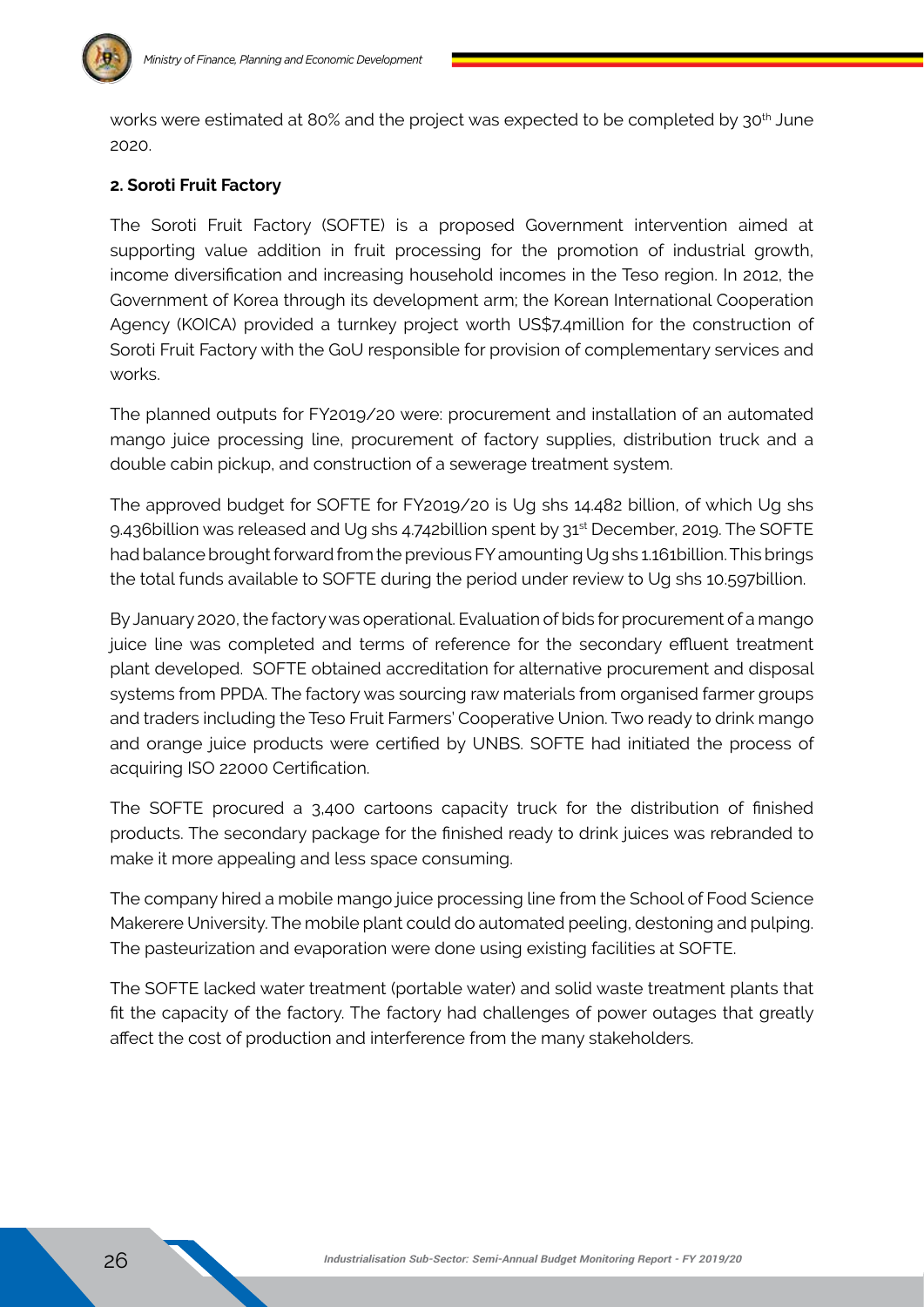



**L-R: UNBS certified ready to drink juice and mobile mango juice processing line at Soroti Fruit Factory**

### **3. Establishment of Zonal Agro-Processing Facilities**

The Second National Development Plan (NDP II) and the National Export Development Strategy for the period FY2015/16 - FY 2019/20, identified priority crops (including: tea, coffee and fruits) that Government intended to promote in terms of value addition as a means of promoting the benefits associated with industrialization and its impact on Uganda's export potential.

The establishment of the zonal agro-processing project aims at achieving the following objectives: increase the incomes of target farmers by providing ready market for their fresh produce and promote value addition and development of its related linkages. The UDC was to conduct feasibility studies on key strategic crops for value addition and environmental impact assessment (EIA) studies to inform the environment sustainability and impacts. In addition, it would establishm agro-processing facilities that add value to the targeted agroproduce in the various agro-ecological zones where production is already being supported.

During FY 2017/18-2019/20, the project intended outputs were: i) establishment of a Crush, Tear, Curl (CTC) tea factory in Zombo District, ii) installation of a 3<sup>rd</sup> CTC line at Kayonza Tea Factory, iii) installation of a 3rd CTC line in Mabale Tea Factory and iv) installation of a cold storage and transportation facilities in Isingiro District. The project timeframe was four years from FY 2017/18 to FY 2020/21.

Installation of cold storage and transportation facilities for the Isingiro based Agro Health Products Limited, and installation of CTC lines for Kabale and Kisoro highland tea were completed during FY 2017/18.

### **Performance**

### **a) Kayonza Tea Factory**

By  $15<sup>th</sup>$  January 2020, the installation of the 40,000kg CTC processing equipment was at  $98\%$  completion. The new line was anticipated to be ready for production on  $21<sup>st</sup>$  January 2020, however, delays in its commissioning were related to the extension of a steam line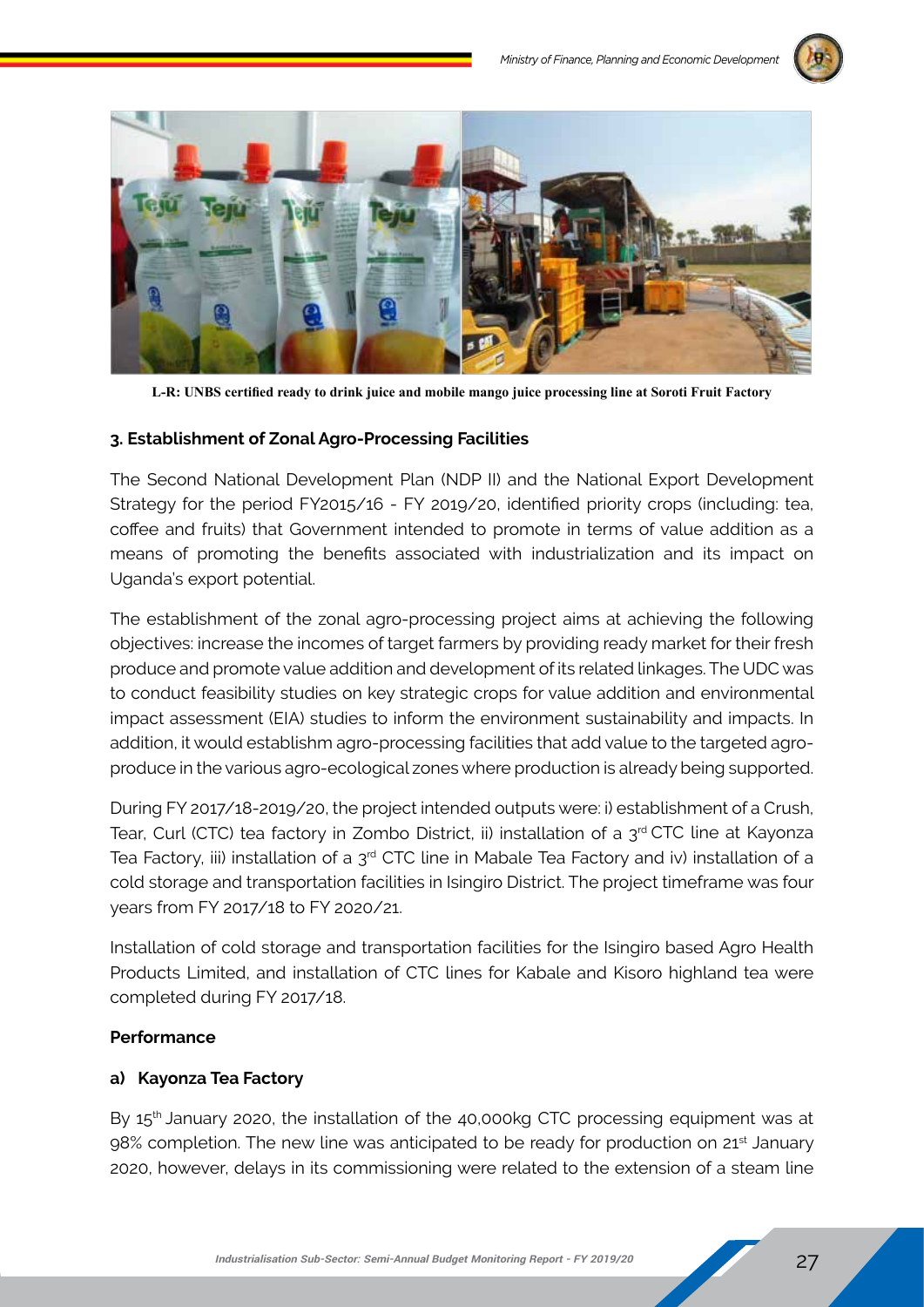

for the new production line that was not included in the scope of works. The new line is automated, more efficient and expected to improve the quality of teas and eventual price for CTC teas. Civil works for both office block and facility to house the new line were at 99% completion. The pending outputs were; paving the compound and fencing it with a chain link.

Kayonza Tea Factory had submitted a request to UDC for 23 trucks with hooks to ensure aeration of the leaf during transportation.

The factory cited low prices for teas at the auction market in Mombasa that had greatly affected the cash flows. It was observed that at the time of initiating the intervention, there was no Memorandum of Understanding (MoU) between UDC and Kayonza Tea factory. The factory management considered the support as a grant as opposed to equity shareholding or lease financing proposed by UDC.



**L-R: New 40MT CTC line installed and office block constructed at Kayonza Grower's Tea Factory**

**b) Support to Mabale Tea:** The UDC was undertaking preliminary analysis of the Mabale Tea Growers' Factory to determine its net worth that will be used to inform the shareholding to be acquired by the Corporation. The valuation report will also be used to inform the need to procure and install the third CTC line.

**c) Zombo Tea Factory**: The procurement of a consultant to undertake the feasibility study of the proposed Nebbi/Zombo Tea factory was ongoing.

### **4. UDC Capitation Projects**

**i) Establishment of a cement, lime and marble factory in Karamoja:** Land for setting up a factory (221 acres) was acquired in Nadunget Sub-county through Moroto DLG and compensation was completed. The UDC under Savana Mines (Special Purpose Vehicle) acquired a new exploration license to carry out geological and geo-technical surveys. It hired an in-house consultant on mineral beneficiation. Two reconnaissance studies were carried out in the licensed area to determine the quality of raw materials. Detailed geological studies were anticipated to commence in Q3 FY2019/20.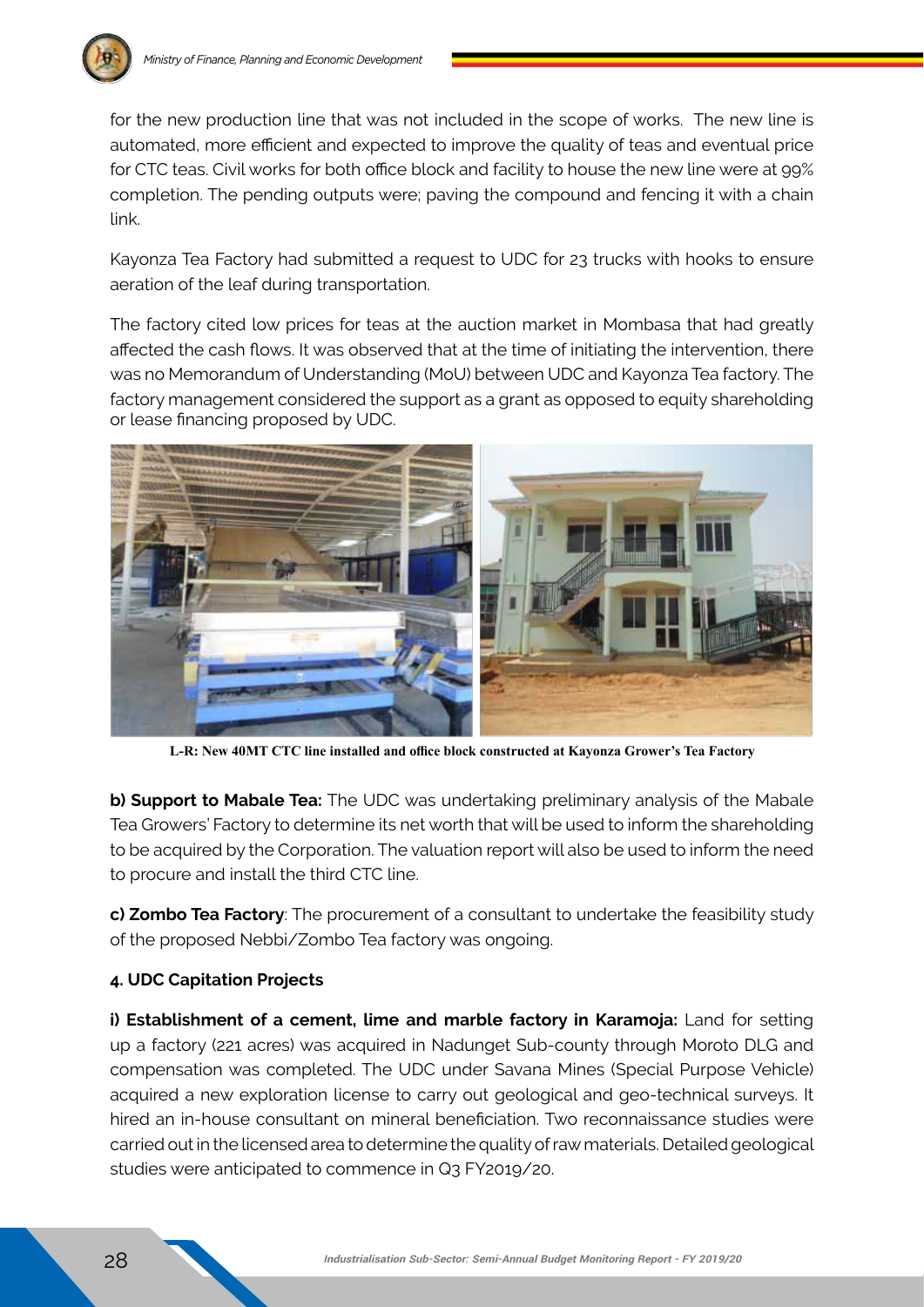

**ii) Luweero Fruit Factory**: Bids for the development of a master plan, environment impact assessment and geo-technical survey for the factory were obtained. The shortlist for consultants to develop technical proposals was done. The UDC acquired a lease for 49years for 3.4ha land at Bulemezi Block 652 Plot 984 from Buganda Land Board.

### **iii) Pipeline Initiatives**

- **a) Mutuma Commercial Agencies Ltd:** The company processes cotton to produce surgical cotton, cotton lint, cotton seed cake and oil. It was experiencing cash flow constraints. Procurement of a consultancy firm to undertake the valuation of the company was ongoing, and the findings will determine the net worth of the company and the actual shareholding to be acquired by UDC.
- **b) Budadiri Arabica Coffee:** It is located in Mbale District and adds value to Arabica coffee green beans before export. The company requires Ug shs 6billion to cater for the loan (Ug shs 3.5billion) from Uganda Development Bank and the balance to be used as working capital. Procurement of a consultancy firm to undertake the valuation of the company on behalf of UDC was ongoing.
- **c) Yumbe Fruit Processing Factory:** Established in partnership with NAADS and the private sector (FONUS), the factory will add value to the abundantly produced mangoes in the region to produce ready to drink mango juice and concentrate. The factory anticipated production capacity is 5MT/hr and civil works for the processing facility were at 90% completion and processing machinery already on site. The contribution of NAADS will be taken over by UDC in form of equity shareholding. In addition UDC will acquire more equity when the factory starts operations by providing working capital.
- **d) Cassava Processing Project (Acholibur Pilot Project):** Procurement of a consultancy firm to undertake a feasibility study on establishment of cassava processing plants by UDC in Gulu, Soroti and Kibuuku districts was ongoing. The proposed industries are expected to add value to cassava to produce high quality cassava flour, industrial starch and glucose.
- **e) Brentec Investment Limited:** Due diligence was ongoing for the possibility of a joint venture project to manufacture livestock vaccines by UDC and Brentec Investment Limited.
- **f) Molino Food City:** Financial appraisal of the project by UDC was ongoing. The project is intended to setup a processing centre to add value to Uganda grown cereals (maize, wheat and rice).
- **g) Kiruhura Coffee Grading:** The UDC intends to partner with Kaaro Agric Producers Ltd to set up an 8,250 MT/yr specialty coffee plant in Kiruhura District. Due diligence on the venture was ongoing.
- **h) Cocoa Project:** The project is intended to add value to cocoa produced in Bundibugyo District and tripartite engagements were ongoing between UDC, Bundibugyo DLG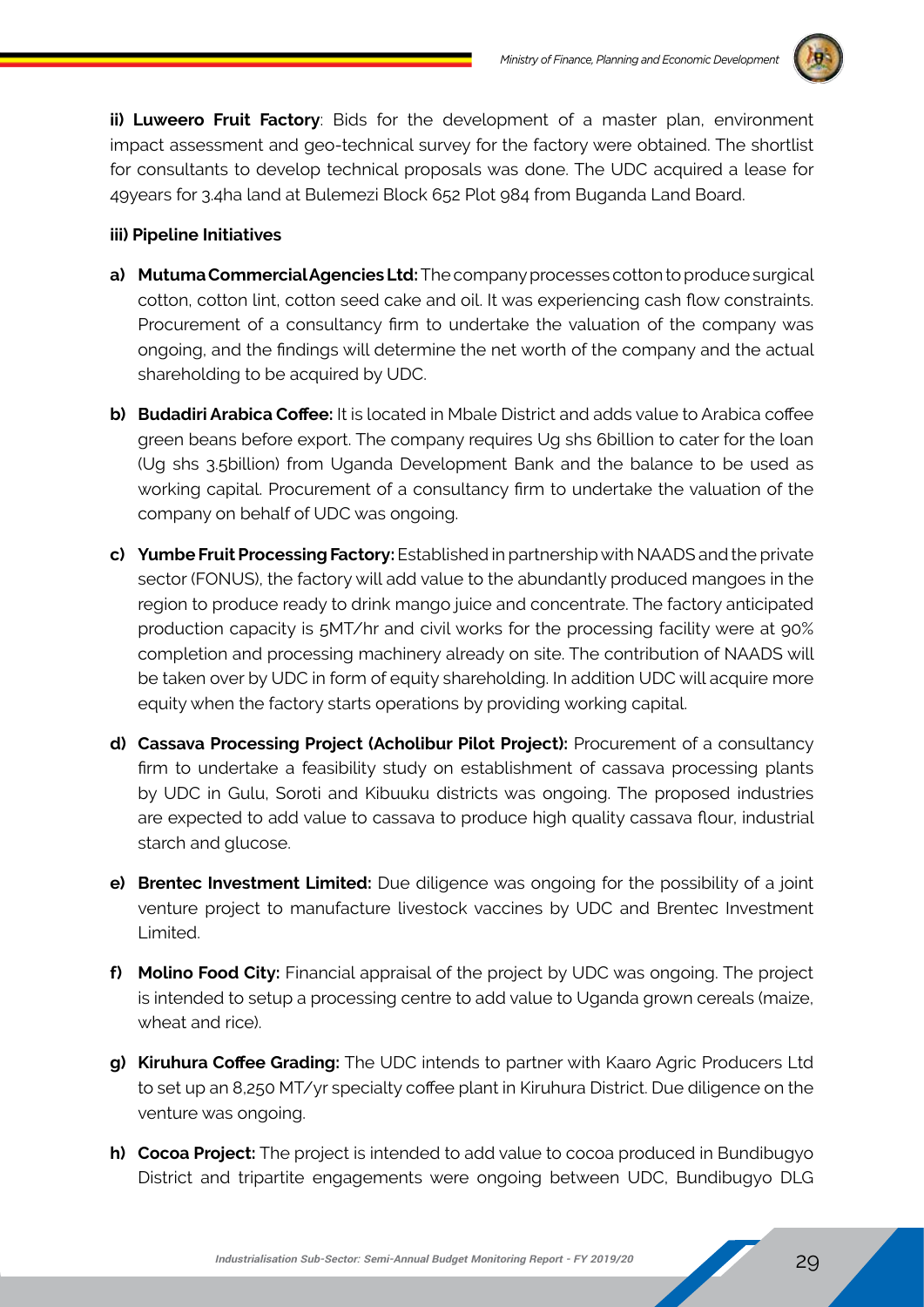

leadership and East Africa Cocoa and Commodities-SMC Ltd.

- **i) Tondeka Metro Mass Transit-Bus System:** The project is intended to transform Greater Kampala's urban public transport system. UDC intends to partner with Ashok Leyland to supply 980 buses of 65 seater capacity. Financing is expected through a loan from the Exim Bank of India. An appraisal of the feasibility study for the project was underway.
- **j) UDC Construction Company Ltd**: UDC intends to start a construction company to promote local content in the construction industry.
- **k) Gamma Irradiation**: UDC in collaboration with MTIC, MFPED and Tenaga Gamma Ltd are exploring prospects of setting up a gamma irradiation facility to sanitize fruits and other horticultural goods before export.

## **Table 3.5: Performance of the Industrial and Technological Development Programme by 31st December, 2019**

| Sub-pro-<br>grammes                           | Output                                                                            | <b>Annual Budget</b><br>(Ug shs) | <b>Cum. Receipt</b><br>(Ug shs) | <b>Annual</b><br><b>Target</b> | Cum.<br><b>Achieved</b><br>Quantity | <b>Physical</b><br>perfor-<br>mance<br>Score (%) | <b>Remark</b>                                                                                                                                                                                                             |
|-----------------------------------------------|-----------------------------------------------------------------------------------|----------------------------------|---------------------------------|--------------------------------|-------------------------------------|--------------------------------------------------|---------------------------------------------------------------------------------------------------------------------------------------------------------------------------------------------------------------------------|
| Project:<br>1111 Soroti<br>Fruit Fac-<br>tory | Procure<br>and install<br>mango<br>line and<br>waste wa-<br>ter effluent<br>plant | 2,000,000,000                    | 2,000,000,000                   | 2.00                           | 0.30                                | 0.40                                             | Evaluation of bids<br>for procurement<br>of a mango juice<br>line was com-<br>pleted and terms<br>of reference for<br>the secondary<br>effluent treatment<br>plant developed.                                             |
|                                               | Procure<br>raw mate-<br>rials                                                     | 731,787,000                      | 731,787,000                     | 1.00                           | 0.00                                | 0.00                                             | SOFTE obtained<br>accreditation for<br>alternative pro-<br>curement and<br>disposal systems<br>from PPDA. The<br>factory is current-<br>ly sourcing raw<br>materials from<br>organised farmer<br>groups and trad-<br>ers. |
|                                               | Working<br>Capital                                                                | 10,000,000,000                   | 4,204,390,200                   | 1.00                           | 0.40                                | 12.55                                            | Operational ex-<br>penses for the<br>factory cleared.                                                                                                                                                                     |
|                                               | Admin-<br>istration<br>expenses                                                   | 1,751,000,000                    | 2,449,920,000                   | 4.00                           | 3.00                                | 1.24                                             | Staff salaries<br>paid, procured a<br>distribution truck<br>and double cabin<br>pickup for mar-<br>keting manager.<br>Procurement<br>of a solid waste<br>disposal truck<br>pending.                                       |
|                                               | Commit-<br>ments<br>for FY<br>2018/19                                             | 1,160,816,189                    | 1,160,816,189                   | 100.00                         | 30.00                               | 0.46                                             | Two products<br>ready to drink<br>mango and or-                                                                                                                                                                           |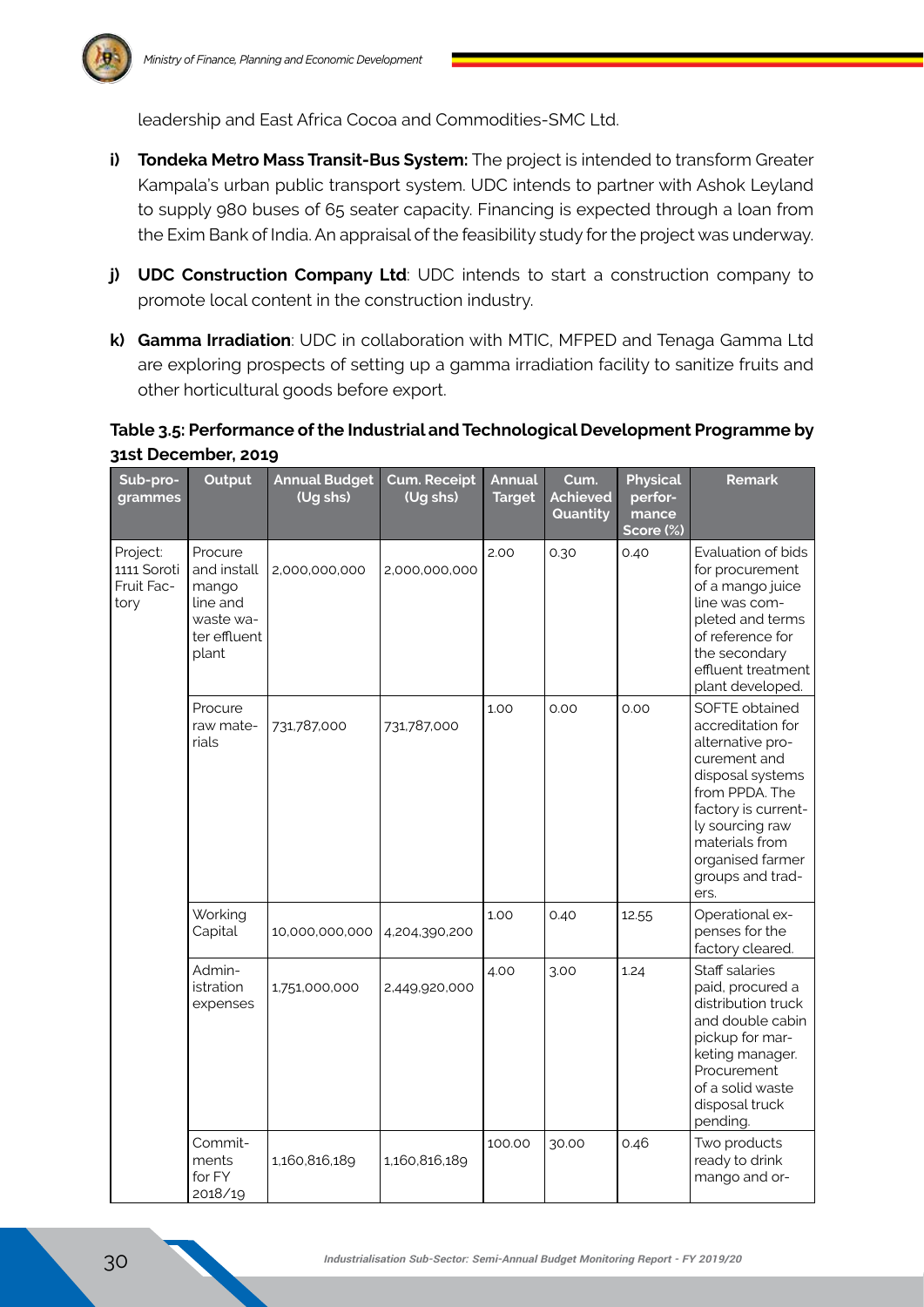

| Sub-pro-<br>grammes                                               | Output                                                     | <b>Annual Budget</b><br>(Ug shs) | <b>Cum. Receipt</b><br>(Ug shs) | <b>Annual</b><br><b>Target</b> | Cum.<br><b>Achieved</b><br>Quantity | <b>Physical</b><br>perfor-<br>mance<br>Score (%) | <b>Remark</b>                                                                                                             |
|-------------------------------------------------------------------|------------------------------------------------------------|----------------------------------|---------------------------------|--------------------------------|-------------------------------------|--------------------------------------------------|---------------------------------------------------------------------------------------------------------------------------|
|                                                                   |                                                            |                                  |                                 |                                |                                     |                                                  | ange juice cer-<br>tified by UNBS.<br>Procured double<br>cabin pickup for<br>CEO                                          |
| Tea pro-<br>ject                                                  | Output: 01<br>Mabale<br>tea factory                        | 5,043,751,516                    | 800,000,000                     | 2.00                           | 0.10                                | 0.00                                             | Valuation of the<br>company was<br>ongoing to deter-<br>mine the need for<br>the 3rd CTC line.                            |
|                                                                   | Zombo/<br>Nebbi tea<br>factory                             | 4,000,000,000                    |                                 | 9.00                           | 0.10                                | 0.00                                             | Procurement of a<br>consultant to un-<br>dertake feasibility<br>study ongoing.                                            |
|                                                                   | Kabale tea                                                 | 5,000,000,000                    | 883,913,815                     | 2.00                           | 0.10                                | 1.87                                             | Promotion of tea<br>planting in Kisoro<br>and Kabale dis-<br>trict                                                        |
|                                                                   | Project<br>expenses                                        | 956,248,484                      | 700,000,000                     | 1.00                           | 0.50                                | 0.86                                             |                                                                                                                           |
|                                                                   | Commit-<br>ments<br>from FY<br>2017/18,<br>2018/19         | 5,769,270,917                    | 5,769,270,917                   | 13.00                          | 4.00                                | 2.34                                             | Installation of 3rd<br>CTC line and con-<br>struction of office<br>block for Kayonza<br>tea factory at 99%<br>completion. |
| Construc-<br>tion of<br>Common<br>Industrial<br><b>Facilities</b> | Moroto<br>cement<br>factory                                | 6,176,835,614                    | 2,640,835,614                   | 12.00                          | 1.00                                | 1.59                                             | Two reconnais-<br>sance studies<br>undertaken in<br>licensed explora-<br>tion areas (Loyoro<br>and Kabonog)               |
|                                                                   | Luwero<br>fruit fac-<br>tory                               | 2,781,403,497                    | 2,334,385,497                   | 8.00                           | 0.50                                | 0.27                                             | Acquired lease<br>for 3.4ha for<br>49 years from<br>Buganda land<br>board.                                                |
|                                                                   | Lake Kat-<br>we Salt<br>project                            | 2,641,856,800                    | 1,371,856,800                   | 6.00                           | 1.00                                | 1.12                                             |                                                                                                                           |
|                                                                   | Sheet<br>glass pro-<br>ject-Masa-<br>ka                    | 230,004,635                      | 230,004,635                     | 2.00                           | 0.10                                | 0.02                                             |                                                                                                                           |
|                                                                   | Horyal in-<br>vestments                                    | 24,037,064,631                   | 24,037,064,631                  | 2.00                           | 2.00                                | 31.71                                            | UDC acquired<br>an additional 8%<br>shares bringing<br>the total share-<br>holding by UDC<br>to 40%.                      |
| <b>UDC</b>                                                        | Feasibility<br>studies on<br>potential<br>develop-<br>ment | 934,767,033                      | 934,767,033                     | 11.00                          | 1.10                                | 0.12                                             | Several studies<br>ongoing for differ-<br>ent projects                                                                    |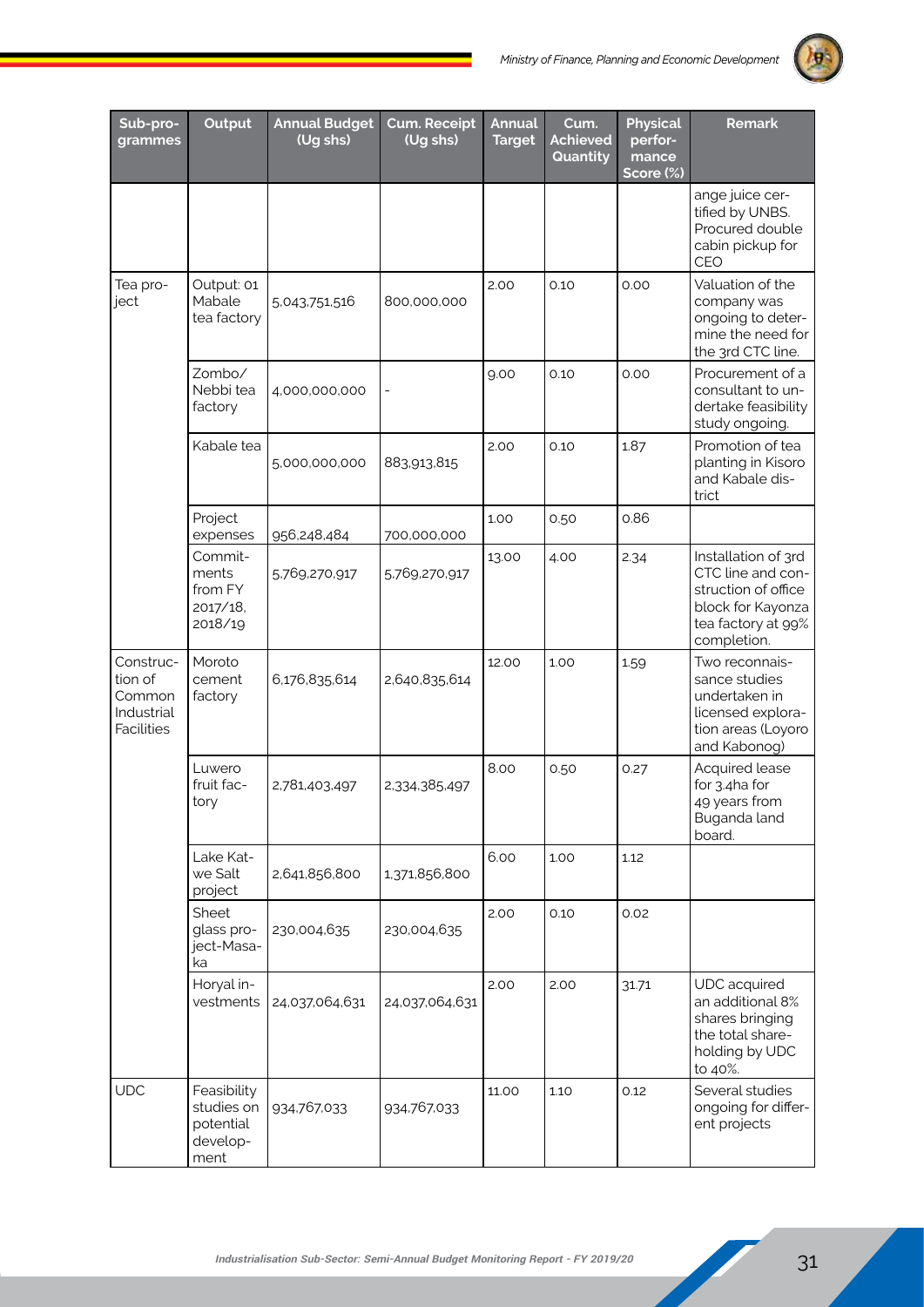

| Output                                                                            | <b>Annual Budget</b><br>(Ug shs) | <b>Cum. Receipt</b><br>(Ug shs) | <b>Annual</b><br><b>Target</b> | Cum.<br><b>Achieved</b><br>Quantity | <b>Physical</b><br>perfor-<br>mance<br>Score (%) | <b>Remark</b>                                                                                                                                                                                                                                                          |
|-----------------------------------------------------------------------------------|----------------------------------|---------------------------------|--------------------------------|-------------------------------------|--------------------------------------------------|------------------------------------------------------------------------------------------------------------------------------------------------------------------------------------------------------------------------------------------------------------------------|
| Admin-<br>istration<br>expenses<br>and oper-<br>ations                            | 1,385,548,256                    | 824,676,762                     | 100.00                         | 50.00                               | 1.54                                             | <b>UDC</b> staff salaries<br>and utility bills<br>paid.                                                                                                                                                                                                                |
| Capacity<br>building<br>for Jua kali                                              | 15,472,000                       | 3,094,400                       | 160.00                         | 15.00                               | 0.01                                             | 15 members<br>of Mugabi Api-<br>ary Products in<br>Kabale District<br>were trained in<br>value addition,<br>GMP and quality<br>requirements<br>of sorghum and<br>honey process-<br>ing.                                                                                |
| Industrial<br>Policies,<br><b>Strategies</b><br>and Moni-<br>toring Ser-<br>vices | 181,170,000                      | 129,830,400                     | 16.00                          | 8.00                                | 0.17                                             | RIDP meetings<br>and monitoring<br>activities carried<br>out.                                                                                                                                                                                                          |
| Industrial<br>Informa-<br>tion Ser-<br>vices                                      | 7,796,000                        | 1,559,200                       | 8.00                           | 1.00                                | 0.01                                             | Nine potential<br>enterprises were<br>physically as-<br>sessed in Kaber-<br>amaido, Kaliro,<br>Mityana, Wakiso<br>and Lira districts.                                                                                                                                  |
| Promotion<br>of value<br>addition<br>and clus-<br>ter devel-<br>opment            | 68,415,000                       | 45,729,400                      | 8.00                           | 1.00                                | 0.02                                             | Bubaare Inno-<br>vation Platform<br>Multipurpose<br>Cooperative Soci-<br>ety Ltd in Kabale<br>District received<br>support to have<br>one of their prod-<br>ucts (honey) cer-<br>tified by UNBS.                                                                       |
| Construc-<br>tion of<br>common<br>industrial<br>facilities                        | 934,910,000                      | 400,000,000                     | 22.00                          | 3.00                                | 0.39                                             | Three groups<br>received equip-<br>ment from RIDP:<br>Lusaze Modern<br>Agriculture Solu-<br>tion Cooperative<br>Society, Buzaaya<br>Dairy Develop-<br>ment Farmers'<br>Cooperative Soci-<br>ety and Mbarara<br>Youth Entrepre-<br>neur Association<br>Fair performance |
|                                                                                   |                                  | Programme Performance           |                                |                                     |                                                  | 54.54                                                                                                                                                                                                                                                                  |

*Source: IFMS, field findings, RIDP and UDC progress reports*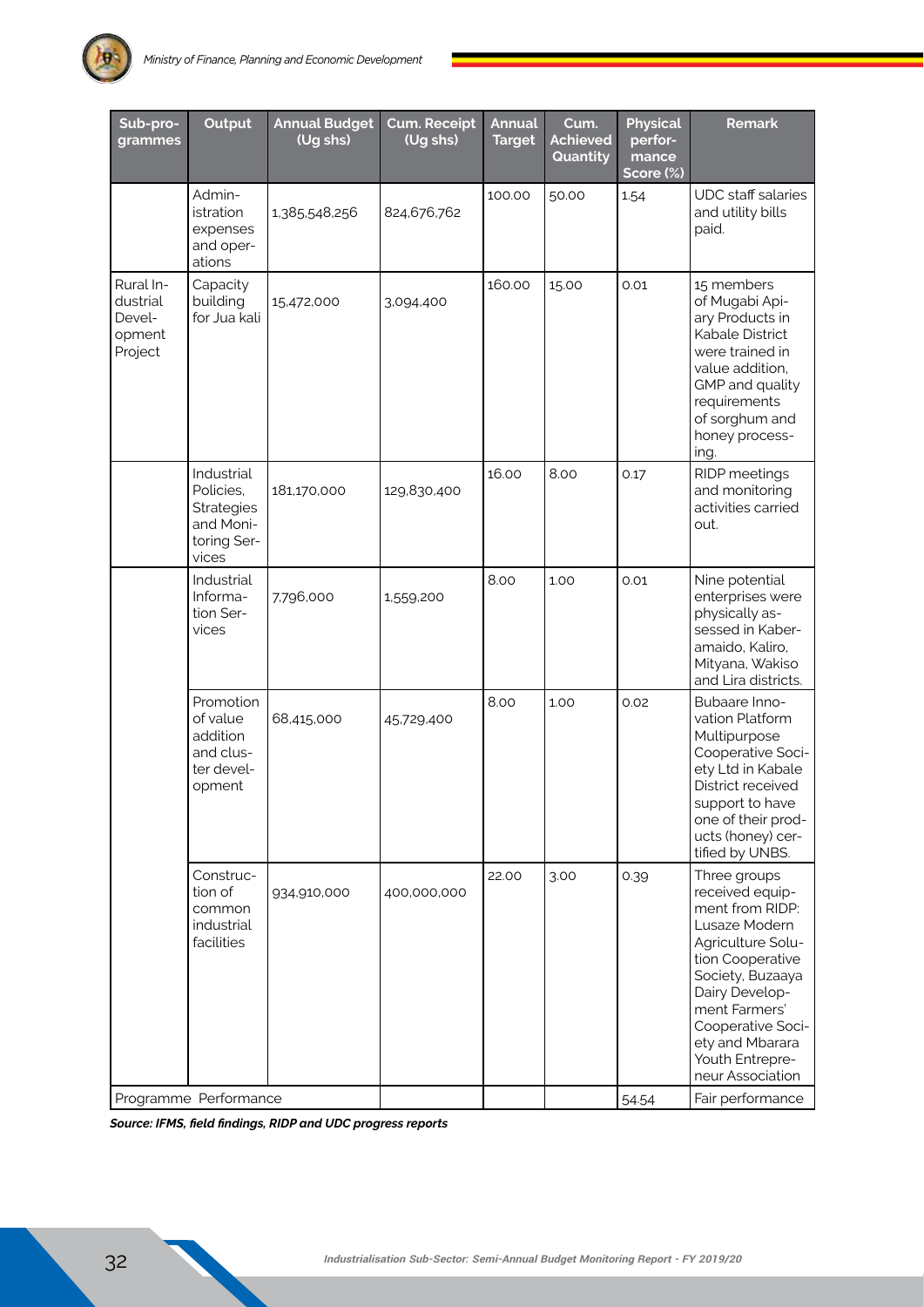

### **Conclusion**

The programme performance was fair at 54.5%. It received 66.5% funds of the annual budget. The UDC performance was poor due to late initiation of procurements for capital investments and feasibility studies. Only three of the planned 22 common industrial facilities were supported under the RIDP.

## **Challenges**

- Lack of secondary waste disposal facilities at Soroti Industrial and Business Park was likely to affect operations of the Soroti Fruit Factory in terms of meeting the environmental requirements.
- Intermittent and expensive power was increasing the cost of production for SOFTE.
- Inadequate operational budgets which do not match with the development project funding; this has deterred the corporation from recruiting staff and enhancing their salaries.
- Lack of MoUs and clear terms between UDC and some of the supported factories/ organisations at the beginning of interventions.
- Delayed initiation of procurements leading to some activities spilling into the next financial year.

### **Recommendations**

- The Government Agencies should strengthen linkages and build synergies in project implementation and execution. The UDC, UIA and NWSC should prioritize the establishment of a waste disposal facility at Soroti Industrial and Business Park to avoid delays in operationalization of the fruit factory and industrial parks.
- The power distribution and transmission companies (UMEME and UETCL) should improve the quality of power to avoid loss of sensitive equipment to industrialists.
- The UDC and RIDP should have collaborative agreements before extending the support to partners.
- The UDC should initiate procurements in time to avoid rollover of funds and unnecessary delays in implementation of outputs.

## **Standards Development, Promotion and Enforcement Programme**

## **3.4 Uganda National Bureau of Standards**

Established by the UNBS Act Cap 327, the Uganda National Bureau of Standards (UNBS) is a statutory body under the Ministry of Trade, Industry and Co-operatives. The UNBS is mandated with formulation and promotion of the use of standards; Enforcing standards in protection of public health and safety and the environment against dangerous and sub-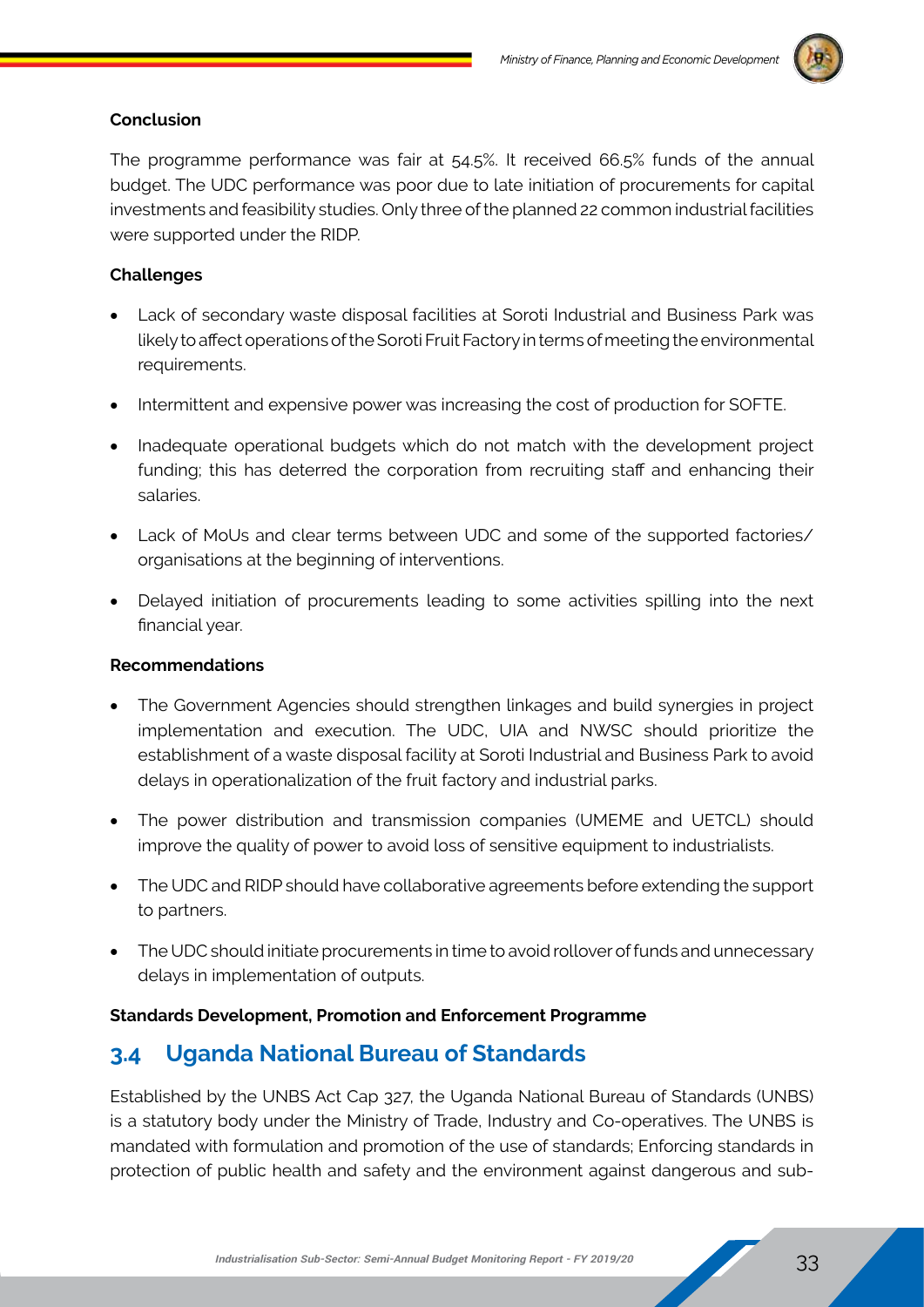

standard products; Ensuring fairness in trade and precision in industry through reliable measurement systems; and Strengthening the Economy of Uganda by assuring the quality of locally manufactured products to enhance the competitiveness of exports in regional and international markets.

The UNBS acquired 6.9 hectares of land in Bweyogerere Industrial Park for the construction of its office block, laboratories and other support facilities which was to be done in phases. Phase 1 (1A, 1B & 1C-construction of UNBS Headquarters) was successfully completed by end of FY 2015/16. Phase 2 covering construction of UNBS quality laboratories (food safety and testing laboratories) started in FY 2016/17 and implementation is ongoing.

The approved budget for the UNBS FY 2019/20 is Ug shs 68.936billion, of which Ug shs 38.08billion (55.2%) was released and Ug shs 35.84billion (94%) spent by end of Quarter 2. Both release and expenditure were very good.

### **Performance**

The food safety and analytical laboratories, power house and calibration ridge were completed and commissioned on 12<sup>th</sup> December 2019. The financial progress of the project was rated at 90%. The calibration ridge was functional and the number of trucks handled per day doubled from 4 to 8. Construction of the electrical laboratory was at 60% progress. Procurement of land for construction of regional laboratories was ongoing. The installation of equipment in both food safety and analytical laboratories was behind schedule due to delays by contractors.

The following equipment were procured and installed: mass comparator, optical emission spectrometer, oscilloscope-time counter calibrator, data logger among others. The UNBS procured assorted office and ICT equipment and office and residential furniture.

Under **quality assurance of goods and laboratory testing services**: A total of 652 product/ systems certification permits were issued and 3,432 market and factory outlets inspected, 5,445 imported consignments were inspected 4,872 product samples were tested. A total of 318,112 equipment used in trade were verified and 743 industrial equipment were calibrated. The UNBS developed 332 Standards during the period under review. It participated in seven television and 15 radio talkshows in order to increase pollution awareness on the importance of standards.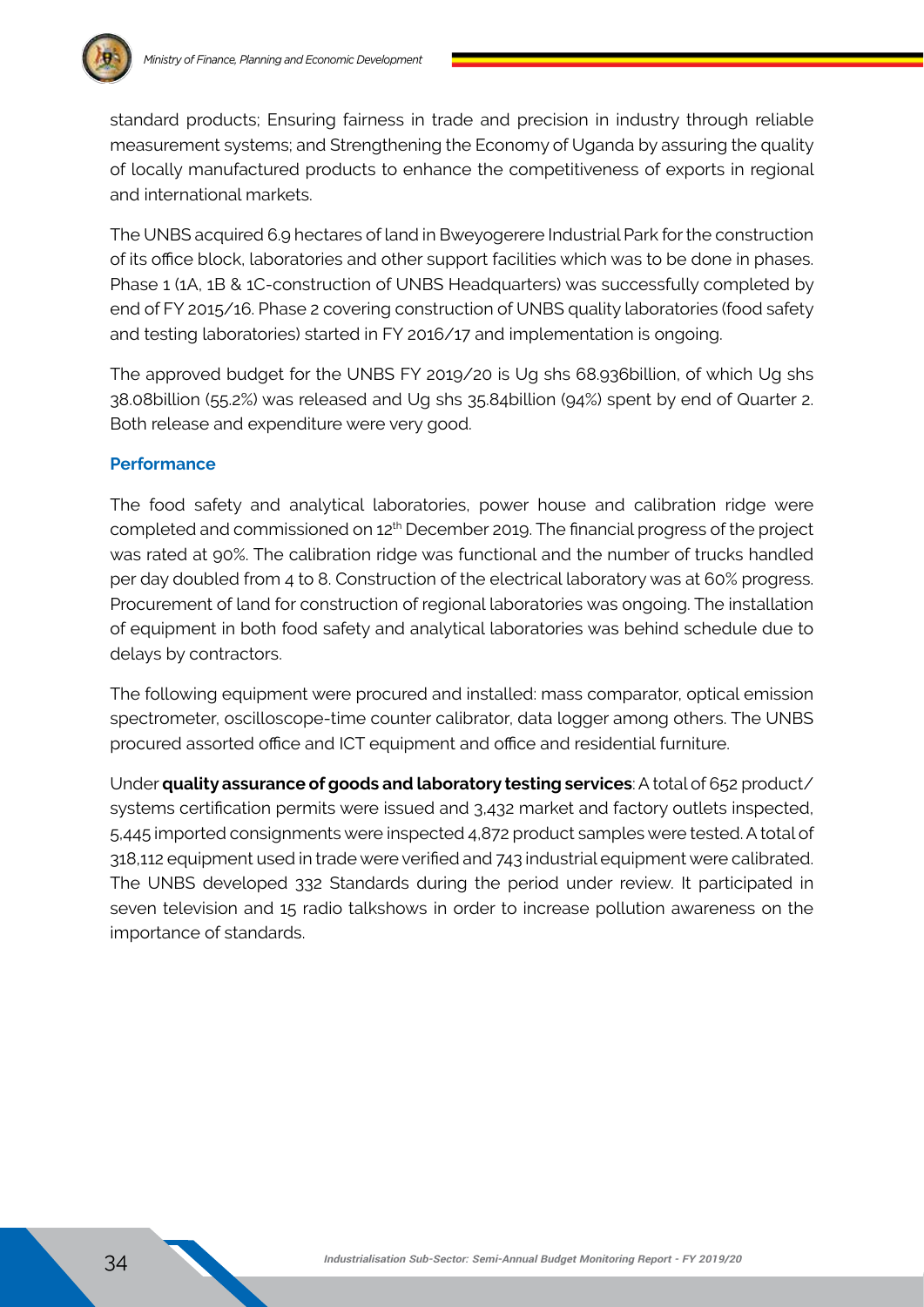

| Sub-pro-<br>gramme/<br>project          | Out puts                                                                      | <b>Annual Budget</b><br>(Ug shs) | Cum. Receipt<br>(Ug shs) | <b>Annual Tar-</b><br>get | Cum.<br><b>Achieved</b><br>Quantity | <b>Physical</b><br>perfor-<br>mance<br><b>Score</b><br>$(\%)$ | Remark                                                                                                                                                                                                                                                                             |
|-----------------------------------------|-------------------------------------------------------------------------------|----------------------------------|--------------------------|---------------------------|-------------------------------------|---------------------------------------------------------------|------------------------------------------------------------------------------------------------------------------------------------------------------------------------------------------------------------------------------------------------------------------------------------|
| Proj-<br>ect:0253<br>Support<br>to UNBS | Govern-<br>ment Build-<br>ings and<br>Administra-<br>tive Infra-<br>structure | 10,700,000,000                   | 7,543,040,660            | 100.00                    | 50.00                               | 11.00                                                         | Food safety<br>laboratories,<br>calibration ridge<br>and power<br>house were<br>completed and<br>commissioned.<br>Construction of<br>the electrical<br>laboratory was<br>at 60% progress.<br>Purchase of land<br>for construction<br>of regional lab-<br>oratories was<br>ongoing. |
|                                         | Purchase of<br>Office and<br>ICT Equip-<br>ment                               | 2,000,000,000                    | 1,207,000,000            | 227.00                    | 194.00                              | 2.90                                                          | A total of 168<br>laptops, nine<br>I-pads, five<br>boardroom proj-<br>ects, 300 user<br>CAL for the sys-<br>tem data centre<br>procured.                                                                                                                                           |
|                                         | Purchase of<br>specialized<br>machinery<br>and equip-<br>ment                 | 2,000,000,000                    | 1,617,000,000            | 7.00                      | 4.00                                | 2.05                                                          | Mass compara-<br>tor, optical emis-<br>sion spectrome-<br>ter, data logger,<br>viscometer<br>stand, kinematic<br>viscosity certi-<br>fied reference<br>materials pro-<br>cured.                                                                                                    |
|                                         | Purchase of<br>office and<br>residential<br>furniture<br>and fittings         | 1,052,915,000                    | 510,000,000              | 100.00                    | 60.00                               | 1.53                                                          | A total of 80<br>conference<br>chairs, 20 tables,<br>75 boardroom<br>chairs, 57 ergo-<br>nomic chairs, 32<br>work stations, 10<br>metal shelves<br>procured.                                                                                                                       |
| Head-<br>quarters                       | Administra-<br>tion                                                           | 43,841,136,000                   | 2,617,344,100            | 100.00                    | 100.00                              | 63.55                                                         | staff salaries,<br>utilities, Internet<br>services etc<br>paid                                                                                                                                                                                                                     |
|                                         | Output: 02<br>Develop-<br>ment of<br>standards                                | 1,039,000,000                    | 519,500,000              | 400.00                    | 332.00                              | 1.51                                                          | A total of 322<br>Standards de-<br>veloped                                                                                                                                                                                                                                         |
|                                         | Quality as-<br>surance of<br>goods and<br>Lab testing                         | 4,683,200,000                    | 1,976,657,007            | 214500.00                 | 54401.00                            | 4.08                                                          | A total of 652<br>certification<br>permits issued,<br>3,432 markets<br>and factory<br>sites inspected,<br>45.445 import                                                                                                                                                            |

## **Table 3.6: Performance of the Standards Development, Promotion and Enforcement Programme by 31st December, 2019**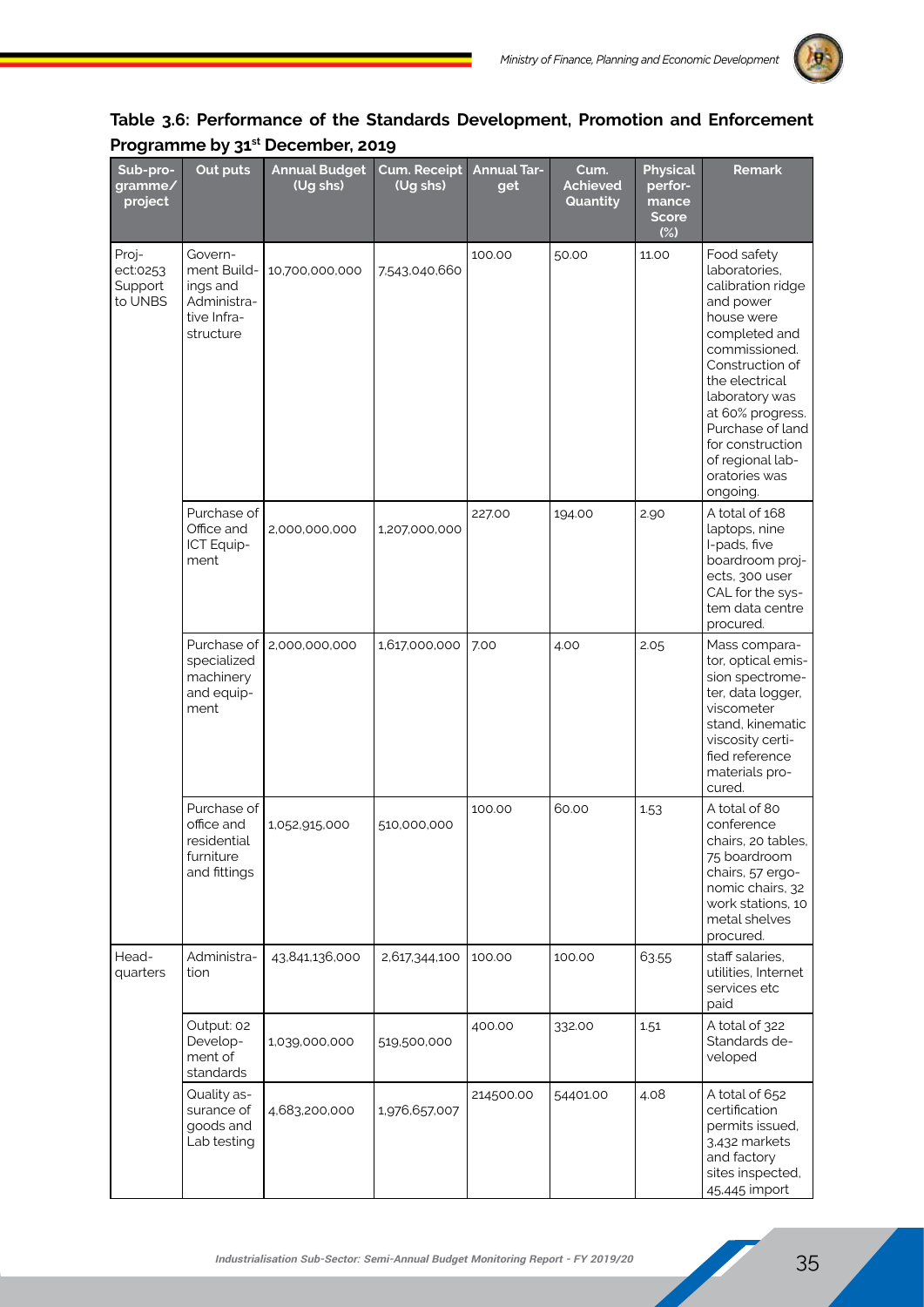

| Sub-pro-<br>gramme/<br>project | Out puts                                                      | <b>Annual Budget</b><br>(Ug shs) | Cum. Receipt<br>(Ug shs) | <b>Annual Tar-</b><br>get | Cum.<br><b>Achieved</b><br>Quantity | <b>Physical</b><br>perfor-<br>mance<br><b>Score</b><br>$(\%)$ | <b>Remark</b>                                                                                                                                                      |
|--------------------------------|---------------------------------------------------------------|----------------------------------|--------------------------|---------------------------|-------------------------------------|---------------------------------------------------------------|--------------------------------------------------------------------------------------------------------------------------------------------------------------------|
|                                |                                                               |                                  |                          |                           |                                     |                                                               | consignments<br>inspected and<br>4,872 product<br>samples test-<br>ed. Most of the<br><b>MSMES</b> audited<br>could not meet<br>the certification<br>requirements. |
|                                | Calibration<br>and veri-<br>fication of<br>equipment          | 2.416.000.000                    | 1,003,000,001            | 1330000.00                | 1004325.00                          | 3.50                                                          | A total of 318,112<br>equipment<br>verified and 743<br>industrial equip-<br>ment calibrated.                                                                       |
|                                | Stakehold-<br>er engage-<br>ment and<br>awareness<br>creation | 1,000,000,000                    | 499,999,954              | 108.00                    | 45.00                               | 0.00                                                          | Seven TV and 15<br>radio talk shows<br>participated in,<br>73 articles pub-<br>lished.                                                                             |
|                                | Member-<br>ship to in-<br>ternational<br>organisa-<br>tion    | 250,000,000                      | 106,250,000              | 4.00                      | 7.00                                | 0.36                                                          | Subscription to<br>five organiza-<br>tions made (ISO.<br>IMEKO, ARSO,<br>LGC, BIPEA).                                                                              |
|                                | Programme<br>Perfor-<br>mance                                 |                                  |                          |                           |                                     | 90.48                                                         | Very good per-<br>formance                                                                                                                                         |

*Source: IFMS, Progress reports, and field findings*

### **Conclusion and challenges**

The performance of the Standards Development, Promotion and Enforcement Programme was very good at 90.5%. The programme encountered challenges of inadequate staffing in the technical departments and lack of field vehicles to facilitate surveillance operations. The market surveillance, imports inspection, verification of weights and measures, laboratories, calibration and certification were all understaffed. This hindered implementation of UNBS' mandate of standards enforcement.

### **Recommendation**

• Given the increased MTEF for wage to Ug shs 10billion, the UNBS should recruit additional staff in the technical departments to implement the mandate of standards enforcement.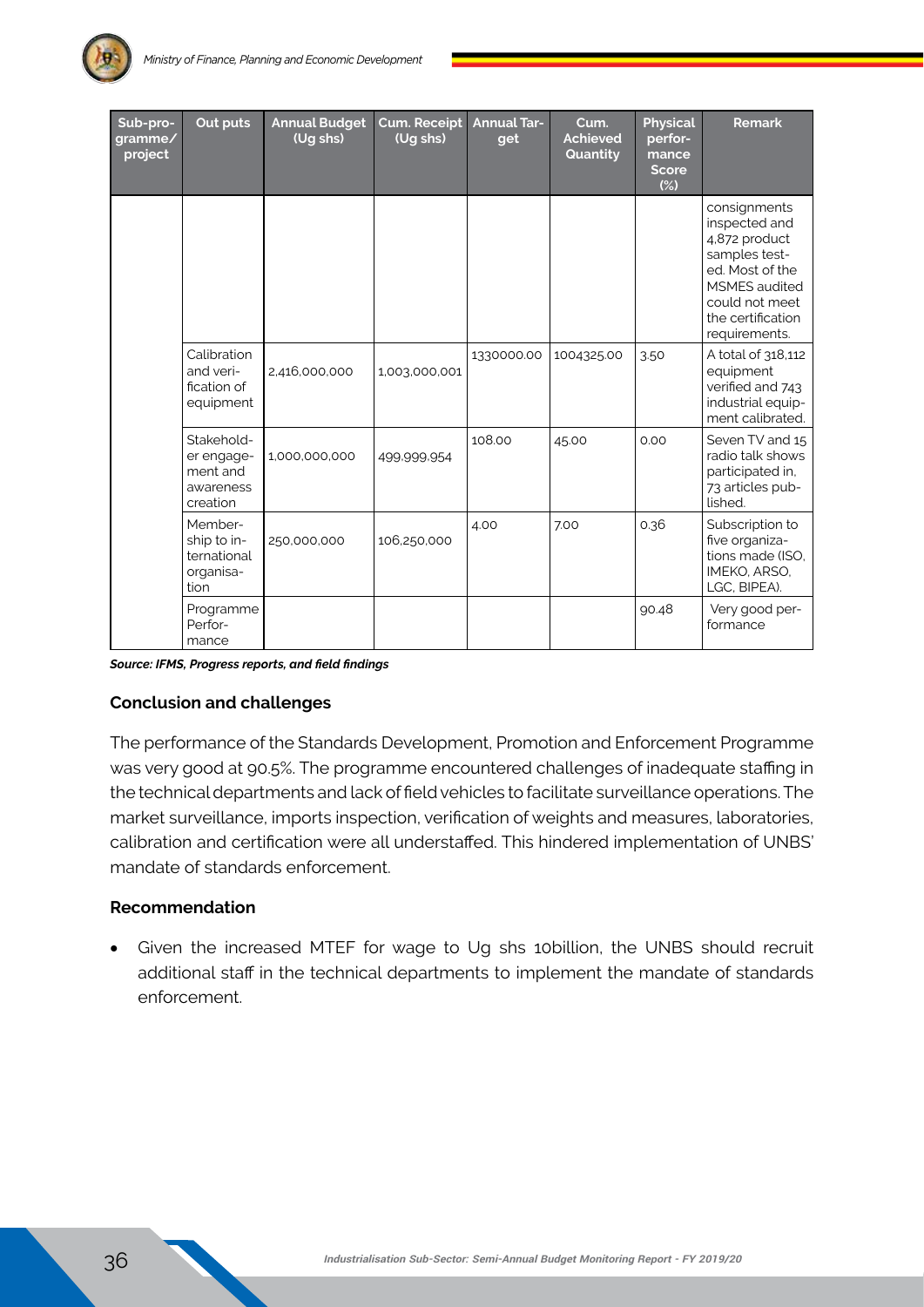

## **Chapter 4: Conclusion and Recommendations**

## **4.1 Conclusion**

The Industrialisation Sub-sector performance by half year was fair (65.6%). Industrialization of the Ugandan economy is vital for the attainment of the middle income status by 2025, however the sub-sector is characterized by production of low value goods largely from SMEs.

 It is important to note that the development and servicing of industrial parks and free zones, provision of high quality power and other services are vital in promoting industrial growth. This calls for inter-agency collaborations and synergies to ensure timely implementation of shared infrastructure in the industrial and business parks.

Although creation of an enabling environment to promote industrialization is key in achieving the budget theme of Industrialization for job creation, execution of the planned activities across the subs-sector was slow and hampered by: poor infrastructure in the industrial parks especially roads that deteriorated from fair to poor during the period under review.

Other key sector challenges included: poor quality and intermittent power supply that increase the cost of production; delayed evacuation of squatters from the Mbale Industrial and Business Park land affected comprehensive development of the park; lack of clear MoUs between Government agencies and most of supported beneficiaries/partners; delayed initiation of procurements especially under the UDC and UIA; limited support to MSMEs to enable them meet the legal certification requirements for attaining product quality standards; inadequate field vehicles for surveillance activities by the UNBS to curb counterfeits and poor quality products on the market; inadequate staffing at a number of agencies; and underfunding of development activities across the sub-sector.

## **4.2 Recommendations**

- The Ministry of Energy and UETCL should expedite the transmission of high voltage and quality power to major processing zones/industrial parks to improve efficiency in production.
- The UIA should prioritize funding for maintaining infrastructure in the existing industrial parks, especially roads that have deteriorated from fair to poor condition and waste water treatment plants. A holistic approach for maintenance of infrastructure should be sought including partnerships and synergies with other government agencies including Uganda National Roads Authority, Ministry of Works and Transport, UETCL and NWSC.
- The UDC should initiate procurements in time and have precise MoUs with selected partners.
- The MoTIC and UNBS should support MSMEs to acquire quality certification.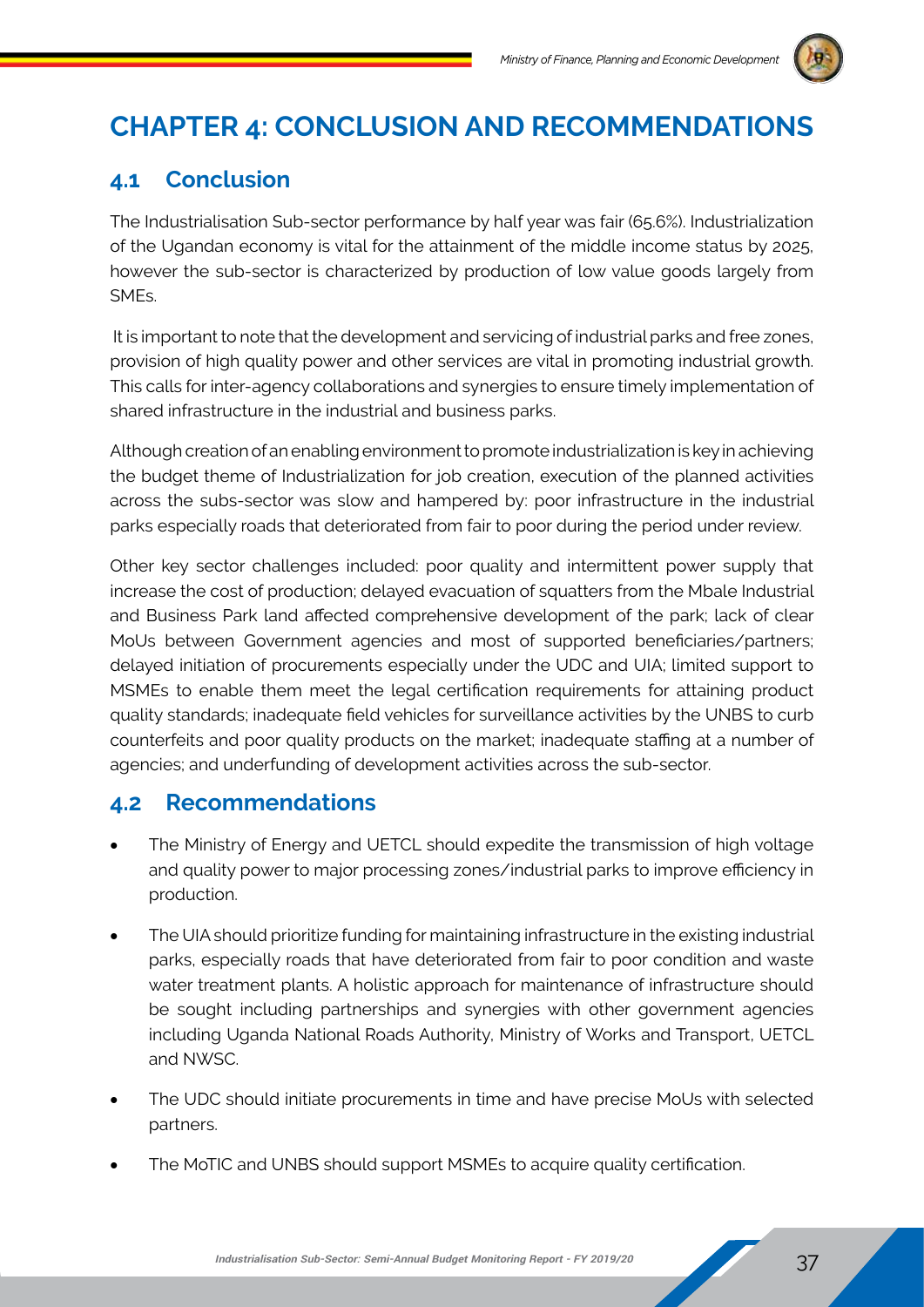

The UIA should prioritize the development budget to enable the servicing of industrial parks across the country and clear the remaining squatters on the Mbale Industrial and Business Park land.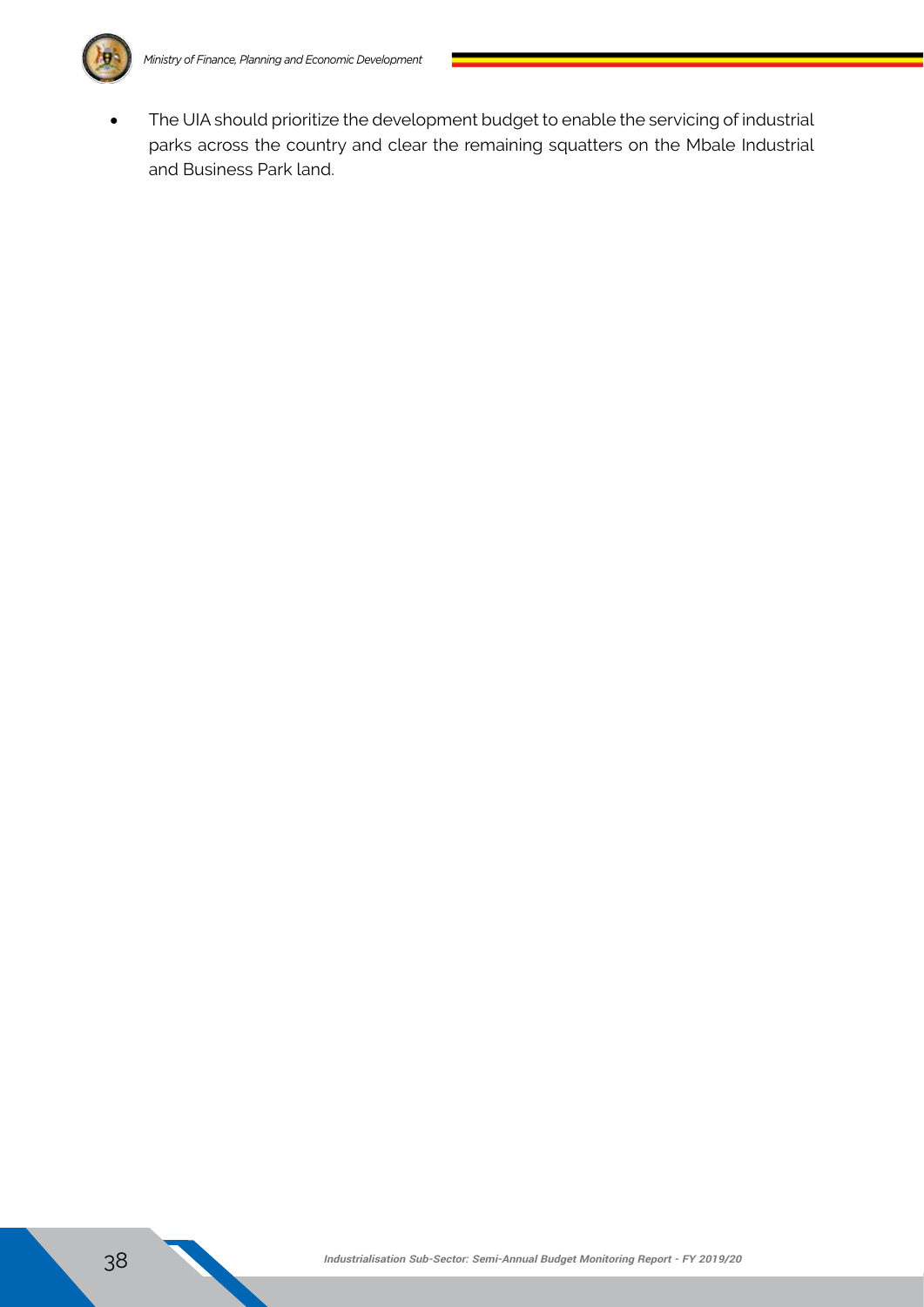

## **References**

Government of Uganda (2015) Second National Development Plan (NDP II) 2015/16- 2019/20, National Planning Authority, Kampala

Ministry of Finance, Planning and Economic Development (2018), Public Investment Plan (PIP) FY2018/19- 2020/21

Ministry of Finance, Planning and Economic Development (2019), Ministerial policy statement FY2019/20

Ministry of Finance, Planning and Economic Development (2019); Quarter two Performance reports FY 2019/20

Ministry of Trade, Industry and Cooperatives (2018), National Industrial development Policy: Final Draft, MTIC

Ministry of Trade, Industry and Cooperatives (2019); Ministerial Policy Statement FY2019/20

Ministry of Trade, Industry and Cooperatives (2019); Quarter Two Performance reports FY2019/20 National Planning Authority (2010), Uganda Vision 2040.

Uganda Investment Authority (2019); Quarter two Performance reports FY2019/20

United States African Development Fund (2019) project documents and reports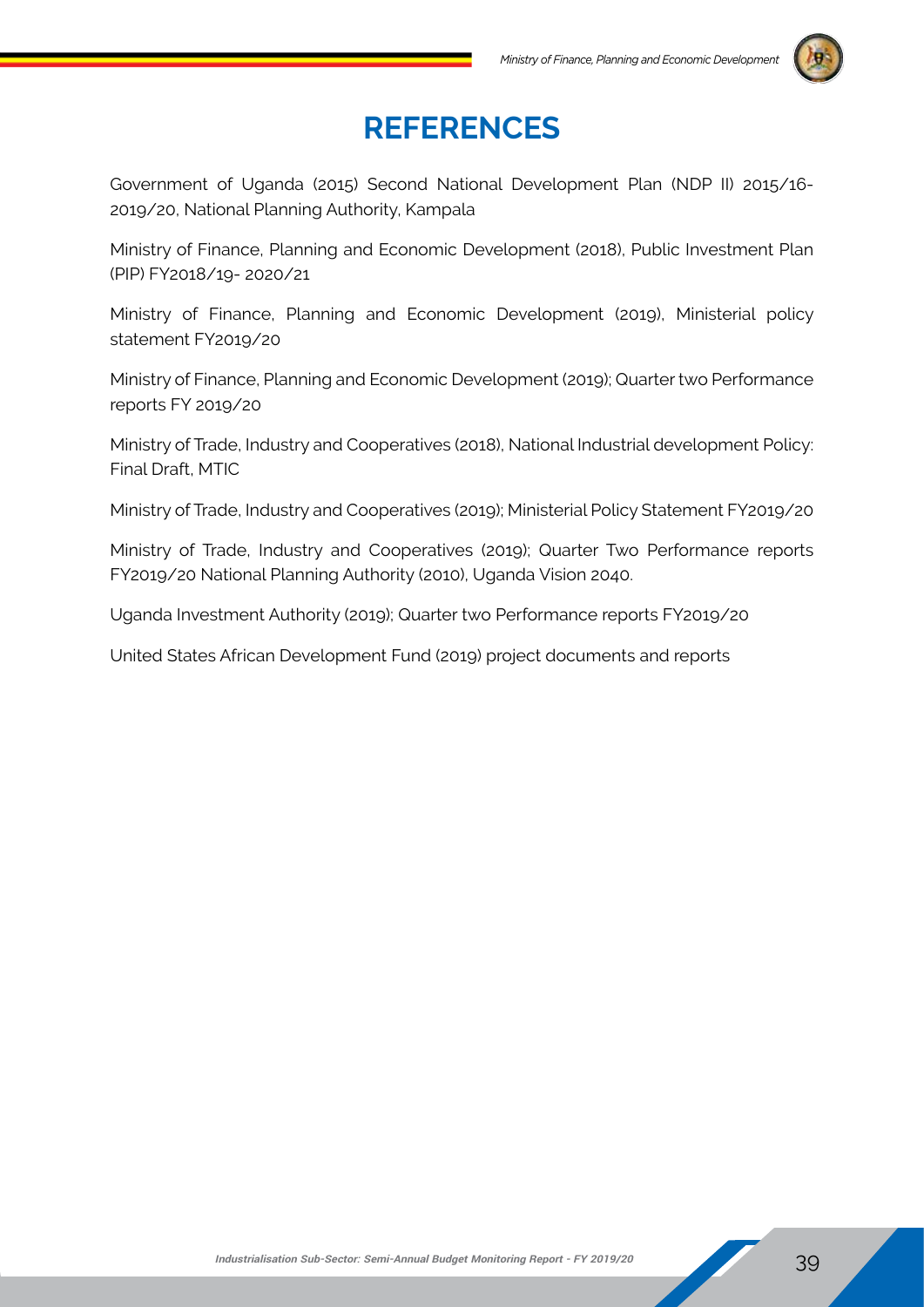